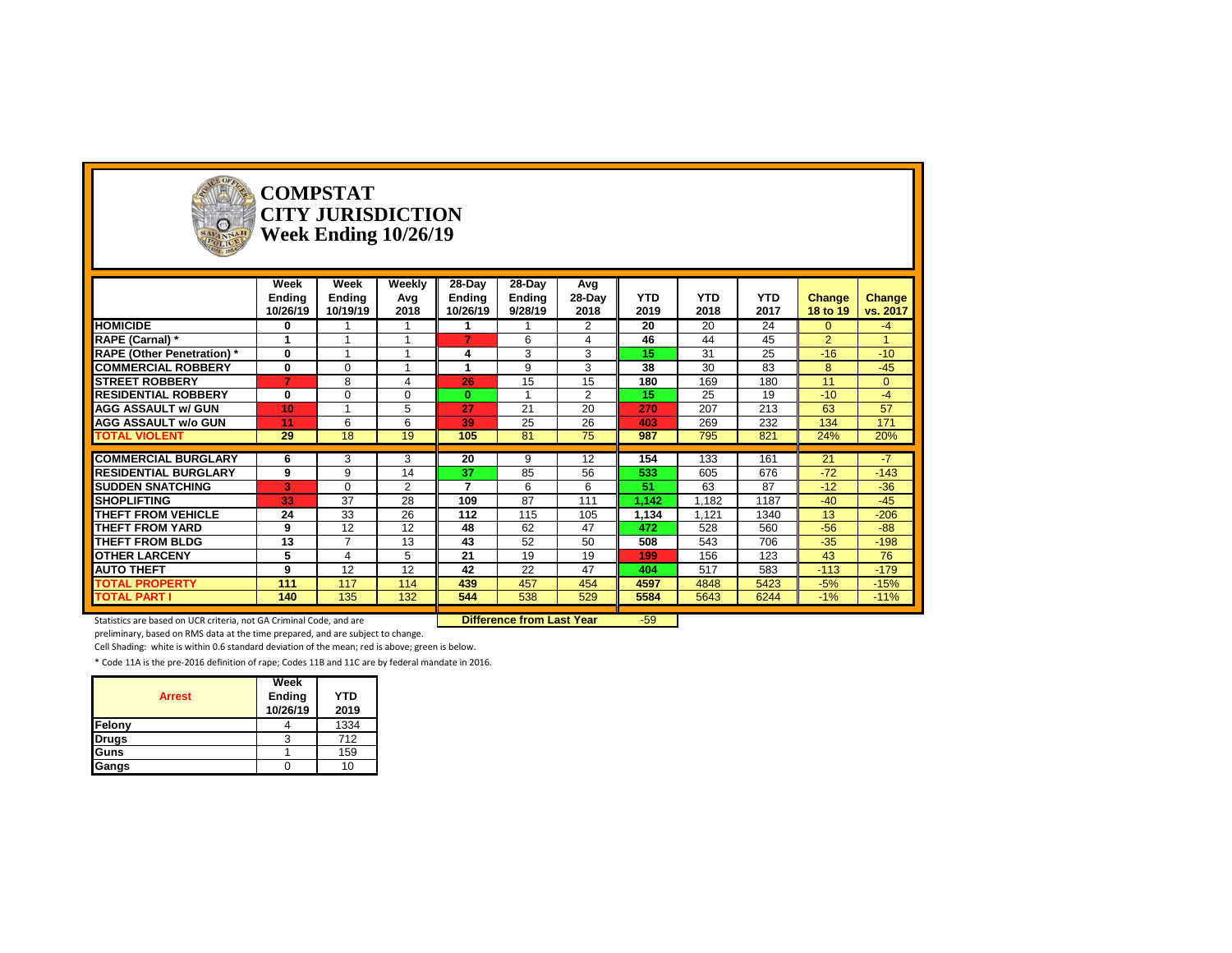

#### **COMPSTAT PRECINCT COMMANDER: NORTH PRECINCT CAPT. CARY HILL Week Ending 10/26/19**



|                                   | Week<br><b>Ending</b><br>10/26/19 | Week<br><b>Endina</b><br>10/19/19 | Weekly<br>Avg<br>2018 | $28-Day$<br>Endina<br>10/26/19 | $28$ -Dav<br><b>Endina</b><br>9/28/19 | Avg<br>28-Day<br>2018 | <b>YTD</b><br>2019 | <b>YTD</b><br>2018 | <b>YTD</b><br>2017 | <b>Change</b><br>18 to 19 | <b>Change</b><br>vs. 2017 |
|-----------------------------------|-----------------------------------|-----------------------------------|-----------------------|--------------------------------|---------------------------------------|-----------------------|--------------------|--------------------|--------------------|---------------------------|---------------------------|
| <b>HOMICIDE</b>                   | 0                                 | 0                                 | 0                     | 0                              | 0                                     | 0                     | 5                  | 5                  | 3                  | $\Omega$                  | $\overline{2}$            |
| <b>RAPE (Carnal) *</b>            | 0                                 |                                   | $\Omega$              | 3                              | $\overline{2}$                        |                       | 12                 | 12                 | 16                 | $\Omega$                  | $-4$                      |
| <b>RAPE (Other Penetration)</b> * | $\bf{0}$                          | $\Omega$                          | $\Omega$              |                                | $\Omega$                              | 0                     | 6                  | 6                  | 4                  | $\Omega$                  | $\overline{2}$            |
| <b>COMMERCIAL ROBBERY</b>         | $\bf{0}$                          | $\Omega$                          | 0                     | 0                              |                                       | $\Omega$              | 4                  | 6                  | 13                 | $-2$                      | $-9$                      |
| <b>STREET ROBBERY</b>             | 4                                 | 2                                 | 4                     | 7                              | 6                                     | 5                     | 52                 | 55                 | 65                 | $-3$                      | $-13$                     |
| <b>RESIDENTIAL ROBBERY</b>        | 0                                 | $\Omega$                          | 0                     | 0                              | $\Omega$                              | 0                     | 3                  | 5                  |                    | $-2$                      | $\overline{2}$            |
| <b>AGG ASSAULT w/ GUN</b>         | $\overline{2}$                    | 4                                 | 4                     | 4                              | 6                                     | 5                     | 59                 | 51                 | 46                 | 8                         | 13                        |
| <b>AGG ASSAULT w/o GUN</b>        | 4                                 | $\overline{c}$                    | 2                     | 15                             | 9                                     | 8                     | 121                | 78                 | 68                 | 43                        | 53                        |
| <b>TOTAL VIOLENT</b>              | 10                                | 6                                 | 5                     | 30                             | 24                                    | 20                    | 262                | 218                | 216                | 20%                       | 21%                       |
| <b>COMMERCIAL BURGLARY</b>        | 3                                 |                                   |                       |                                |                                       | 3                     | 39                 | 31                 | 44                 | 8                         | $-5$                      |
| <b>RESIDENTIAL BURGLARY</b>       | 0                                 | $\overline{c}$                    |                       | 4                              | ⇁                                     | 6                     | 70                 | 65                 | 79                 | 5                         | $-9$                      |
| <b>SUDDEN SNATCHING</b>           | 3                                 | 0                                 |                       | 3                              |                                       | 2                     | 16                 | 28                 | 41                 | $-12$                     | $-25$                     |
| <b>SHOPLIFTING</b>                | 6                                 | 4                                 | 4                     | 16                             | 15                                    | 18                    | 139                | 203                | 163                | $-64$                     | $-24$                     |
| <b>THEFT FROM VEHICLE</b>         | 9                                 | 6                                 | 6                     | 26                             | 29                                    | 23                    | 270                | 231                | 327                | 39                        | $-57$                     |
| <b>THEFT FROM YARD</b>            | 4                                 | 3                                 | 3                     | 14                             | 20                                    | 13                    | 127                | 142                | 173                | $-15$                     | $-46$                     |
| <b>THEFT FROM BLDG</b>            |                                   | $\overline{c}$                    | 3                     | 8                              | 16                                    | 14                    | 117                | 150                | 196                | $-33$                     | $-79$                     |
| <b>OTHER LARCENY</b>              | $\mathbf{2}$                      | 4                                 | 4                     | 4                              | 8                                     | 6                     | 37                 | 45                 | 32                 | $-8$                      | 5.                        |
| <b>AUTO THEFT</b>                 |                                   | 3                                 | 3                     | 8                              | $\overline{ }$                        | 10                    | 81                 | 111                | 148                | $-30$                     | $-67$                     |
| <b>TOTAL PROPERTY</b>             | 29                                | 22                                | 23                    | 90                             | 104                                   | 94                    | 896                | 1006               | 1203               | $-11%$                    | $-26%$                    |
| <b>TOTAL PART I</b>               | 39                                | 28                                | 28                    | 120                            | 128                                   | 114                   | 1158               | 1224               | 1419               | $-5%$                     | $-18%$                    |

Statistics are based on UCR criteria, not GA Criminal Code, and are **Difference from Last Year** -66

preliminary, based on RMS data at the time prepared, and are subject to change.

Cell Shading: white is within 0.6 standard deviation of the mean; red is above; green is below.

| <b>Arrests</b> | Week<br>Ending<br>10/26/19 | YTD<br>2019 |
|----------------|----------------------------|-------------|
| Felony         |                            | 349         |
| <b>Drugs</b>   |                            | 191         |
| Guns           |                            | 63          |
| Gangs          |                            |             |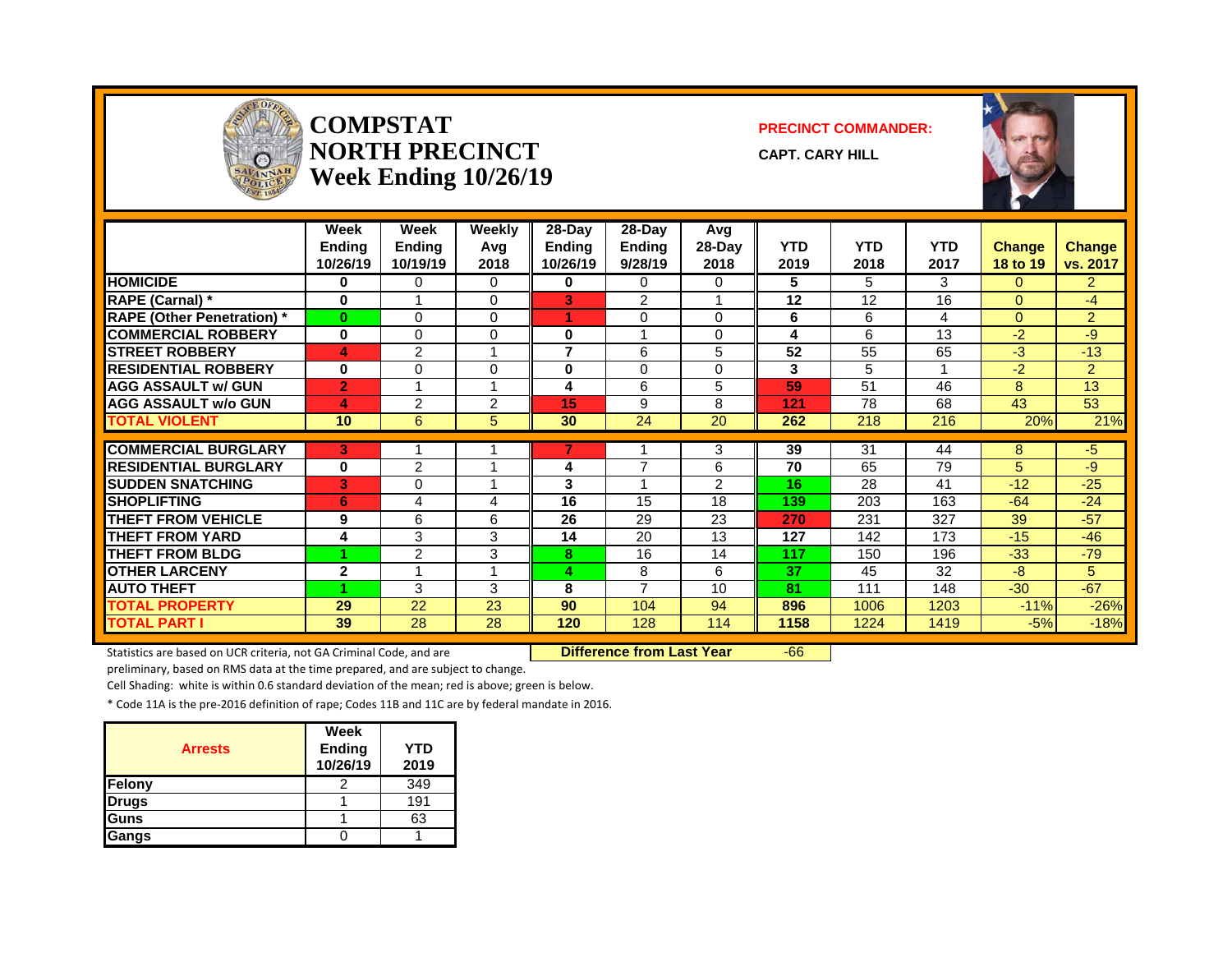

#### **COMPSTAT PRECINCT COMMANDER: CENTRAL PRECINCT** CAPT. TONYA REID **Week Ending 10/26/19**



|                                  | Week<br><b>Ending</b><br>10/26/19 | Week<br><b>Endina</b><br>10/19/19 | Weekly<br>Avq<br>2018 | $28-Day$<br>Endina<br>10/26/19 | 28-Dav<br><b>Ending</b><br>9/28/19 | Avg<br>28-Day<br>2018 | <b>YTD</b><br>2019 | <b>YTD</b><br>2018 | <b>YTD</b><br>2017 | <b>Change</b><br>18 to 19 | <b>Change</b><br>vs. 2017 |
|----------------------------------|-----------------------------------|-----------------------------------|-----------------------|--------------------------------|------------------------------------|-----------------------|--------------------|--------------------|--------------------|---------------------------|---------------------------|
| <b>HOMICIDE</b>                  | 0                                 | 0                                 | 0                     | 0                              |                                    |                       | 5                  | $\overline{2}$     | $\overline{7}$     | 3                         | $-2$                      |
| <b>RAPE (Carnal)</b> *           | 4                                 | 0                                 | $\Omega$              | 3                              |                                    |                       | 11                 | 12                 | 15                 | $-1$                      | $-4$                      |
| <b>RAPE (Other Penetration)*</b> | 0                                 | 0                                 | $\Omega$              | $\bf{0}$                       | 3                                  |                       | 4                  | 6                  | $\overline{7}$     | $-2$                      | $-3$                      |
| <b>COMMERCIAL ROBBERY</b>        | 0                                 | 0                                 | $\mathbf{0}$          |                                | 3                                  |                       | 15                 | 8                  | 18                 | $\overline{7}$            | $-3$                      |
| <b>STREET ROBBERY</b>            | 1                                 | $\overline{2}$                    | 1                     | 7                              | 6                                  | 5                     | 54                 | 48                 | 48                 | 6                         | 6                         |
| <b>RESIDENTIAL ROBBERY</b>       | $\bf{0}$                          | $\Omega$                          | 0                     | 0                              | $\Omega$                           |                       | 3.                 | 8                  | 8                  | $-5$                      | $-5$                      |
| <b>AGG ASSAULT w/ GUN</b>        | 5                                 | $\Omega$                          | $\overline{2}$        | 11                             | 8                                  | 7                     | 88                 | 72                 | 79                 | 16                        | 9                         |
| <b>AGG ASSAULT w/o GUN</b>       | $\overline{2}$                    | $\overline{2}$                    | $\overline{2}$        | 9                              | $\overline{7}$                     | ⇁                     | 97                 | 68                 | 68                 | 29                        | 29                        |
| <b>TOTAL VIOLENT</b>             | 9                                 | 4                                 | 5                     | 31                             | 29                                 | 22                    | 277                | 224                | 250                | 24%                       | 11%                       |
|                                  |                                   |                                   |                       |                                |                                    |                       |                    |                    |                    |                           |                           |
| <b>COMMERCIAL BURGLARY</b>       | 1                                 |                                   | 4                     |                                | 6                                  | 3                     | 46                 | 31                 | 36                 | 15                        | 10 <sup>°</sup>           |
| <b>RESIDENTIAL BURGLARY</b>      | 4                                 | 4                                 | 4                     | 15                             | 26                                 | 15                    | 175                | 170                | 190                | 5                         | $-15$                     |
| <b>SUDDEN SNATCHING</b>          | 0                                 | 0                                 | 0                     | $\mathbf{0}$                   |                                    |                       | 9                  | 11                 | 21                 | $-2$                      | $-12$                     |
| <b>SHOPLIFTING</b>               | 5                                 | 6                                 | 4                     | 19                             | 16                                 | 17                    | 209                | 181                | 208                | 28                        |                           |
| <b>THEFT FROM VEHICLE</b>        | 6                                 | 5                                 | $\overline{7}$        | 22                             | 40                                 | 26                    | 285                | 286                | 331                | $-1$                      | $-46$                     |
| <b>THEFT FROM YARD</b>           | $\overline{2}$                    | 3                                 | 4                     | 13                             | 24                                 | 16                    | 166                | 168                | 179                | $-2$                      | $-13$                     |
| <b>THEFT FROM BLDG</b>           |                                   |                                   | 3                     | 8                              | 17                                 | 13                    | 116                | 139                | 172                | $-23$                     | $-56$                     |
| <b>OTHER LARCENY</b>             | $\bf{0}$                          | $\overline{2}$                    | 1                     | 7                              | 6                                  | 5                     | 67                 | 36                 | 34                 | 31                        | 33                        |
| <b>AUTO THEFT</b>                | $\bf{0}$                          | 3                                 | 4                     | 8                              | $\overline{ }$                     | 14                    | 98                 | 156                | 169                | $-58$                     | $-71$                     |
| TOTAL PROPERTY                   | 19                                | 25                                | 27                    | 99                             | 143                                | 109                   | 1171               | 1178               | 1340               | $-1%$                     | $-13%$                    |
| <b>TOTAL PART I</b>              | 28                                | 29                                | 33                    | 130                            | 172                                | 131                   | 1448               | 1402               | 1590               | 3%                        | $-9%$                     |

Statistics are based on UCR criteria, not GA Criminal Code, and are **Difference from Last Year** 46

preliminary, based on RMS data at the time prepared, and are subject to change.

Cell Shading: white is within 0.6 standard deviation of the mean; red is above; green is below.

| <b>Arrests</b> | Week<br>Ending<br>10/26/19 | YTD<br>2019 |
|----------------|----------------------------|-------------|
| Felony         |                            | 372         |
| <b>Drugs</b>   |                            | 184         |
| Guns           |                            |             |
| Gangs          |                            |             |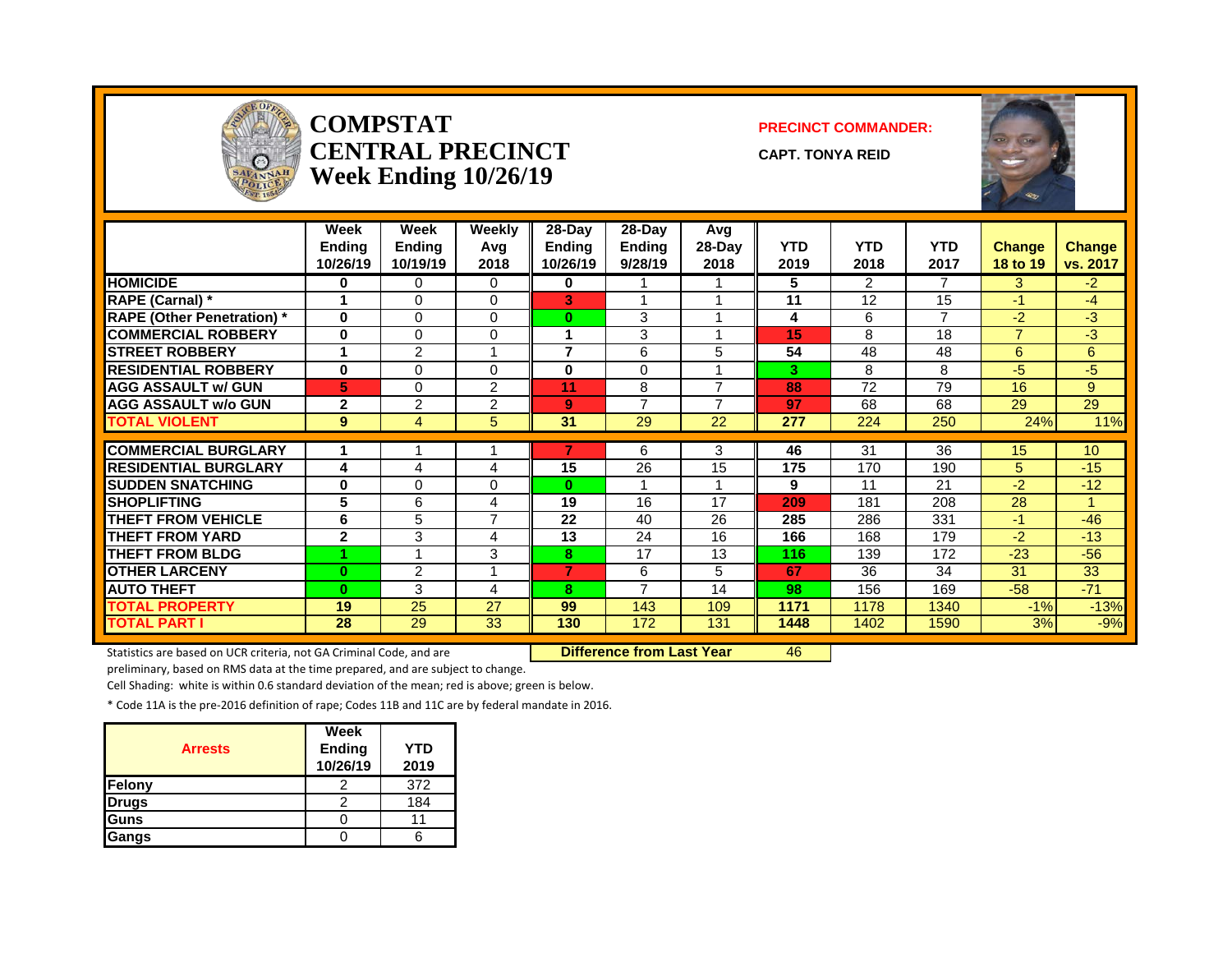

#### **COMPSTAT PRECINCT COMMANDER: SOUTH PRECINCT CAPT. MICHELLE HALFORD Week Ending 10/26/19**



|                                  | Week<br>Endina<br>10/26/19 | Week<br><b>Endina</b><br>10/19/19 | Weekly<br>Avg<br>2018 | $28-Day$<br><b>Endina</b><br>10/26/19 | $28 - Day$<br>Endina<br>9/28/19 | Avg<br>28-Dav<br>2018 | <b>YTD</b><br>2019 | <b>YTD</b><br>2018 | <b>YTD</b><br>2017 | <b>Change</b><br>18 to 19 | <b>Change</b><br>vs. 2017 |
|----------------------------------|----------------------------|-----------------------------------|-----------------------|---------------------------------------|---------------------------------|-----------------------|--------------------|--------------------|--------------------|---------------------------|---------------------------|
| <b>HOMICIDE</b>                  | 0                          | 0                                 | $\Omega$              | 0                                     | 0                               | 0                     | 5                  | 4                  | $\overline{2}$     |                           | 3                         |
| RAPE (Carnal) *                  | $\bf{0}$                   | $\Omega$                          | $\Omega$              | $\bf{0}$                              | $\overline{2}$                  |                       | 10                 | 12                 | 6                  | $-2$                      | 4                         |
| <b>RAPE (Other Penetration)*</b> | $\mathbf{0}$               | $\Omega$                          | $\Omega$              | $\bf{0}$                              | 0                               |                       | $\overline{2}$     | 13                 | 4                  | $-11$                     | $-2$                      |
| <b>COMMERCIAL ROBBERY</b>        | $\bf{0}$                   | $\Omega$                          | $\Omega$              | 0                                     | 4                               |                       | 16                 | 11                 | 28                 | 5                         | $-12$                     |
| <b>STREET ROBBERY</b>            | $\overline{2}$             | $\overline{2}$                    |                       | 5                                     | 0                               | 3                     | 30                 | 33                 | 27                 | -3                        | 3                         |
| <b>RESIDENTIAL ROBBERY</b>       | 0                          | 0                                 | 0                     | $\bf{0}$                              |                                 |                       | 4                  | 10                 | 3                  | -6                        |                           |
| <b>AGG ASSAULT w/ GUN</b>        | $\overline{2}$             | $\Omega$                          |                       | 3                                     | $\overline{2}$                  | $\overline{2}$        | 45                 | 23                 | 32                 | 22                        | 13                        |
| <b>AGG ASSAULT W/o GUN</b>       | 4                          |                                   |                       | 7                                     | 5                               | 4                     | 74                 | 46                 | 34                 | 28                        | 40                        |
| <b>TOTAL VIOLENT</b>             | 8                          | 3                                 | 3                     | 15                                    | 14                              | 14                    | 186                | 152                | 136                | 22%                       | 37%                       |
|                                  |                            |                                   |                       |                                       |                                 |                       |                    |                    |                    |                           |                           |
| <b>COMMERCIAL BURGLARY</b>       |                            | 0                                 |                       | 3                                     | 2                               | 5                     | 51                 | 54                 | 57                 | -3                        | -6                        |
| <b>RESIDENTIAL BURGLARY</b>      | $\mathbf{0}$               | $\Omega$                          | 4                     | 4                                     | 16                              | 15                    | 94                 | 168                | 170                | $-74$                     | $-76$                     |
| <b>SUDDEN SNATCHING</b>          | $\bf{0}$                   | $\Omega$                          | 0                     | 2                                     | $\mathcal{P}$                   |                       | 14                 | 10                 | 10                 | $\overline{4}$            | 4                         |
| <b>SHOPLIFTING</b>               | 10                         | 17                                | 13                    | 47                                    | 44                              | 53                    | 540                | 544                | 567                | $-4$                      | $-27$                     |
| <b>THEFT FROM VEHICLE</b>        | 4                          | 10                                | 7                     | 31                                    | 11                              | 28                    | 296                | 317                | 354                | $-21$                     | $-58$                     |
| <b>THEFT FROM YARD</b>           | $\bf{0}$                   | 3                                 | $\overline{2}$        | $\overline{7}$                        | $\overline{7}$                  | 8                     | 66                 | 93                 | 82                 | $-27$                     | $-16$                     |
| <b>THEFT FROM BLDG</b>           | 4                          | 3                                 | 3                     | 9                                     | 10                              | 12                    | 141                | 125                | 179                | 16                        | $-38$                     |
| <b>OTHER LARCENY</b>             | 4                          |                                   |                       | 5                                     | и                               | $\mathcal{P}$         | 45                 | 22                 | 30                 | 23                        | 15                        |
| <b>AUTO THEFT</b>                | 4                          | 5                                 | 3                     | 16                                    | 3                               | 11                    | 116                | 120                | 131                | $-4$                      | $-15$                     |
| TOTAL PROPERTY                   | 24                         | 39                                | 34                    | 124                                   | 96                              | 136                   | 1363               | 1453               | 1580               | $-6%$                     | $-14%$                    |
| <b>TOTAL PART I</b>              | 32                         | 42                                | 37                    | 139                                   | 110                             | 150                   | 1549               | 1605               | 1716               | $-3%$                     | $-10%$                    |

Statistics are based on UCR criteria, not GA Criminal Code, and are **Difference from Last Year** -56

preliminary, based on RMS data at the time prepared, and are subject to change.

Cell Shading: white is within 0.6 standard deviation of the mean; red is above; green is below.

| <b>Arrests</b> | Week<br><b>Ending</b><br>10/26/19 | YTD<br>2019 |
|----------------|-----------------------------------|-------------|
| Felony         |                                   | 280         |
| <b>Drugs</b>   |                                   | 111         |
| Guns           |                                   | 26          |
| Gangs          |                                   |             |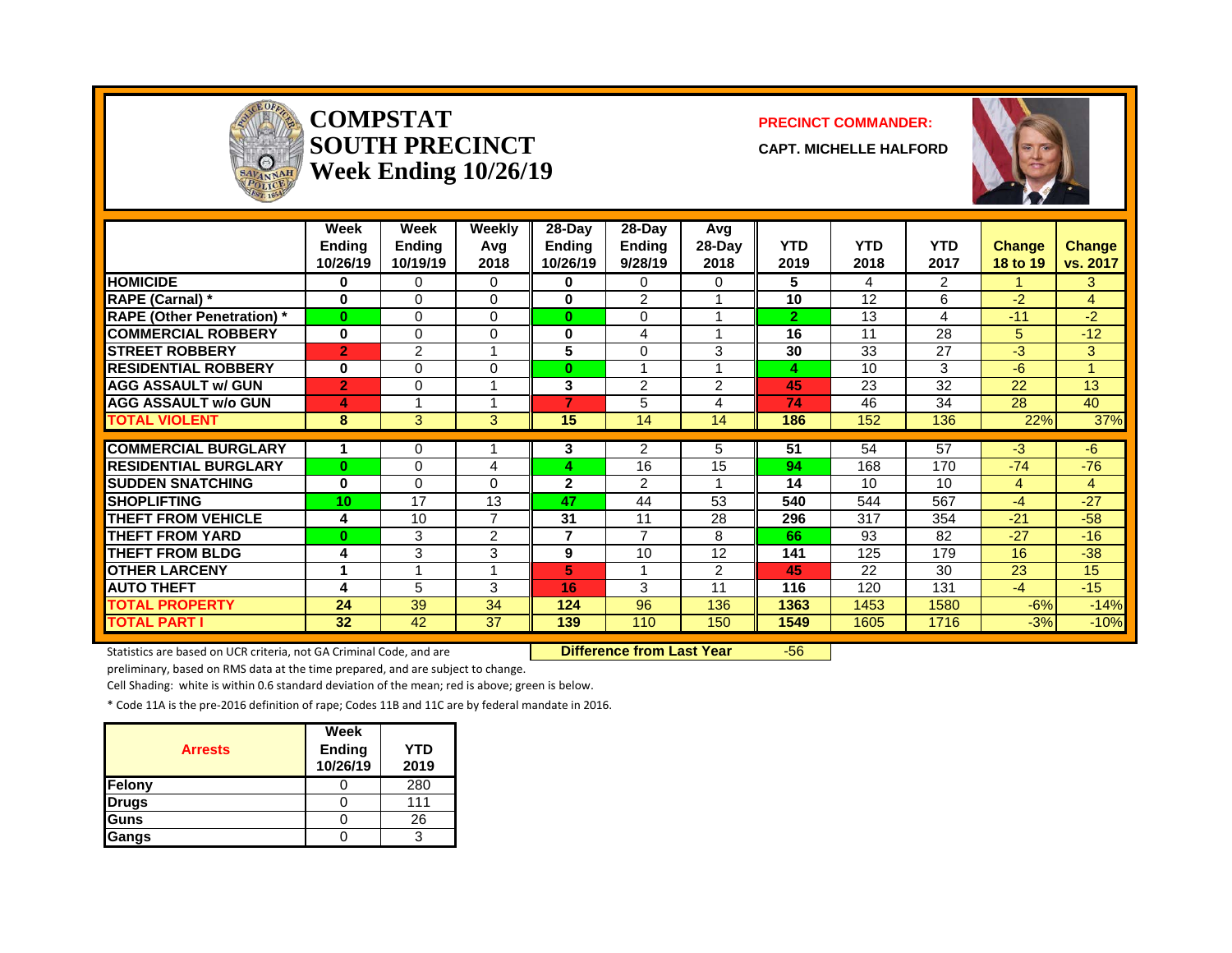| <b>CEOFFI</b><br>$\Omega$<br>SAVANNAH |                            | <b>COMPSTAT</b><br><b>EAST PRECINCT</b><br>Week Ending 10/26/19 | <b>PRECINCT COMMANDER:</b><br><b>CAPT. GEORGE GUNDICH</b> |                                     |                             |                       |                    |                    |                    |                           |                           |
|---------------------------------------|----------------------------|-----------------------------------------------------------------|-----------------------------------------------------------|-------------------------------------|-----------------------------|-----------------------|--------------------|--------------------|--------------------|---------------------------|---------------------------|
|                                       | Week<br>Ending<br>10/26/19 | <b>Week</b><br>Ending<br>10/19/19                               | <b>Weekly</b><br>Avg<br>2018                              | 28-Day<br><b>Ending</b><br>10/26/19 | 28-Day<br>Ending<br>9/28/19 | Avg<br>28-Day<br>2018 | <b>YTD</b><br>2019 | <b>YTD</b><br>2018 | <b>YTD</b><br>2017 | <b>Change</b><br>18 to 19 | <b>Change</b><br>vs. 2017 |
| <b>HOMICIDE</b>                       | $\bf{0}$                   |                                                                 | $\Omega$                                                  | 1.                                  | $\Omega$                    | 1                     | 5.                 | 9                  | $\overline{12}$    | $-4$                      | $-7$                      |
| <b>RAPE (Carnal)</b> *                | $\bf{0}$                   | $\Omega$                                                        | $\Omega$                                                  | 1                                   |                             |                       | 13                 | 8                  | 8                  | 5                         | 5                         |
| <b>RAPE (Other Penetration)*</b>      | $\bf{0}$                   | 1                                                               | $\Omega$                                                  | 3                                   | $\Omega$                    | $\Omega$              | 3                  | 6                  | 10                 | $-3$                      | $-7$                      |
| <b>COMMERCIAL ROBBERY</b>             | $\bf{0}$                   | $\Omega$                                                        | $\mathbf 0$                                               | $\mathbf{0}$                        | 1                           | 1                     | 3                  | 5                  | 24                 | $-2$                      | $-21$                     |
| <b>STREET ROBBERY</b>                 | $\bf{0}$                   | $\overline{2}$                                                  | $\overline{1}$                                            | 7                                   | 3                           | 3                     | 44                 | 33                 | 40                 | 11                        | $\overline{4}$            |
| <b>RESIDENTIAL ROBBERY</b>            | $\bf{0}$                   | $\Omega$                                                        | $\Omega$                                                  | $\mathbf{0}$                        | $\Omega$                    | $\Omega$              | 5                  | $\overline{2}$     | $\overline{7}$     | 3                         | $-2$                      |
| <b>AGG ASSAULT w/ GUN</b>             |                            | $\Omega$                                                        | $\overline{2}$                                            | $\mathbf{Q}$                        | 5                           | $\overline{7}$        | 78                 | 61                 | 56                 | 17                        | $\overline{22}$           |
| <b>AGG ASSAULT w/o GUN</b>            |                            | 1                                                               | $\overline{2}$                                            | 8                                   | $\overline{4}$              | $\overline{7}$        | 111                | 77                 | 62                 | 34                        | 49                        |
| <b>TOTAL VIOLENT</b>                  | $\overline{2}$             | 5                                                               | 5                                                         | 29                                  | 14                          | 19                    | 262                | 201                | 219                | 30%                       | 20%                       |
| <b>COMMERCIAL BURGLARY</b>            | 1                          | 1                                                               | $\Omega$                                                  | 3                                   | $\Omega$                    | $\overline{2}$        | 18                 | 17                 | 24                 |                           | -6                        |
| <b>RESIDENTIAL BURGLARY</b>           | 5                          | 3                                                               | 5                                                         | 14                                  | 36                          | 20                    | 194                | 202                | 237                | -8                        | $-43$                     |
| <b>SUDDEN SNATCHING</b>               | $\bf{0}$                   | $\Omega$                                                        | $\Omega$                                                  | $\overline{2}$                      | 2                           |                       | 12                 | 14                 | 15                 | $-2$                      | $-3$                      |
| <b>SHOPLIFTING</b>                    | 12                         | 10                                                              | 6                                                         | 27                                  | 12                          | 23                    | 254                | 254                | 249                | $\Omega$                  | 5                         |
| <b>THEFT FROM VEHICLE</b>             | 5                          | 12                                                              | $\overline{7}$                                            | 33                                  | 35                          | 29                    | 283                | 287                | 328                | $-4$                      | $-45$                     |
| <b>THEFT FROM YARD</b>                | 3                          | 3                                                               | 3                                                         | 14                                  | 11                          | 11                    | 113                | 125                | 126                | $-12$                     | $-13$                     |
| <b>THEFT FROM BLDG</b>                | $\overline{7}$             | 1                                                               | 3                                                         | 18                                  | 9                           | 12                    | 134                | 129                | 159                | 5                         | $-25$                     |
| <b>OTHER LARCENY</b>                  | $\mathbf{2}$               | $\Omega$                                                        | $\overline{\mathbf{1}}$                                   | 5                                   | 4                           | 6                     | 50                 | 53                 | 27                 | $-3$                      | $\overline{23}$           |
| <b>AUTO THEFT</b>                     | 4                          | 1                                                               | 3                                                         | 10                                  | 5                           | 12                    | 109                | 130                | 135                | $-21$                     | $-26$                     |
| <b>TOTAL PROPERTY</b>                 | 39                         | 31                                                              | 29                                                        | 126                                 | 114                         | 115                   | 1167               | 1211               | 1300               | $-4%$                     | $-10%$                    |
| <b>TOTAL PART I</b>                   | 41                         | $\overline{36}$                                                 | $\overline{34}$                                           | 155                                 | 128                         | 134                   | 1429               | 1412               | 1519               | 1%                        | $-6%$                     |

÷.

**SAV** 

Statistics are based on UCR criteria, not GA Criminal Code, and are **Difference from Last Year** 17

preliminary, based on RMS data at the time prepared, and are subject to change.

Cell Shading: white is within 0.6 standard deviation of the mean; red is above; green is below.

| <b>Arrests</b> | Week<br><b>Ending</b><br>10/26/19 | YTD<br>2019 |
|----------------|-----------------------------------|-------------|
| Felony         |                                   | 333         |
| <b>Drugs</b>   |                                   | 226         |
| Guns           |                                   | 59          |
| Gangs          |                                   |             |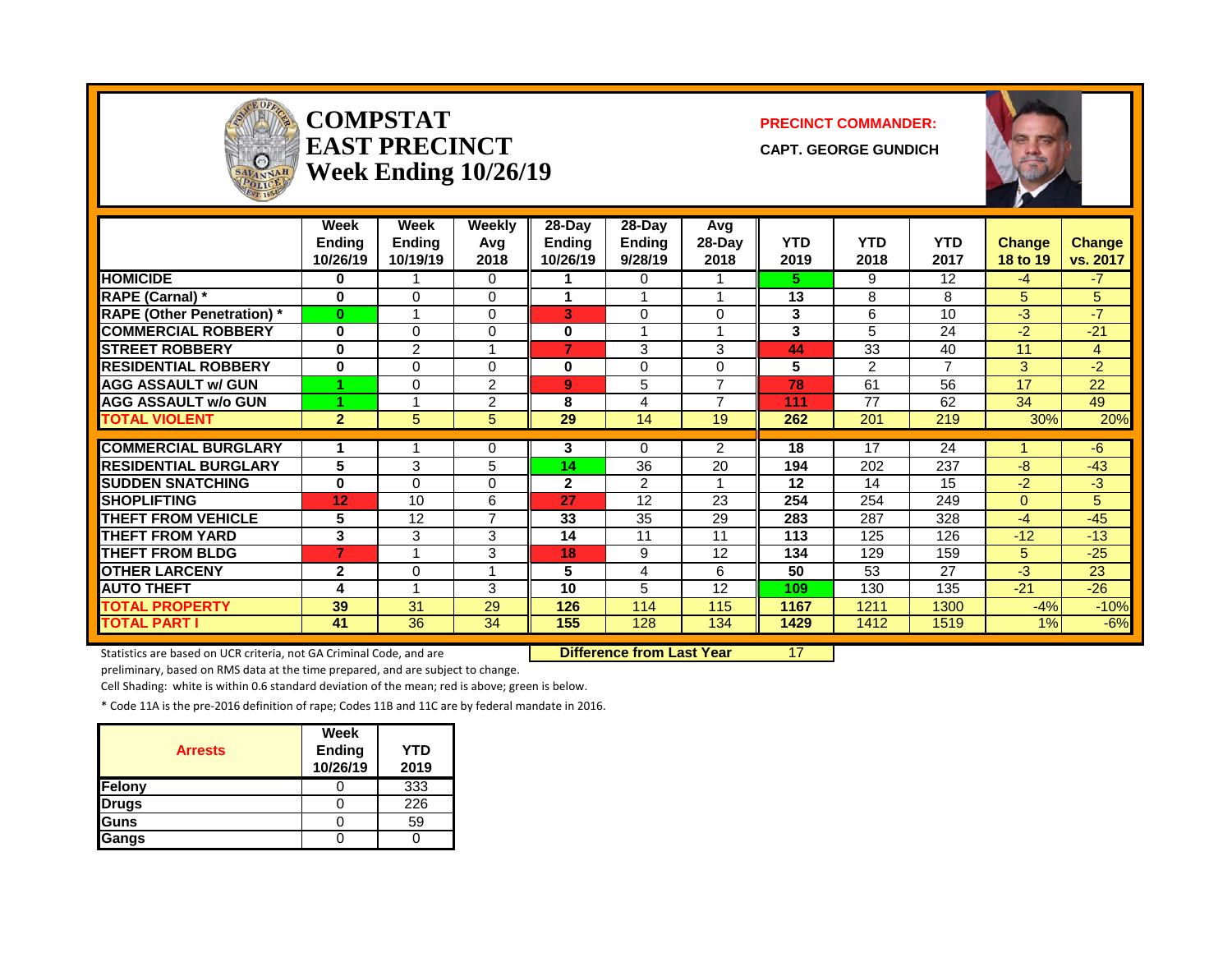# **BEAT 21 North Precinct Week Ending 10/26/19**

|                                   |                           | <b>Last 4 Weeks</b>       |                           |                           | 28 Days                   | 28 Day          |                    |                    |                    |                           |                           |
|-----------------------------------|---------------------------|---------------------------|---------------------------|---------------------------|---------------------------|-----------------|--------------------|--------------------|--------------------|---------------------------|---------------------------|
|                                   | <b>Ending</b><br>10/05/19 | <b>Ending</b><br>10/12/19 | <b>Ending</b><br>10/19/19 | <b>Ending</b><br>10/26/19 | <b>Ending</b><br>10/26/19 | Average<br>2018 | <b>YTD</b><br>2019 | <b>YTD</b><br>2018 | <b>YTD</b><br>2017 | <b>Change</b><br>18 to 19 | <b>Change</b><br>vs. 2017 |
| <b>HOMICIDE</b>                   | 0                         | 0                         | 0                         | $\mathbf{0}$              | $\mathbf{0}$              | 0.0             | $\mathbf{0}$       | $\Omega$           | 0                  | $\Omega$                  | $\Omega$                  |
| RAPE (Carnal) *                   | $\Omega$                  | $\Omega$                  | 0                         | $\mathbf 0$               | $\mathbf 0$               | 0.0             | $\mathbf{1}$       | $\Omega$           | $\mathbf{1}$       | 1                         | $\mathbf{0}$              |
| <b>RAPE (Other Penetration) *</b> | $\mathbf 0$               | 0                         | 0                         | $\mathbf 0$               | $\mathbf 0$               | 0.1             | 0                  | $\mathbf{1}$       | 0                  | $-1$                      | $\overline{0}$            |
| <b>COMMERCIAL ROBBERY</b>         | $\mathbf 0$               | 0                         | 0                         | $\mathbf 0$               | $\mathbf 0$               | 0.0             | $\mathbf 0$        | $\Omega$           | $\mathbf{1}$       | $\Omega$                  | $-1$                      |
| <b>STREET ROBBERY</b>             | $\Omega$                  | $\Omega$                  | $\Omega$                  | $\mathbf{0}$              | $\mathbf 0$               | 0.0             | $\mathbf 0$        | $\Omega$           | $\overline{2}$     | $\Omega$                  | $-2$                      |
| <b>RESIDENTIAL ROBBERY</b>        | $\mathbf{0}$              | 0                         | $\Omega$                  | $\mathbf{0}$              | $\Omega$                  | 0.0             | $\mathbf 0$        | $\Omega$           | $\Omega$           | $\Omega$                  | $\Omega$                  |
| <b>AGG ASSAULT w/ GUN</b>         | $\mathbf{0}$              | 0                         | $\Omega$                  | $\Omega$                  | $\Omega$                  | 0.2             | 3                  | $\overline{2}$     | $\mathbf{1}$       | 1                         | $\overline{2}$            |
| <b>AGG ASSAULT w/o GUN</b>        | $\mathbf{1}$              | 1                         | $\mathbf{1}$              | $\mathbf{0}$              | 3                         | 0.2             | 6                  | 3                  | 1                  | 3                         | 5                         |
| <b>TOTAL VIOLENT</b>              | $\mathbf{1}$              | $\mathbf{1}$              | $\mathbf{1}$              | $\mathbf{0}$              | 3                         | 0.5             | 10                 | 6                  | 6                  | 67%                       | 67%                       |
|                                   |                           |                           |                           |                           |                           |                 |                    |                    |                    |                           |                           |
| <b>COMMERCIAL BURGLARY</b>        | $\Omega$                  | $\Omega$                  | 0                         | $\Omega$                  | $\Omega$                  | 0.5             | 1                  | 5.                 | $\overline{2}$     | $-4$                      | $-1$                      |
| <b>RESIDENTIAL BURGLARY</b>       | $\mathbf{0}$              | $\mathbf{1}$              | 0                         | $\Omega$                  | $\mathbf{1}$              | 0.9             | 14                 | 12                 | 12                 | $\overline{2}$            | $\overline{2}$            |
| <b>SUDDEN SNATCHING</b>           | $\Omega$                  | $\Omega$                  | $\Omega$                  | $\Omega$                  | $\Omega$                  | 0.0             | $\mathbf{0}$       | $\Omega$           | $\mathbf{1}$       | $\Omega$                  | $-1$                      |
| SHOPLIFTING                       | $\Omega$                  | $\Omega$                  | $\Omega$                  | $\Omega$                  | $\Omega$                  | 0.2             | 6                  | $\overline{2}$     | $\overline{2}$     | $\overline{4}$            | $\overline{4}$            |
| <b>THEFT FROM VEHICLE</b>         | $\mathbf{1}$              | $\mathbf{1}$              | $\overline{2}$            | $\mathbf{0}$              | 4                         | 3.5             | 47                 | 34                 | 27                 | 13                        | 20                        |
| <b>THEFT FROM YARD</b>            | 0                         | 0                         | $\Omega$                  | $\mathbf{0}$              | $\Omega$                  | 1.2             | 4                  | 14                 | 13                 | $-10$                     | $-9$                      |
| <b>THEFT FROM BLDG</b>            | $\Omega$                  | 0                         | $\Omega$                  | 0                         | $\Omega$                  | 1.5             | 6                  | 13                 | 38                 | $-7$                      | $-32$                     |
| <b>OTHER LARCENY</b>              | $\Omega$                  | 0                         | $\Omega$                  | $\mathbf{0}$              | $\Omega$                  | 1.4             | 4                  | 12                 | 3                  | $-8$                      | $\mathbf{1}$              |
| <b>AUTO THEFT</b>                 | $\Omega$                  | $\Omega$                  | $\Omega$                  | $\mathbf 0$               | $\mathbf 0$               | 1.6             | 15                 | 17                 | 12                 | $-2$                      | 3                         |
| <b>TOTAL PROPERTY</b>             | $\mathbf{1}$              | $\overline{2}$            | $\overline{2}$            | $\mathbf{0}$              | 5                         | 10.6            | 97                 | 109                | 110                | $-11%$                    | $-12%$                    |
| <b>TOTAL PART I</b>               | $\overline{2}$            | 3                         | 3                         | $\mathbf{0}$              | 8                         | 11.0            | 107                | 115                | 116                | $-7%$                     | $-8%$                     |

**Difference from Last Year** -8

Statistics are based on UCR criteria, not GA Criminal Code.

\* Rape Code 11A is the historical definition of rape (aka Legacy Rape); Rape Codes 11B and 11C are those moved from Part II to Part I in 2017.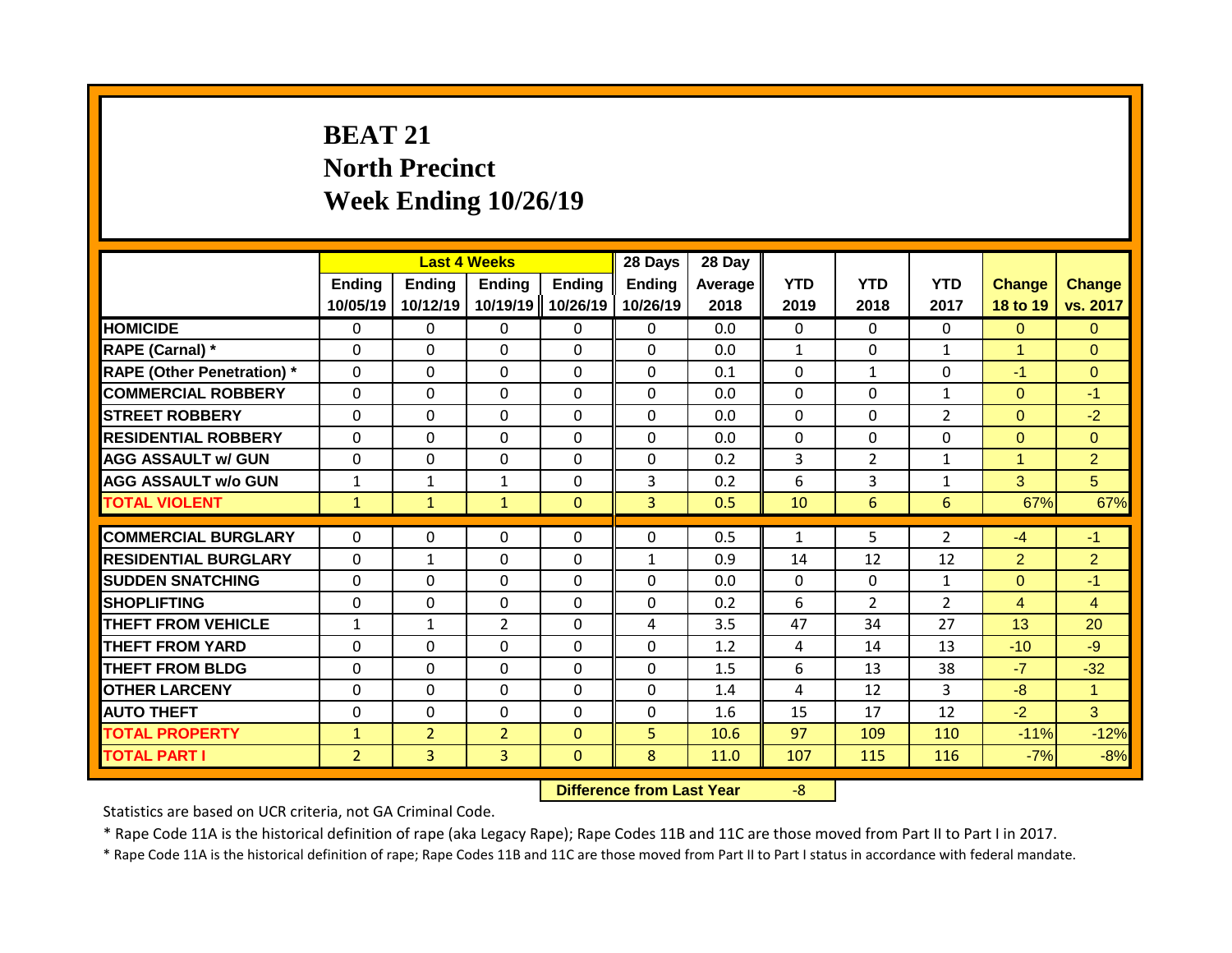# **BEAT 22 North Precinct Week Ending 10/26/19**

|                                   |                           | <b>Last 4 Weeks</b> |                           |                    | 28 Days                   | 28 Day          |                    |                    |                    |                           |                           |
|-----------------------------------|---------------------------|---------------------|---------------------------|--------------------|---------------------------|-----------------|--------------------|--------------------|--------------------|---------------------------|---------------------------|
|                                   | <b>Ending</b><br>10/05/19 | Ending<br>10/12/19  | <b>Ending</b><br>10/19/19 | Ending<br>10/26/19 | <b>Ending</b><br>10/26/19 | Average<br>2018 | <b>YTD</b><br>2019 | <b>YTD</b><br>2018 | <b>YTD</b><br>2017 | <b>Change</b><br>18 to 19 | <b>Change</b><br>vs. 2017 |
| <b>HOMICIDE</b>                   | $\mathbf 0$               | 0                   | 0                         | $\mathbf{0}$       | $\mathbf{0}$              | 0.4             | $\mathbf{1}$       | 4                  | $\Omega$           | $-3$                      | $\blacktriangleleft$      |
| <b>RAPE (Carnal) *</b>            | $\Omega$                  | $\Omega$            | $\Omega$                  | $\mathbf{0}$       | 0                         | 0.2             | $\overline{2}$     | 3                  | $\overline{2}$     | $-1$                      | $\Omega$                  |
| <b>RAPE (Other Penetration) *</b> | $\mathbf 0$               | $\Omega$            | 0                         | $\mathbf 0$        | $\mathbf 0$               | 0.1             | $\mathbf 0$        | $\mathbf{1}$       | $\mathbf{1}$       | $-1$                      | $-1$                      |
| <b>COMMERCIAL ROBBERY</b>         | $\Omega$                  | $\Omega$            | $\Omega$                  | $\mathbf{0}$       | 0                         | 0.2             | $\mathbf{1}$       | 3                  | $\overline{2}$     | $-2$                      | $-1$                      |
| <b>STREET ROBBERY</b>             | $\Omega$                  | 0                   | $\Omega$                  | $\Omega$           | $\Omega$                  | 1.0             | 7                  | 11                 | 8                  | $-4$                      | $-1$                      |
| <b>RESIDENTIAL ROBBERY</b>        | $\Omega$                  | 0                   | $\Omega$                  | $\Omega$           | $\Omega$                  | 0.0             | $\mathbf{1}$       | $\Omega$           | $\Omega$           | 1                         | $\mathbf{1}$              |
| <b>AGG ASSAULT w/ GUN</b>         | 0                         | $\mathbf{1}$        | $\mathbf{1}$              | 0                  | $\overline{2}$            | 1.4             | 20                 | 15                 | 22                 | 5                         | $-2$                      |
| <b>AGG ASSAULT w/o GUN</b>        | 0                         | 0                   | $\Omega$                  | $\mathbf{1}$       | $\mathbf{1}$              | 1.8             | 31                 | 20                 | 16                 | 11                        | 15                        |
| <b>TOTAL VIOLENT</b>              | $\mathbf{0}$              | $\mathbf{1}$        | $\mathbf{1}$              | $\mathbf{1}$       | 3                         | 5.1             | 63                 | 57                 | 51                 | 11%                       | 24%                       |
|                                   |                           |                     |                           |                    |                           |                 |                    |                    | 7                  |                           |                           |
| <b>COMMERCIAL BURGLARY</b>        | $\Omega$                  | 0                   | $\mathbf{1}$              | $\mathbf{0}$       | $\mathbf{1}$              | 0.5             | 5                  | 5                  |                    | $\Omega$                  | $-2$                      |
| <b>RESIDENTIAL BURGLARY</b>       | $\Omega$                  | $\Omega$            | $\Omega$                  | $\mathbf{0}$       | $\Omega$                  | 1.8             | 11                 | 19                 | 24                 | $-8$                      | $-13$                     |
| <b>SUDDEN SNATCHING</b>           | $\Omega$                  | $\Omega$            | $\Omega$                  | $\mathbf{0}$       | $\Omega$                  | 0.3             | $\overline{2}$     | 4                  | $\mathbf{1}$       | $-2$                      | $\blacktriangleleft$      |
| <b>SHOPLIFTING</b>                | $\mathbf{0}$              | 0                   | $\overline{2}$            | $\mathbf{0}$       | $\overline{2}$            | 3.1             | 10                 | 34                 | 32                 | $-24$                     | $-22$                     |
| <b>THEFT FROM VEHICLE</b>         | $\Omega$                  | $\Omega$            | $\Omega$                  | 1                  | $\mathbf{1}$              | 3.0             | 28                 | 31                 | 27                 | $-3$                      | $\mathbf{1}$              |
| <b>THEFT FROM YARD</b>            | $\mathbf{1}$              | 0                   | $\mathbf{1}$              | $\mathbf{0}$       | $\overline{2}$            | 1.6             | 15                 | 20                 | 13                 | $-5$                      | $\overline{2}$            |
| <b>THEFT FROM BLDG</b>            | 0                         | 0                   | 0                         | $\Omega$           | $\Omega$                  | 1.3             | 16                 | 16                 | 26                 | $\Omega$                  | $-10$                     |
| <b>OTHER LARCENY</b>              | 0                         | 0                   | 0                         | $\Omega$           | 0                         | 0.5             | $\overline{2}$     | $\mathbf{1}$       | 3                  | 4                         | $-1$                      |
| <b>AUTO THEFT</b>                 | 0                         | $\mathbf{1}$        | $\mathbf{1}$              | $\mathbf{0}$       | $\overline{2}$            | 2.0             | 18                 | 22                 | 27                 | $-4$                      | $-9$                      |
| <b>TOTAL PROPERTY</b>             | 1                         | $\mathbf{1}$        | 5                         | $\mathbf{1}$       | 8                         | 14.0            | 107                | 152                | 160                | $-30%$                    | $-33%$                    |
| <b>TOTAL PART I</b>               | $\mathbf{1}$              | $\overline{2}$      | 6                         | 2 <sup>1</sup>     | 11                        | 19.1            | 170                | 209                | 211                | $-19%$                    | $-19%$                    |

**Difference from Last Year** -39

Statistics are based on UCR criteria, not GA Criminal Code.

\* Rape Code 11A is the historical definition of rape (aka Legacy Rape); Rape Codes 11B and 11C are those moved from Part II to Part I in 2017.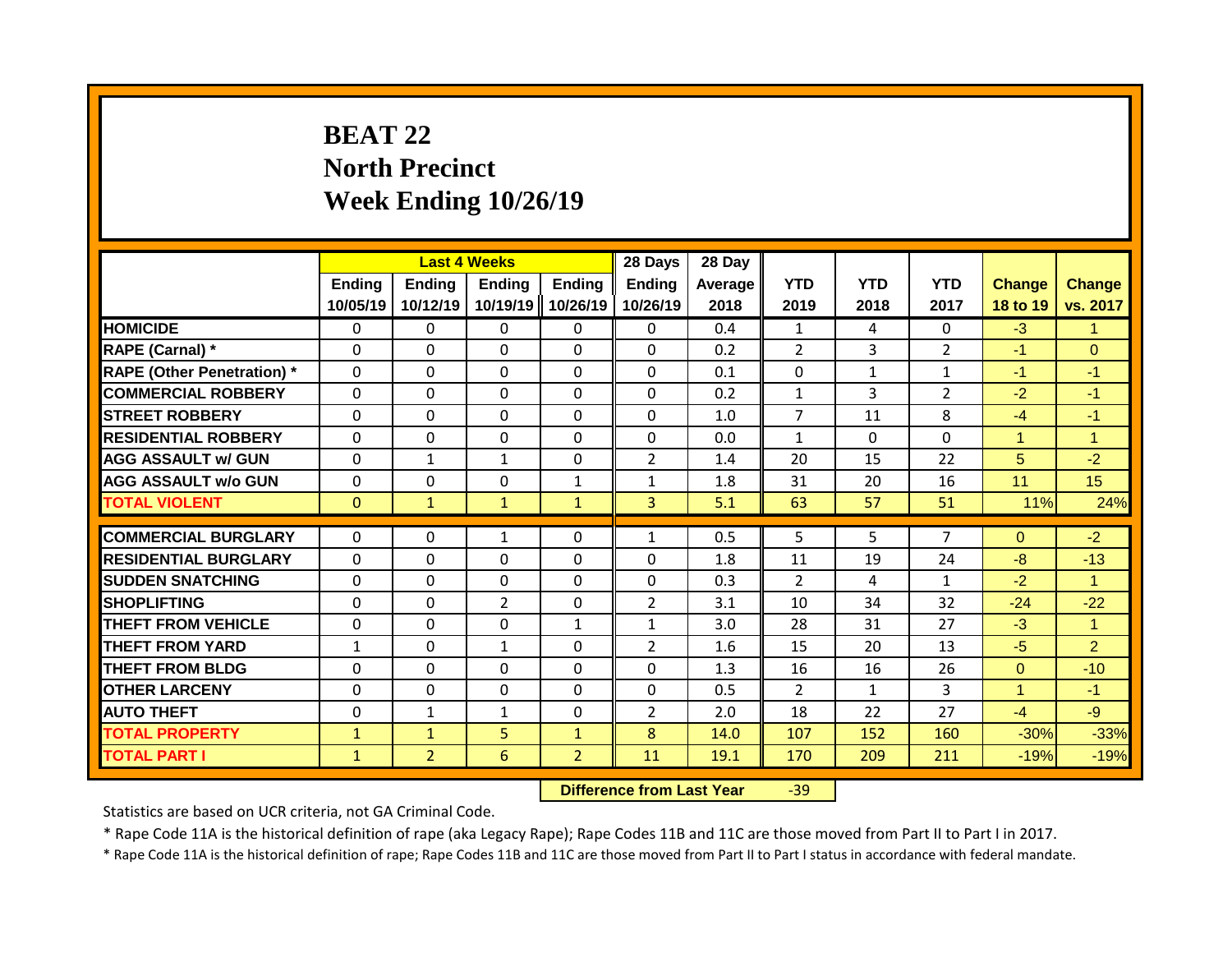# **BEAT 23 North Precinct Week Ending 10/26/19**

|                                   |                           | <b>Last 4 Weeks</b> |                           |                    | 28 Days                   | 28 Day          |                    |                    |                    |                           |                           |
|-----------------------------------|---------------------------|---------------------|---------------------------|--------------------|---------------------------|-----------------|--------------------|--------------------|--------------------|---------------------------|---------------------------|
|                                   | <b>Ending</b><br>10/05/19 | Ending<br>10/12/19  | <b>Ending</b><br>10/19/19 | Ending<br>10/26/19 | <b>Ending</b><br>10/26/19 | Average<br>2018 | <b>YTD</b><br>2019 | <b>YTD</b><br>2018 | <b>YTD</b><br>2017 | <b>Change</b><br>18 to 19 | <b>Change</b><br>vs. 2017 |
| <b>HOMICIDE</b>                   | 0                         | 0                   | 0                         | $\mathbf{0}$       | $\mathbf{0}$              | 0.1             | $\overline{2}$     | $\mathbf{1}$       | $\mathbf{1}$       | 1                         | $\mathbf{1}$              |
| RAPE (Carnal) *                   | $\Omega$                  | $\Omega$            | 0                         | $\Omega$           | $\Omega$                  | 0.2             | $\mathbf{1}$       | 3                  | $\overline{2}$     | $-2$                      | $-1$                      |
| <b>RAPE (Other Penetration) *</b> | $\mathbf{0}$              | $\Omega$            | 0                         | $\Omega$           | $\mathbf 0$               | 0.0             | $\mathbf{0}$       | $\Omega$           | $\Omega$           | $\Omega$                  | $\Omega$                  |
| <b>COMMERCIAL ROBBERY</b>         | $\Omega$                  | $\Omega$            | $\Omega$                  | $\Omega$           | $\Omega$                  | 0.1             | $\Omega$           | $\mathbf{1}$       | $\overline{2}$     | $-1$                      | $-2$                      |
| <b>STREET ROBBERY</b>             | $\Omega$                  | $\Omega$            | $\Omega$                  | $\mathbf{1}$       | $\mathbf{1}$              | 0.2             | 6                  | 5                  | 6                  | 1                         | $\Omega$                  |
| <b>RESIDENTIAL ROBBERY</b>        | $\Omega$                  | $\Omega$            | $\Omega$                  | $\mathbf{0}$       | $\Omega$                  | 0.1             | $\Omega$           | 3                  | $\mathbf{1}$       | $-3$                      | $-1$                      |
| <b>AGG ASSAULT w/ GUN</b>         | $\mathbf{0}$              | $\Omega$            | $\Omega$                  | $\mathbf{1}$       | $\mathbf{1}$              | 1.4             | 13                 | 17                 | 8                  | $-4$                      | 5                         |
| <b>AGG ASSAULT w/o GUN</b>        | $\mathbf{1}$              | $\Omega$            | $\Omega$                  | $\mathbf{0}$       | $\mathbf{1}$              | 1.4             | 21                 | 13                 | 14                 | 8                         | $\overline{7}$            |
| <b>TOTAL VIOLENT</b>              | $\mathbf{1}$              | $\Omega$            | $\Omega$                  | $\overline{2}$     | $\overline{3}$            | 3.4             | 43                 | 43                 | 34                 | 0%                        | 26%                       |
|                                   |                           |                     |                           |                    |                           |                 |                    |                    |                    |                           |                           |
| <b>COMMERCIAL BURGLARY</b>        | $\mathbf{1}$              | $\mathbf{1}$        | 0                         | 1                  | 3                         | 1.0             | 9                  | 11                 | 16                 | $-2$                      | $-7$                      |
| <b>RESIDENTIAL BURGLARY</b>       | $\mathbf{0}$              | $\Omega$            | $\mathbf{1}$              | $\mathbf{0}$       | $\mathbf{1}$              | 1.2             | 11                 | 14                 | 18                 | $-3$                      | $-7$                      |
| <b>SUDDEN SNATCHING</b>           | $\Omega$                  | 0                   | 0                         | $\mathbf{0}$       | 0                         | 0.2             | $\overline{2}$     | $\overline{2}$     | 4                  | $\Omega$                  | $-2$                      |
| <b>SHOPLIFTING</b>                | $\mathbf{1}$              | $\overline{2}$      | 0                         | $\mathbf{0}$       | 3                         | 2.8             | 18                 | 30                 | 13                 | $-12$                     | 5                         |
| THEFT FROM VEHICLE                | $\Omega$                  | $\Omega$            | $\mathbf{1}$              | 3                  | 4                         | 2.8             | 27                 | 30                 | 37                 | $-3$                      | $-10$                     |
| <b>THEFT FROM YARD</b>            | 0                         | $\mathbf{1}$        | $\Omega$                  | $\mathbf{0}$       | $\mathbf{1}$              | 2.1             | 11                 | 25                 | 24                 | $-14$                     | $-13$                     |
| <b>THEFT FROM BLDG</b>            | $\Omega$                  | $\mathbf{1}$        | 0                         | $\Omega$           | 1                         | 1.8             | 12                 | 21                 | 20                 | $-9$                      | $-8$                      |
| <b>OTHER LARCENY</b>              | $\Omega$                  | 0                   | 0                         | 1                  | $\mathbf{1}$              | 0.5             | 3                  | 6                  | 4                  | $-3$                      | $-1$                      |
| <b>AUTO THEFT</b>                 | $\mathbf{1}$              | 0                   | 0                         | $\Omega$           | $\mathbf{1}$              | 1.5             | 11                 | 14                 | 34                 | $-3$                      | $-23$                     |
| <b>TOTAL PROPERTY</b>             | 3                         | 5                   | $\overline{2}$            | 5                  | 15                        | 13.9            | 104                | 153                | 170                | $-32%$                    | $-39%$                    |
| <b>TOTAL PART I</b>               | 4                         | 5                   | $\overline{2}$            | $\overline{7}$     | 18                        | 17.3            | 147                | 196                | 204                | $-25%$                    | $-28%$                    |

**Difference from Last Year** -49

Statistics are based on UCR criteria, not GA Criminal Code.

\* Rape Code 11A is the historical definition of rape (aka Legacy Rape); Rape Codes 11B and 11C are those moved from Part II to Part I in 2017.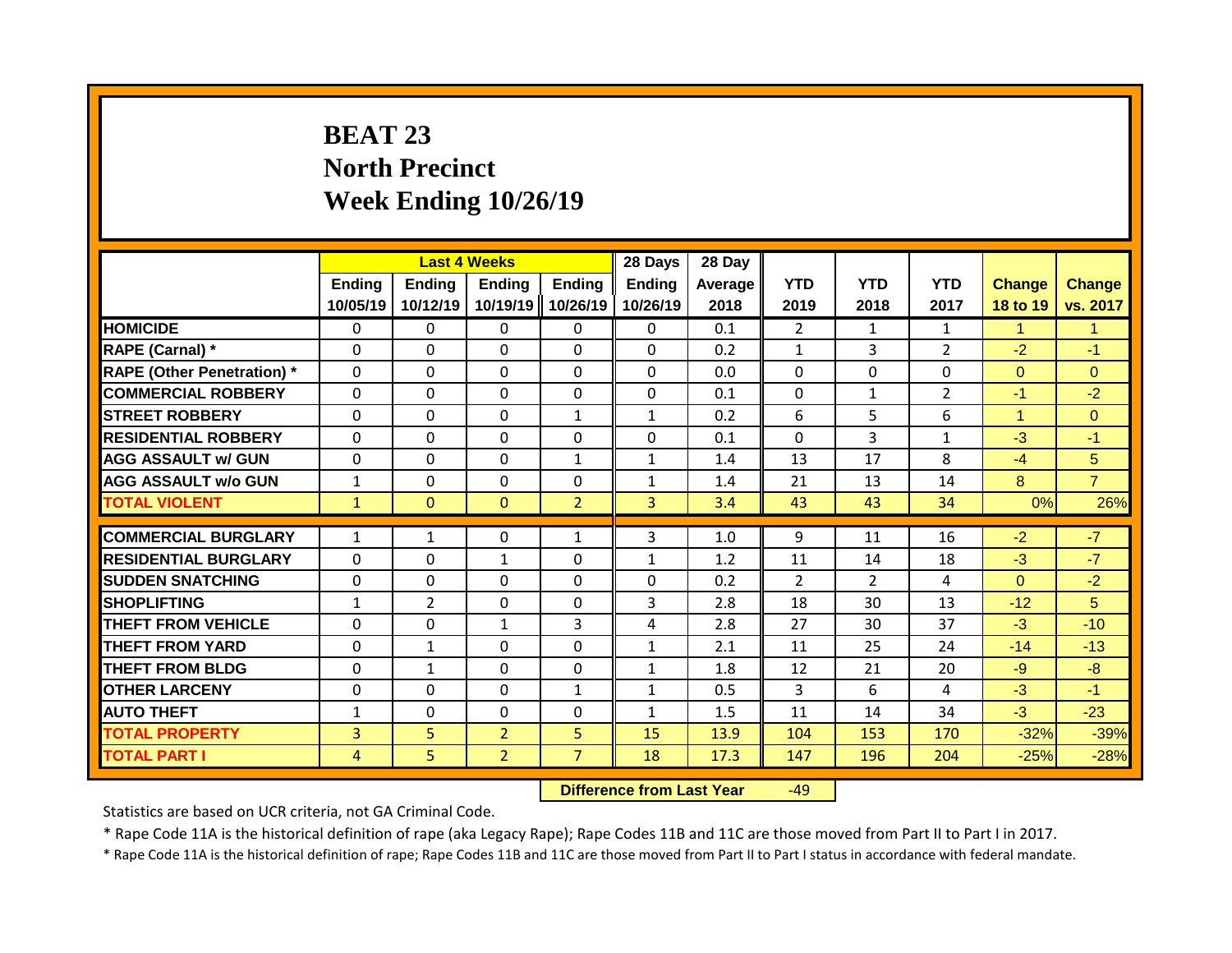# **BEAT 24 North Precinct Week Ending 10/26/19**

|                                   |                           |                           | <b>Last 4 Weeks</b>       |                           | 28 Days                   | 28 Day          |                    |                    |                    |                           |                           |
|-----------------------------------|---------------------------|---------------------------|---------------------------|---------------------------|---------------------------|-----------------|--------------------|--------------------|--------------------|---------------------------|---------------------------|
|                                   | <b>Ending</b><br>10/05/19 | <b>Ending</b><br>10/12/19 | <b>Ending</b><br>10/19/19 | <b>Ending</b><br>10/26/19 | <b>Ending</b><br>10/26/19 | Average<br>2018 | <b>YTD</b><br>2019 | <b>YTD</b><br>2018 | <b>YTD</b><br>2017 | <b>Change</b><br>18 to 19 | <b>Change</b><br>vs. 2017 |
| <b>HOMICIDE</b>                   | 0                         | 0                         | 0                         | 0                         | 0                         | 0.0             | $\mathbf{0}$       | $\Omega$           | 0                  | $\Omega$                  | $\Omega$                  |
| <b>RAPE (Carnal) *</b>            | $\Omega$                  | 0                         | $\Omega$                  | $\Omega$                  | $\Omega$                  | 0.0             | $\overline{2}$     | $\Omega$           | $\mathbf{1}$       | $\overline{2}$            | $\blacktriangleleft$      |
| <b>RAPE (Other Penetration)</b> * | $\mathbf{1}$              | 0                         | $\Omega$                  | $\Omega$                  | 1                         | 0.0             | 3                  | $\Omega$           | $\Omega$           | 3                         | 3                         |
| <b>COMMERCIAL ROBBERY</b>         | $\Omega$                  | 0                         | $\Omega$                  | $\mathbf{0}$              | 0                         | 0.0             | $\Omega$           | $\Omega$           | 4                  | $\Omega$                  | $-4$                      |
| <b>STREET ROBBERY</b>             | 0                         | 0                         | $\Omega$                  | $\overline{2}$            | $\overline{2}$            | 0.6             | 8                  | 6                  | 13                 | $\overline{2}$            | $-5$                      |
| <b>RESIDENTIAL ROBBERY</b>        | $\Omega$                  | 0                         | $\Omega$                  | 0                         | $\Omega$                  | 0.0             | $\mathbf{1}$       | $\Omega$           | $\Omega$           | $\overline{1}$            | $\overline{1}$            |
| <b>AGG ASSAULT w/ GUN</b>         | $\Omega$                  | 0                         | $\Omega$                  | $\mathbf 0$               | $\mathbf 0$               | 0.3             | 3                  | $\mathbf{1}$       | 4                  | $\overline{2}$            | $-1$                      |
| <b>AGG ASSAULT w/o GUN</b>        | $\overline{2}$            | 0                         | $\Omega$                  | $\Omega$                  | $\overline{2}$            | 0.9             | 10                 | 10                 | $\overline{2}$     | $\Omega$                  | 8                         |
| <b>TOTAL VIOLENT</b>              | $\overline{3}$            | $\Omega$                  | $\Omega$                  | $\overline{2}$            | 5                         | 1.8             | 27                 | 17                 | 24                 | 59%                       | 13%                       |
|                                   |                           |                           |                           |                           |                           |                 |                    |                    |                    |                           |                           |
| <b>COMMERCIAL BURGLARY</b>        | $\Omega$                  | 0                         | 0                         | $\mathbf{0}$              | $\Omega$                  | 0.2             | 5                  | $\overline{2}$     | 3                  | 3                         | $\overline{2}$            |
| <b>RESIDENTIAL BURGLARY</b>       | $\Omega$                  | 0                         | $\mathbf{1}$              | 0                         | $\mathbf{1}$              | 0.6             | 12                 | 7                  | 13                 | 5                         | $-1$                      |
| <b>SUDDEN SNATCHING</b>           | $\Omega$                  | 0                         | $\Omega$                  | $\mathbf{1}$              | $\mathbf{1}$              | 0.5             | $\overline{2}$     | 3                  | 3                  | $-1$                      | $-1$                      |
| <b>SHOPLIFTING</b>                | $\Omega$                  | 0                         | $\mathbf{1}$              | 1                         | $\overline{2}$            | 4.7             | 26                 | 59                 | 47                 | $-33$                     | $-21$                     |
| <b>THEFT FROM VEHICLE</b>         | $\Omega$                  | 0                         | $\overline{2}$            | 1                         | 3                         | 3.9             | 44                 | 38                 | 87                 | 6                         | $-43$                     |
| <b>THEFT FROM YARD</b>            | $\mathbf{1}$              | 0                         | $\Omega$                  | $\overline{2}$            | 3                         | 1.9             | 49                 | 21                 | 30                 | 28                        | 19                        |
| <b>THEFT FROM BLDG</b>            | 0                         | 0                         | 0                         | 0                         | 0                         | 1.9             | 12                 | 22                 | 11                 | $-10$                     | $\blacktriangleleft$      |
| <b>OTHER LARCENY</b>              | $\Omega$                  | 1                         | 0                         | $\mathbf{1}$              | $\overline{2}$            | 0.7             | 13                 | 5.                 | 8                  | 8                         | 5                         |
| <b>AUTO THEFT</b>                 | $\Omega$                  | 0                         | $\mathbf{1}$              | 1                         | $\overline{2}$            | 1.0             | 9                  | 12                 | 28                 | $-3$                      | $-19$                     |
| <b>TOTAL PROPERTY</b>             | $\mathbf{1}$              | $\mathbf{1}$              | 5                         | $\overline{7}$            | 14                        | 15.3            | 172                | 169                | 230                | 2%                        | $-25%$                    |
| <b>TOTAL PART I</b>               | 4                         | $\mathbf{1}$              | 5                         | 9                         | 19                        | 17.2            | 199                | 186                | 254                | 7%                        | $-22%$                    |

**Difference from Last Year** 13

Statistics are based on UCR criteria, not GA Criminal Code.

\* Rape Code 11A is the historical definition of rape (aka Legacy Rape); Rape Codes 11B and 11C are those moved from Part II to Part I in 2017.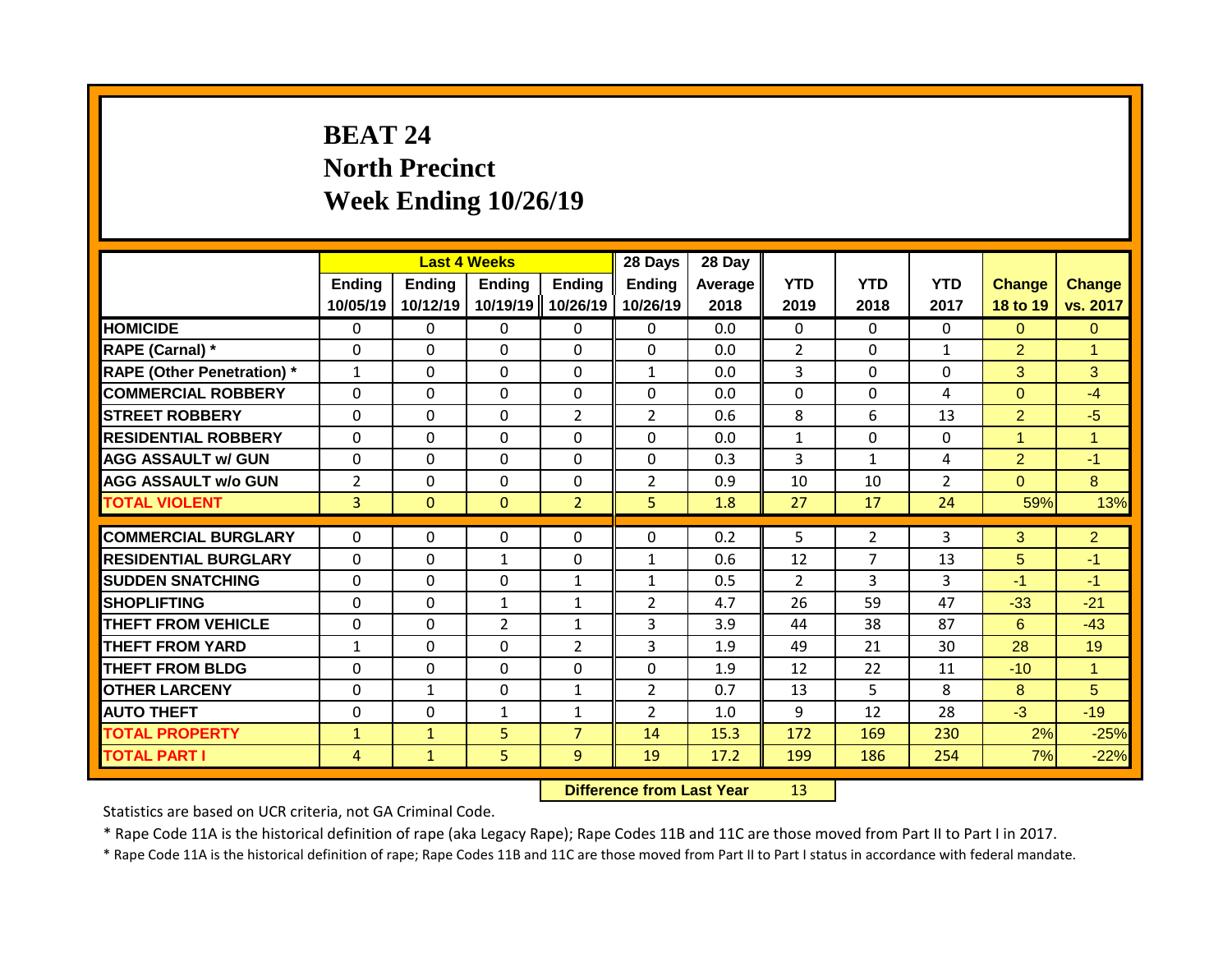# **BEAT 25 North Precinct Week Ending 10/26/19**

|                                   |                           |                           | <b>Last 4 Weeks</b>       |                           | 28 Days                   | 28 Day          |                    |                    |                    |                           |                           |
|-----------------------------------|---------------------------|---------------------------|---------------------------|---------------------------|---------------------------|-----------------|--------------------|--------------------|--------------------|---------------------------|---------------------------|
|                                   | <b>Ending</b><br>10/05/19 | <b>Ending</b><br>10/12/19 | <b>Ending</b><br>10/19/19 | <b>Ending</b><br>10/26/19 | <b>Ending</b><br>10/26/19 | Average<br>2018 | <b>YTD</b><br>2019 | <b>YTD</b><br>2018 | <b>YTD</b><br>2017 | <b>Change</b><br>18 to 19 | <b>Change</b><br>vs. 2017 |
| <b>HOMICIDE</b>                   | $\mathbf{0}$              | 0                         | 0                         | 0                         | $\mathbf{0}$              | 0.0             | $\mathbf 0$        | $\Omega$           | 0                  | $\Omega$                  | $\mathbf{0}$              |
| <b>RAPE (Carnal) *</b>            | $\Omega$                  | 0                         | $\Omega$                  | $\Omega$                  | $\Omega$                  | 0.2             | 1                  | $\overline{2}$     | $\overline{2}$     | $-1$                      | $-1$                      |
| <b>RAPE (Other Penetration) *</b> | $\Omega$                  | 0                         | $\Omega$                  | $\Omega$                  | $\Omega$                  | 0.0             | $\mathbf{0}$       | $\Omega$           | $\Omega$           | $\Omega$                  | $\Omega$                  |
| <b>COMMERCIAL ROBBERY</b>         | $\Omega$                  | 0                         | 0                         | $\Omega$                  | $\Omega$                  | 0.0             | $\mathbf{1}$       | $\Omega$           | $\mathbf{1}$       | 1                         | $\Omega$                  |
| <b>STREET ROBBERY</b>             | $\Omega$                  | 0                         | $\Omega$                  | $\Omega$                  | $\Omega$                  | 1.2             | 4                  | 14                 | 19                 | $-10$                     | $-15$                     |
| <b>RESIDENTIAL ROBBERY</b>        | $\Omega$                  | 0                         | $\Omega$                  | $\Omega$                  | $\Omega$                  | 0.0             | $\mathbf{0}$       | $\Omega$           | 0                  | $\Omega$                  | $\Omega$                  |
| <b>AGG ASSAULT w/ GUN</b>         | $\Omega$                  | 0                         | $\Omega$                  | 0                         | $\Omega$                  | 0.2             | 2                  | $\overline{2}$     | $\overline{2}$     | $\Omega$                  | $\Omega$                  |
| <b>AGG ASSAULT w/o GUN</b>        | $\Omega$                  | 0                         | $\Omega$                  | $\Omega$                  | $\Omega$                  | 0.3             | 5                  | 4                  | 3                  | 1                         | $\overline{2}$            |
| <b>TOTAL VIOLENT</b>              | $\mathbf{0}$              | 0                         | $\Omega$                  | $\mathbf{0}$              | $\Omega$                  | 1.9             | 13                 | 22                 | 27                 | $-41%$                    | $-52%$                    |
| <b>COMMERCIAL BURGLARY</b>        | $\mathbf{1}$              | 0                         | $\Omega$                  | 1                         | $\overline{2}$            | 0.1             | 9                  | $\mathbf{1}$       |                    | 8                         | 6                         |
| <b>RESIDENTIAL BURGLARY</b>       | $\Omega$                  |                           | $\Omega$                  | $\Omega$                  |                           | 0.2             | 16                 | 3                  | 3<br>4             | 13                        | 12                        |
|                                   |                           | 1                         |                           |                           | $\mathbf{1}$              |                 |                    |                    |                    | 1                         |                           |
| <b>SUDDEN SNATCHING</b>           | $\Omega$                  | 0                         | $\Omega$                  | $\Omega$                  | $\Omega$                  | 0.1             | $\mathbf{1}$       | $\Omega$           | $\mathbf{1}$       |                           | $\Omega$                  |
| <b>SHOPLIFTING</b>                | 0                         | 0                         | $\Omega$                  | $\mathbf{1}$              | $\mathbf{1}$              | 1.4             | 14                 | 15                 | 26                 | $-1$                      | $-12$                     |
| <b>THEFT FROM VEHICLE</b>         | $\mathbf{1}$              | 0                         | $\Omega$                  | $\mathbf{1}$              | $\overline{2}$            | 4.7             | 52                 | 47                 | 65                 | 5                         | $-13$                     |
| <b>THEFT FROM YARD</b>            | $\Omega$                  | 1                         | $\Omega$                  | 1                         | $\overline{2}$            | 2.1             | 20                 | 23                 | 49                 | $-3$                      | $-29$                     |
| <b>THEFT FROM BLDG</b>            | 0                         | 0                         | 1                         | 0                         | $\mathbf{1}$              | 1.5             | 17                 | 17                 | 29                 | $\Omega$                  | $-12$                     |
| <b>OTHER LARCENY</b>              | $\Omega$                  | 0                         | $\Omega$                  | 0                         | 0                         | 1.0             | $\overline{7}$     | 8                  | 9                  | $-1$                      | $-2$                      |
| <b>AUTO THEFT</b>                 | $\mathbf{1}$              | 0                         | $\Omega$                  | 0                         | $\mathbf{1}$              | 1.4             | 11                 | 13                 | 22                 | $-2$                      | $-11$                     |
| <b>TOTAL PROPERTY</b>             | $\overline{3}$            | $\overline{2}$            | $\mathbf{1}$              | 4                         | 10                        | 12.4            | 147                | 127                | 208                | 16%                       | $-29%$                    |
| <b>TOTAL PART I</b>               | $\overline{3}$            | $\overline{2}$            | $\mathbf{1}$              | 4                         | 10                        | 14.3            | 160                | 149                | 235                | 7%                        | $-32%$                    |

#### **Difference from Last Year** 11

Statistics are based on UCR criteria, not GA Criminal Code.

\* Rape Code 11A is the historical definition of rape (aka Legacy Rape); Rape Codes 11B and 11C are those moved from Part II to Part I in 2017.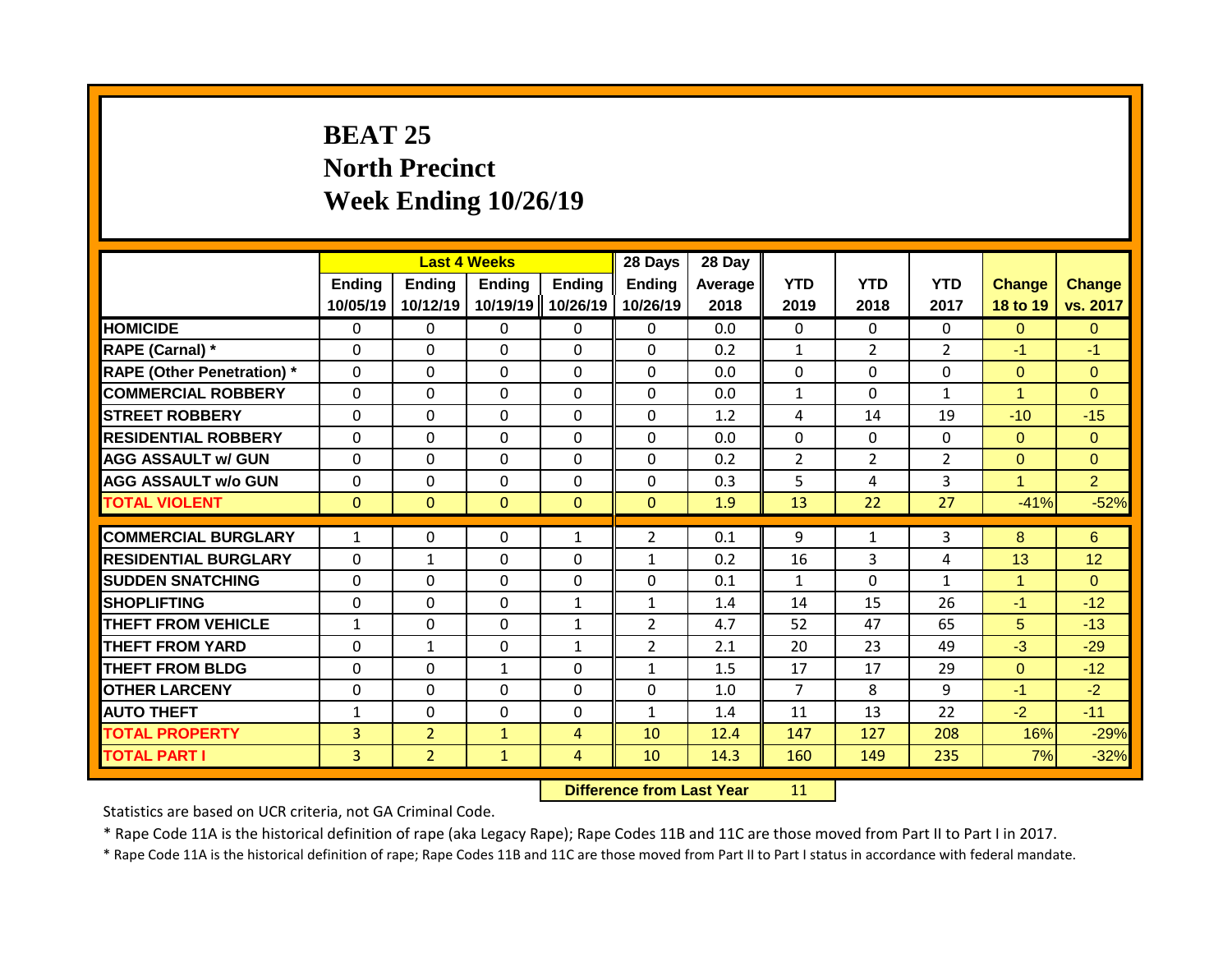# **BEAT 26 North Precinct Week Ending 10/26/19**

|                                   |                           | <b>Last 4 Weeks</b> |                           |                           | 28 Days                   | 28 Day          |                    |                    |                    |                           |                           |
|-----------------------------------|---------------------------|---------------------|---------------------------|---------------------------|---------------------------|-----------------|--------------------|--------------------|--------------------|---------------------------|---------------------------|
|                                   | <b>Ending</b><br>10/05/19 | Ending<br>10/12/19  | <b>Ending</b><br>10/19/19 | <b>Ending</b><br>10/26/19 | <b>Ending</b><br>10/26/19 | Average<br>2018 | <b>YTD</b><br>2019 | <b>YTD</b><br>2018 | <b>YTD</b><br>2017 | <b>Change</b><br>18 to 19 | <b>Change</b><br>vs. 2017 |
| <b>HOMICIDE</b>                   | $\Omega$                  | 0                   | 0                         | $\mathbf{0}$              | $\mathbf{0}$              | 0.0             | $\mathbf{1}$       | $\Omega$           | $\Omega$           | 1                         | $\mathbf{1}$              |
| RAPE (Carnal) *                   | $\Omega$                  | $\Omega$            | 0                         | $\Omega$                  | $\Omega$                  | 0.2             | $\overline{2}$     | 3                  | $\overline{2}$     | $-1$                      | $\Omega$                  |
| <b>RAPE (Other Penetration) *</b> | $\mathbf{0}$              | $\Omega$            | $\Omega$                  | $\mathbf{0}$              | $\Omega$                  | 0.1             | $\Omega$           | $\mathbf{1}$       | $\mathbf{1}$       | $-1$                      | $-1$                      |
| <b>COMMERCIAL ROBBERY</b>         | $\mathbf 0$               | $\Omega$            | 0                         | $\mathbf 0$               | $\mathbf 0$               | 0.0             | $\mathbf{1}$       | $\Omega$           | 3                  | 1                         | $-2$                      |
| <b>STREET ROBBERY</b>             | $\mathbf{0}$              | 0                   | $\overline{2}$            | $\mathbf{1}$              | 3                         | 1.2             | 13                 | 12                 | $\overline{7}$     | 1                         | 6                         |
| <b>RESIDENTIAL ROBBERY</b>        | $\Omega$                  | 0                   | $\Omega$                  | $\mathbf{0}$              | $\Omega$                  | 0.0             | $\Omega$           | $\Omega$           | $\Omega$           | $\Omega$                  | $\Omega$                  |
| <b>AGG ASSAULT w/ GUN</b>         | $\Omega$                  | 0                   | 0                         | $\mathbf{1}$              | $\mathbf{1}$              | 0.2             | 5                  | $\overline{2}$     | 3                  | 3                         | $\overline{2}$            |
| <b>AGG ASSAULT w/o GUN</b>        | $\mathbf{0}$              | $\overline{2}$      | $\Omega$                  | $\mathbf{1}$              | 3                         | 1.8             | 17                 | 20                 | 16                 | $-3$                      | $\mathbf{1}$              |
| <b>TOTAL VIOLENT</b>              | $\mathbf{0}$              | $\overline{2}$      | $\overline{2}$            | $\overline{3}$            | $\overline{7}$            | 3.5             | 39                 | 38                 | 32                 | 3%                        | 22%                       |
| <b>COMMERCIAL BURGLARY</b>        | $\Omega$                  | 0                   | 0                         | 1                         | 1                         | 0.2             | 6                  | $\overline{2}$     | 9                  | $\overline{4}$            | $-3$                      |
| <b>RESIDENTIAL BURGLARY</b>       | $\mathbf{0}$              |                     | $\Omega$                  | $\mathbf{0}$              | $\Omega$                  | 0.2             |                    |                    |                    | $\Omega$                  | $\Omega$                  |
|                                   |                           | 0                   |                           |                           |                           |                 | $\mathbf{1}$       | $\mathbf{1}$       | $\mathbf{1}$       |                           |                           |
| <b>SUDDEN SNATCHING</b>           | $\Omega$                  | 0                   | $\Omega$                  | 1                         | $\mathbf{1}$              | 0.8             | 6                  | 11                 | 15                 | $-5$                      | $-9$                      |
| <b>SHOPLIFTING</b>                | $\mathbf{0}$              | $\overline{2}$      | $\mathbf{1}$              | 1                         | 4                         | 2.5             | 28                 | 26                 | 28                 | $\overline{2}$            | $\Omega$                  |
| <b>THEFT FROM VEHICLE</b>         | $\mathbf{1}$              | 3                   | 0                         | $\mathbf{1}$              | 5                         | 2.8             | 35                 | 27                 | 40                 | 8                         | $-5$                      |
| <b>THEFT FROM YARD</b>            | 1                         | $\mathbf{1}$        | $\mathbf{1}$              | 1                         | 4                         | 2.2             | 19                 | 23                 | 26                 | $-4$                      | $-7$                      |
| <b>THEFT FROM BLDG</b>            | 1                         | 1                   | $\mathbf{1}$              | 1                         | 4                         | 2.8             | 26                 | 29                 | 40                 | $-3$                      | $-14$                     |
| <b>OTHER LARCENY</b>              | $\Omega$                  | 0                   | $\mathbf{1}$              | 0                         | 1                         | 1.0             | 5                  | 10                 | 3                  | $-5$                      | $\overline{2}$            |
| <b>AUTO THEFT</b>                 | $\Omega$                  | $\Omega$            | 0                         | $\Omega$                  | $\Omega$                  | 1.5             | 6                  | 18                 | 13                 | $-12$                     | $-7$                      |
| <b>TOTAL PROPERTY</b>             | 3                         | $\overline{7}$      | 4                         | 6                         | 20                        | 14.0            | 132                | 147                | 175                | $-10%$                    | $-25%$                    |
| <b>TOTAL PART I</b>               | 3.                        | 9                   | 6                         | 9                         | 27                        | 17.5            | 171                | 185                | 207                | $-8%$                     | $-17%$                    |

**Difference from Last Year** -14

Statistics are based on UCR criteria, not GA Criminal Code.

\* Rape Code 11A is the historical definition of rape (aka Legacy Rape); Rape Codes 11B and 11C are those moved from Part II to Part I in 2017.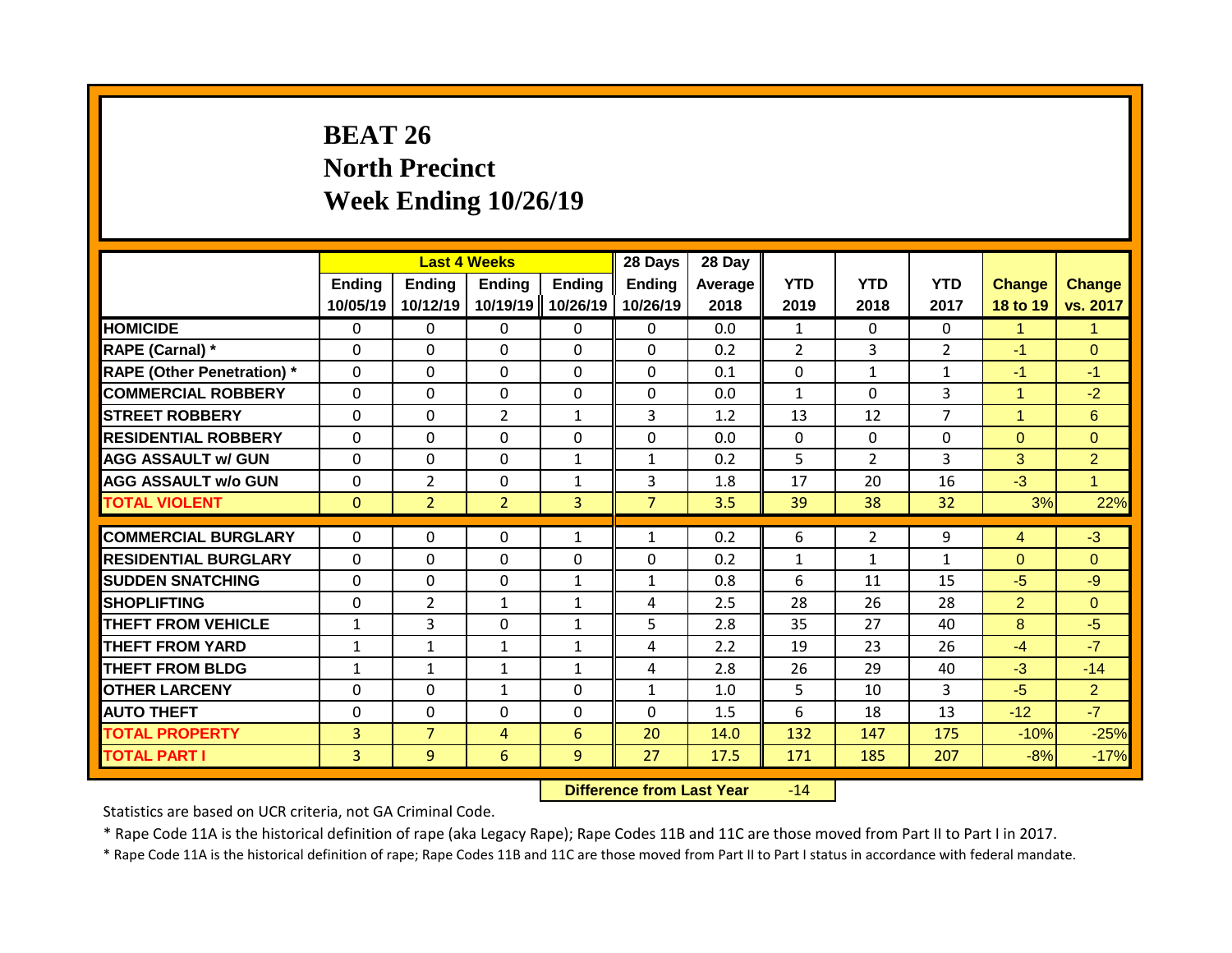# **BEAT 27 North Precinct Week Ending 10/26/19**

|                                   |                           | <b>Last 4 Weeks</b>       |                           |                           | 28 Days                   | 28 Day          |                    |                    |                    |                           |                           |
|-----------------------------------|---------------------------|---------------------------|---------------------------|---------------------------|---------------------------|-----------------|--------------------|--------------------|--------------------|---------------------------|---------------------------|
|                                   | <b>Ending</b><br>10/05/19 | <b>Ending</b><br>10/12/19 | <b>Ending</b><br>10/19/19 | <b>Ending</b><br>10/26/19 | <b>Ending</b><br>10/26/19 | Average<br>2018 | <b>YTD</b><br>2019 | <b>YTD</b><br>2018 | <b>YTD</b><br>2017 | <b>Change</b><br>18 to 19 | <b>Change</b><br>vs. 2017 |
| <b>HOMICIDE</b>                   | $\Omega$                  | 0                         | 0                         | $\mathbf{0}$              | $\mathbf{0}$              | 0.0             | $\mathbf{1}$       | $\Omega$           | $\overline{2}$     | 1                         | $-1$                      |
| RAPE (Carnal) *                   | $\overline{2}$            | $\Omega$                  | $\mathbf{1}$              | $\Omega$                  | 3                         | 0.2             | 3                  | $\mathbf{1}$       | 6                  | $\overline{2}$            | $-3$                      |
| <b>RAPE (Other Penetration) *</b> | $\Omega$                  | $\Omega$                  | $\Omega$                  | $\Omega$                  | $\Omega$                  | 0.2             | 3                  | 3                  | $\overline{2}$     | $\Omega$                  | $\mathbf{1}$              |
| <b>COMMERCIAL ROBBERY</b>         | $\Omega$                  | $\Omega$                  | $\Omega$                  | $\mathbf{0}$              | 0                         | 0.2             | $\mathbf{1}$       | $\overline{2}$     | $\Omega$           | $-1$                      | $\overline{1}$            |
| <b>STREET ROBBERY</b>             | $\mathbf{1}$              | 0                         | 0                         | $\mathbf{0}$              | $\mathbf{1}$              | 0.8             | 14                 | 7                  | 10                 | $\overline{7}$            | $\overline{4}$            |
| <b>RESIDENTIAL ROBBERY</b>        | $\mathbf{0}$              | $\Omega$                  | $\Omega$                  | $\mathbf{0}$              | $\Omega$                  | 0.2             | $\mathbf{1}$       | $\overline{2}$     | 0                  | $-1$                      | $\mathbf 1$               |
| <b>AGG ASSAULT w/ GUN</b>         | $\mathbf{0}$              | $\Omega$                  | $\Omega$                  | $\Omega$                  | $\Omega$                  | 1.1             | 13                 | 12                 | 6                  | 1                         | $\overline{7}$            |
| <b>AGG ASSAULT w/o GUN</b>        | $\overline{2}$            | $\Omega$                  | $\mathbf{1}$              | $\overline{2}$            | 5                         | 1.1             | 31                 | 8                  | 16                 | 23                        | 15                        |
| <b>TOTAL VIOLENT</b>              | 5                         | $\Omega$                  | $\overline{2}$            | $\overline{2}$            | $\overline{9}$            | 3.5             | 67                 | 35                 | 42                 | 91%                       | 60%                       |
|                                   |                           |                           |                           |                           |                           |                 |                    |                    |                    |                           |                           |
| <b>COMMERCIAL BURGLARY</b>        | $\mathbf{0}$              | 0                         | 0                         | $\mathbf{0}$              | $\Omega$                  | 0.4             | 4                  | 5                  | 4                  | $-1$                      | $\Omega$                  |
| <b>RESIDENTIAL BURGLARY</b>       | $\mathbf{0}$              | 0                         | $\Omega$                  | $\mathbf{0}$              | $\Omega$                  | 0.8             | 5                  | 9                  | 7                  | $-4$                      | $-2$                      |
| <b>SUDDEN SNATCHING</b>           | $\Omega$                  | 0                         | $\Omega$                  | $\mathbf{1}$              | $\mathbf{1}$              | 0.5             | 3                  | 8                  | 16                 | $-5$                      | $-13$                     |
| <b>SHOPLIFTING</b>                | $\mathbf{1}$              | 0                         | $\Omega$                  | 3                         | 4                         | 3.3             | 37                 | 37                 | 15                 | $\Omega$                  | 22                        |
| <b>THEFT FROM VEHICLE</b>         | $\mathbf{1}$              | 3                         | $\mathbf{1}$              | $\overline{2}$            | $\overline{7}$            | 2.5             | 37                 | 24                 | 44                 | 13                        | $-7$                      |
| <b>THEFT FROM YARD</b>            | $\Omega$                  | $\mathbf{1}$              | $\mathbf{1}$              | $\Omega$                  | $\overline{2}$            | 1.5             | 9                  | 16                 | 18                 | $-7$                      | $-9$                      |
| <b>THEFT FROM BLDG</b>            | 2                         | 0                         | 0                         | 0                         | $\overline{2}$            | 2.9             | 28                 | 32                 | 32                 | $-4$                      | $-4$                      |
| <b>OTHER LARCENY</b>              | $\Omega$                  | $\Omega$                  | 0                         | $\Omega$                  | $\Omega$                  | 0.5             | 3                  | 3                  | $\overline{2}$     | $\Omega$                  | $\overline{1}$            |
| <b>AUTO THEFT</b>                 | 1                         | $\Omega$                  | $\mathbf{1}$              | $\Omega$                  | $\overline{2}$            | 1.2             | 11                 | 15                 | 12                 | $-4$                      | $-1$                      |
| <b>TOTAL PROPERTY</b>             | 5                         | 4                         | 3                         | 6                         | 18                        | 13.6            | 137                | 149                | 150                | $-8%$                     | $-9%$                     |
| <b>TOTAL PART I</b>               | 10                        | 4                         | 5                         | 8                         | 27                        | 17.1            | 204                | 184                | 192                | 11%                       | 6%                        |

**Difference from Last Year** 20

Statistics are based on UCR criteria, not GA Criminal Code.

\* Rape Code 11A is the historical definition of rape (aka Legacy Rape); Rape Codes 11B and 11C are those moved from Part II to Part I in 2017.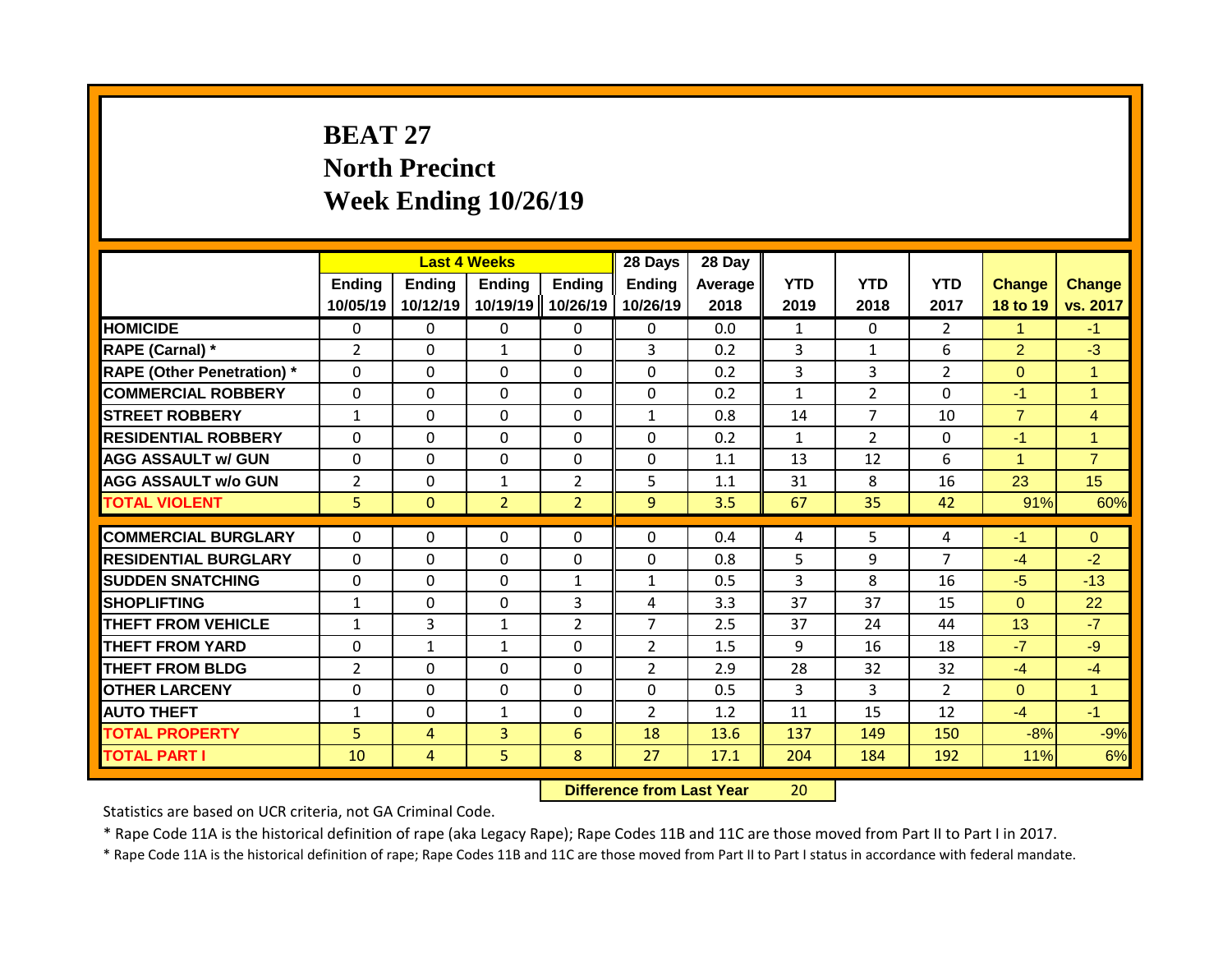# **BEAT 31 Central Precinct Week Ending 10/26/19**

|                                   |                           | <b>Last 4 Weeks</b> |                           |                    | 28 Days                   | 28 Day          |                    |                    |                    |                           |                           |
|-----------------------------------|---------------------------|---------------------|---------------------------|--------------------|---------------------------|-----------------|--------------------|--------------------|--------------------|---------------------------|---------------------------|
|                                   | <b>Ending</b><br>10/05/19 | Ending<br>10/12/19  | <b>Ending</b><br>10/19/19 | Ending<br>10/26/19 | <b>Ending</b><br>10/26/19 | Average<br>2018 | <b>YTD</b><br>2019 | <b>YTD</b><br>2018 | <b>YTD</b><br>2017 | <b>Change</b><br>18 to 19 | <b>Change</b><br>vs. 2017 |
| <b>HOMICIDE</b>                   | $\Omega$                  | 0                   | 0                         | $\mathbf{0}$       | $\mathbf{0}$              | 0.2             | $\mathbf{1}$       | $\mathbf{1}$       | $\mathbf{1}$       | $\Omega$                  | $\mathbf{0}$              |
| <b>RAPE (Carnal) *</b>            | $\Omega$                  | $\mathbf{1}$        | $\Omega$                  | $\mathbf{0}$       | $\mathbf{1}$              | 0.0             | 4                  | $\Omega$           | 1                  | $\overline{4}$            | 3                         |
| <b>RAPE (Other Penetration) *</b> | $\mathbf 0$               | $\Omega$            | 0                         | $\mathbf 0$        | $\mathbf 0$               | 0.2             | $\overline{2}$     | $\mathbf{1}$       | 4                  | 1                         | $-2$                      |
| <b>COMMERCIAL ROBBERY</b>         | $\Omega$                  | $\Omega$            | $\Omega$                  | $\mathbf{0}$       | 0                         | 0.1             | $\Omega$           | $\mathbf{1}$       | 0                  | $-1$                      | $\Omega$                  |
| <b>STREET ROBBERY</b>             | $\mathbf{1}$              | 0                   | $\Omega$                  | $\Omega$           | $\mathbf{1}$              | 0.7             | $\overline{7}$     | 8                  | 13                 | $-1$                      | $-6$                      |
| <b>RESIDENTIAL ROBBERY</b>        | $\Omega$                  | 0                   | $\Omega$                  | $\Omega$           | 0                         | 0.0             | $\Omega$           | $\Omega$           | $\overline{2}$     | $\Omega$                  | $-2$                      |
| <b>AGG ASSAULT w/ GUN</b>         | $\mathbf{1}$              | 0                   | $\Omega$                  | $\mathbf{0}$       | $\mathbf{1}$              | 0.8             | 14                 | 9                  | 13                 | 5                         | $\mathbf{1}$              |
| <b>AGG ASSAULT w/o GUN</b>        | 0                         | $\mathbf{1}$        | $\Omega$                  | 0                  | $\mathbf{1}$              | 0.7             | 19                 | 8                  | 12                 | 11                        | $\overline{7}$            |
| <b>TOTAL VIOLENT</b>              | $\overline{2}$            | $\overline{2}$      | $\mathbf{0}$              | $\mathbf{0}$       | 4                         | 2.6             | 47                 | 28                 | 46                 | 68%                       | 2%                        |
|                                   |                           |                     |                           |                    |                           |                 |                    |                    |                    |                           |                           |
| <b>COMMERCIAL BURGLARY</b>        | $\mathbf{1}$              | $\mathbf{1}$        | $\mathbf{1}$              | $\mathbf{0}$       | 3                         | 0.6             | 13                 | 8                  | 2                  | 5                         | 11                        |
| <b>RESIDENTIAL BURGLARY</b>       | $\Omega$                  | $\Omega$            | $\Omega$                  | $\mathbf{0}$       | 0                         | 1.9             | 36                 | 23                 | 26                 | 13                        | 10                        |
| <b>SUDDEN SNATCHING</b>           | $\Omega$                  | $\Omega$            | $\Omega$                  | $\mathbf{0}$       | $\Omega$                  | 0.1             | 3                  | $\mathbf{1}$       | 4                  | $\overline{2}$            | $-1$                      |
| <b>SHOPLIFTING</b>                | $\mathbf{0}$              | 0                   | $\Omega$                  | $\mathbf{0}$       | $\Omega$                  | 0.2             | 3                  | $\mathcal{P}$      | 15                 | 1                         | $-12$                     |
| <b>THEFT FROM VEHICLE</b>         | $\Omega$                  | $\Omega$            | $\mathbf{1}$              | $\overline{2}$     | 3                         | 5.2             | 52                 | 56                 | 75                 | $-4$                      | $-23$                     |
| <b>THEFT FROM YARD</b>            | $\mathbf{0}$              | $\mathbf{1}$        | $\Omega$                  | $\mathbf{0}$       | $\mathbf{1}$              | 3.8             | 46                 | 36                 | 52                 | 10                        | $-6$                      |
| <b>THEFT FROM BLDG</b>            | 0                         | 0                   | 0                         | $\Omega$           | $\Omega$                  | 2.0             | 17                 | 22                 | 31                 | $-5$                      | $-14$                     |
| <b>OTHER LARCENY</b>              | 0                         | 1                   | 0                         | $\Omega$           | 1                         | 1.5             | 18                 | 6                  | 7                  | 12                        | 11                        |
| <b>AUTO THEFT</b>                 | $\mathbf{1}$              | 0                   | 0                         | 0                  | $\mathbf{1}$              | 1.8             | 11                 | 21                 | 33                 | $-10$                     | $-22$                     |
| <b>TOTAL PROPERTY</b>             | $\overline{2}$            | 3                   | $\overline{2}$            | $\overline{2}$     | 9                         | 17.0            | 199                | 175                | 245                | 14%                       | $-19%$                    |
| <b>TOTAL PART I</b>               | 4                         | 5                   | $\overline{2}$            | $\overline{2}$     | 13                        | 19.6            | 246                | 203                | 291                | 21%                       | $-15%$                    |

**Difference from Last Year** 43

Statistics are based on UCR criteria, not GA Criminal Code.

\* Rape Code 11A is the historical definition of rape (aka Legacy Rape); Rape Codes 11B and 11C are those moved from Part II to Part I in 2017.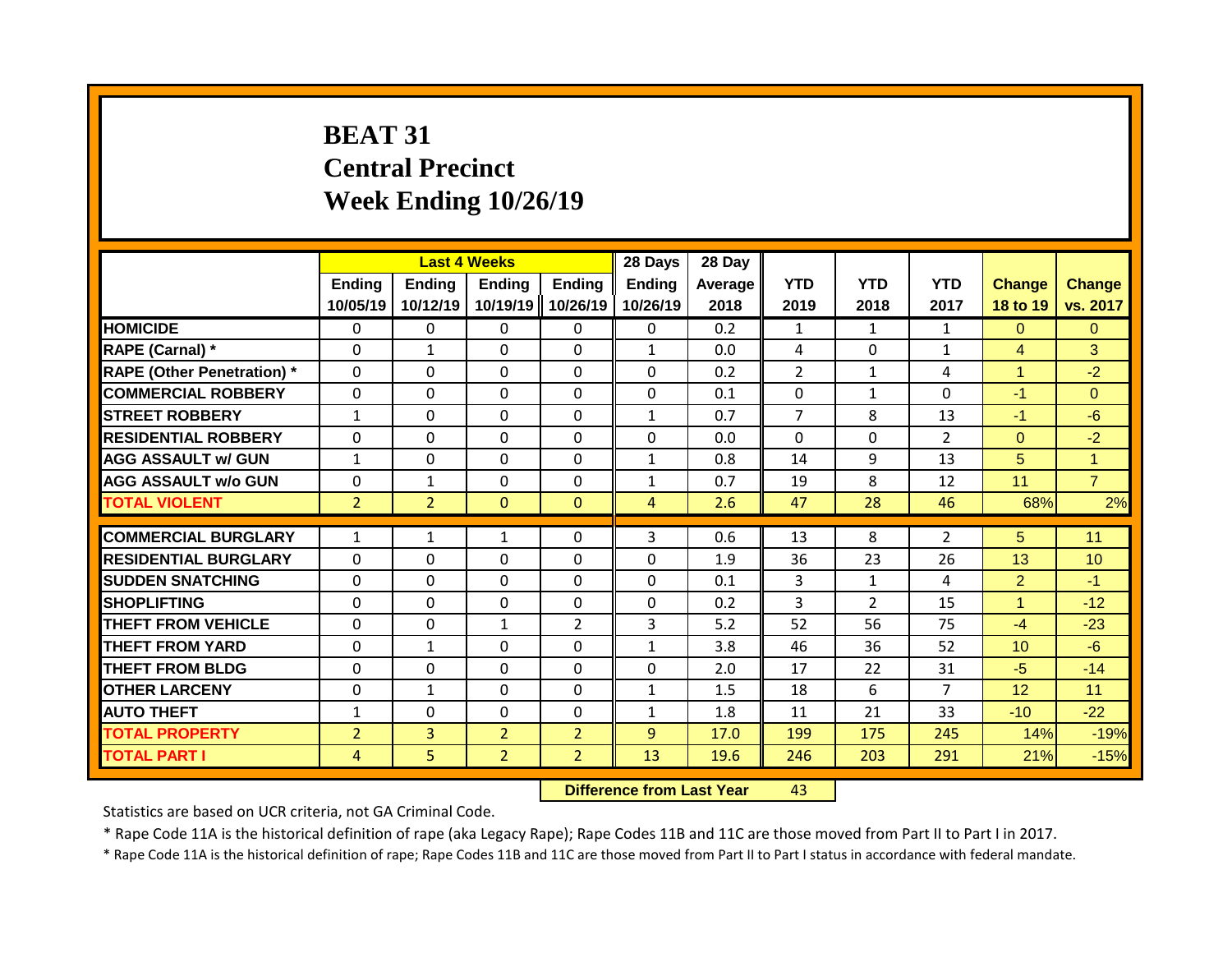# **BEAT 32 Central Precinct Week Ending 10/26/19**

|                                   |                           | <b>Last 4 Weeks</b>       |                           |                           | 28 Days                   | 28 Day          |                    |                    |                    |                           |                           |
|-----------------------------------|---------------------------|---------------------------|---------------------------|---------------------------|---------------------------|-----------------|--------------------|--------------------|--------------------|---------------------------|---------------------------|
|                                   | <b>Ending</b><br>10/05/19 | <b>Ending</b><br>10/12/19 | <b>Ending</b><br>10/19/19 | <b>Ending</b><br>10/26/19 | <b>Ending</b><br>10/26/19 | Average<br>2018 | <b>YTD</b><br>2019 | <b>YTD</b><br>2018 | <b>YTD</b><br>2017 | <b>Change</b><br>18 to 19 | <b>Change</b><br>vs. 2017 |
| <b>HOMICIDE</b>                   | $\mathbf{0}$              | 0                         | 0                         | $\mathbf{0}$              | $\Omega$                  | 0.0             | $\mathbf{1}$       | $\Omega$           | $\Omega$           | $\mathbf{1}$              | $\mathbf{1}$              |
| RAPE (Carnal) *                   | $\mathbf{1}$              | 0                         | $\Omega$                  | $\mathbf{0}$              | $\mathbf{1}$              | 0.1             | 3                  | $\mathbf{1}$       | 4                  | $\overline{2}$            | $-1$                      |
| <b>RAPE (Other Penetration) *</b> | $\Omega$                  | 0                         | $\Omega$                  | $\mathbf{0}$              | 0                         | 0.1             | $\Omega$           | 1                  | $\overline{2}$     | $-1$                      | $-2$                      |
| <b>COMMERCIAL ROBBERY</b>         | $\Omega$                  | 0                         | $\Omega$                  | $\Omega$                  | $\Omega$                  | 0.3             | 8                  | 4                  | 6                  | $\overline{4}$            | $\overline{2}$            |
| <b>STREET ROBBERY</b>             | $\Omega$                  | 0                         | $\Omega$                  | $\mathbf{0}$              | $\Omega$                  | 0.3             | 3                  | 4                  | $\overline{2}$     | $-1$                      | $\mathbf{1}$              |
| <b>RESIDENTIAL ROBBERY</b>        | $\Omega$                  | 0                         | $\Omega$                  | $\mathbf{0}$              | $\Omega$                  | 0.1             | $\Omega$           | $\mathbf{1}$       | 0                  | $-1$                      | $\Omega$                  |
| <b>AGG ASSAULT w/ GUN</b>         | $\Omega$                  | 0                         | $\Omega$                  | $\overline{2}$            | $\overline{2}$            | 0.5             | 4                  | 7                  | 5                  | $-3$                      | $-1$                      |
| <b>AGG ASSAULT w/o GUN</b>        | $\mathbf{1}$              | 0                         | 0                         | $\Omega$                  | $\mathbf{1}$              | 0.8             | 9                  | 7                  | 4                  | $\overline{2}$            | 5                         |
| <b>TOTAL VIOLENT</b>              | $\overline{2}$            | $\Omega$                  | $\Omega$                  | $\overline{2}$            | 4                         | 2.2             | 28                 | 25                 | 23                 | 12%                       | 22%                       |
|                                   |                           |                           |                           |                           |                           |                 |                    |                    |                    |                           |                           |
| <b>COMMERCIAL BURGLARY</b>        | $\Omega$                  | 0                         | 0                         | 0                         | $\Omega$                  | 0.2             | 3                  | $\overline{2}$     | 3                  | 1                         | $\mathbf{0}$              |
| <b>RESIDENTIAL BURGLARY</b>       | $\Omega$                  | 0                         | $\Omega$                  | $\mathbf{1}$              | $\mathbf{1}$              | 2.1             | 23                 | 23                 | 23                 | $\Omega$                  | $\Omega$                  |
| <b>SUDDEN SNATCHING</b>           | $\Omega$                  | 0                         | 0                         | 0                         | $\Omega$                  | 0.0             | $\mathcal{P}$      | $\Omega$           | $\overline{2}$     | $\overline{2}$            | $\Omega$                  |
| <b>SHOPLIFTING</b>                | $\mathbf{1}$              | 1                         | $\Omega$                  | 1                         | 3                         | 5.2             | 38                 | 61                 | 43                 | $-23$                     | $-5$                      |
| <b>THEFT FROM VEHICLE</b>         | $\Omega$                  | 1                         | 0                         | 1                         | $\overline{2}$            | 6.4             | 52                 | 72                 | 91                 | $-20$                     | $-39$                     |
| <b>THEFT FROM YARD</b>            | $\mathbf{1}$              | 1                         | $\overline{2}$            | 1                         | 5                         | 3.6             | 30                 | 43                 | 32                 | $-13$                     | $-2$                      |
| <b>THEFT FROM BLDG</b>            | 2                         | 0                         | 0                         | $\Omega$                  | 2                         | 2.4             | 29                 | 30                 | 40                 | $-1$                      | $-11$                     |
| <b>OTHER LARCENY</b>              | $\Omega$                  | 0                         | 0                         | $\Omega$                  | 0                         | 1.7             | 4                  | 16                 | 8                  | $-12$                     | $-4$                      |
| <b>AUTO THEFT</b>                 | $\overline{2}$            | 0                         | $\mathbf{1}$              | $\Omega$                  | 3                         | 1.7             | 15                 | 18                 | 27                 | $-3$                      | $-12$                     |
| <b>TOTAL PROPERTY</b>             | 6                         | $\overline{3}$            | 3                         | 4                         | 16                        | 23.2            | 196                | 265                | 269                | $-26%$                    | $-27%$                    |
| <b>TOTAL PART I</b>               | 8                         | 3                         | 3                         | 6                         | 20                        | 25.5            | 224                | 290                | 292                | $-23%$                    | $-23%$                    |

**Difference from Last Year** -66

Statistics are based on UCR criteria, not GA Criminal Code.

\* Rape Code 11A is the historical definition of rape (aka Legacy Rape); Rape Codes 11B and 11C are those moved from Part II to Part I in 2017.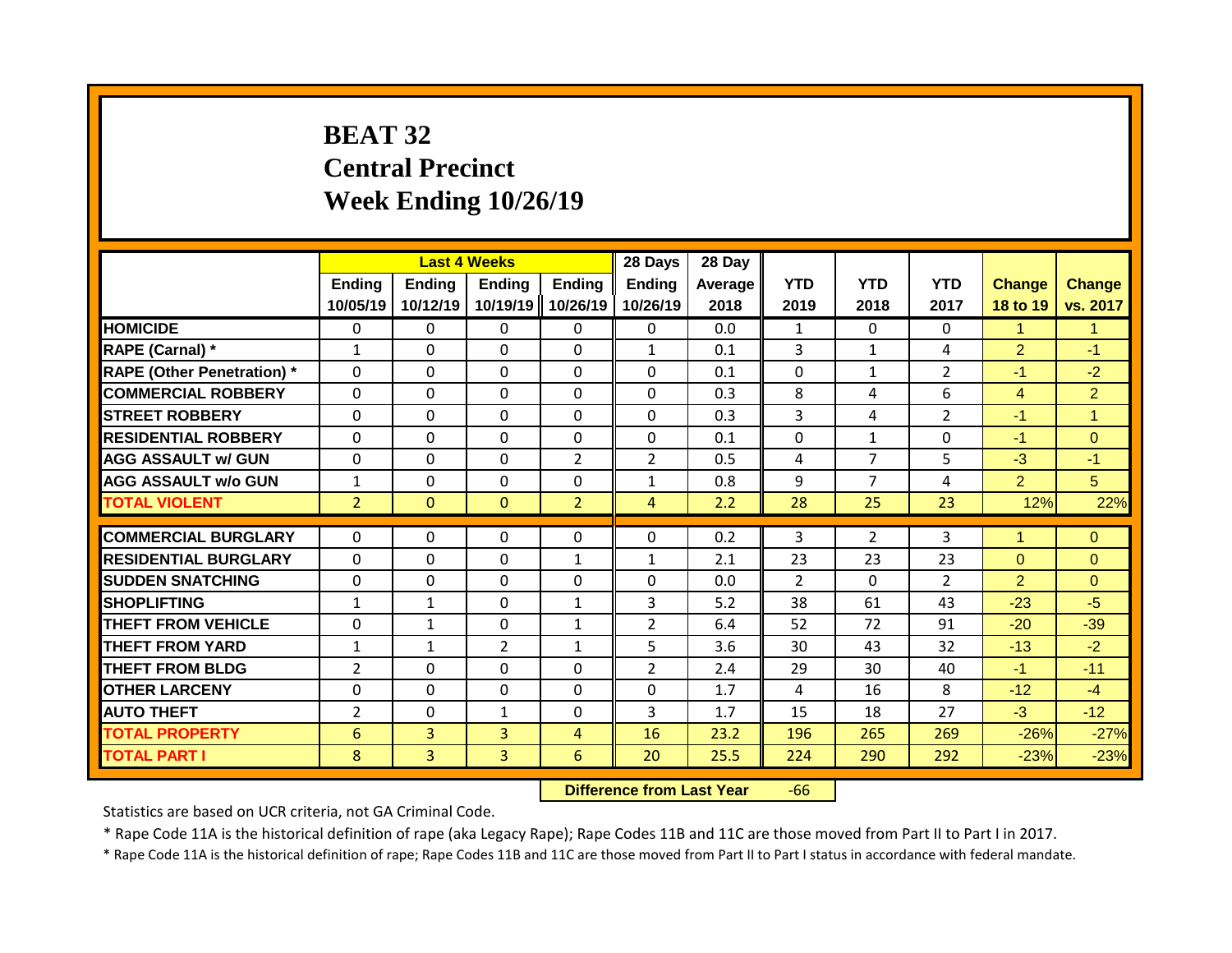# **BEAT 33 Central Precinct Week Ending 10/26/19**

|                                   |                    | <b>Last 4 Weeks</b> |                           |                    | 28 Days                   | 28 Day          |                    |                    |                    |                           |                           |
|-----------------------------------|--------------------|---------------------|---------------------------|--------------------|---------------------------|-----------------|--------------------|--------------------|--------------------|---------------------------|---------------------------|
|                                   | Ending<br>10/05/19 | Ending<br>10/12/19  | <b>Ending</b><br>10/19/19 | Ending<br>10/26/19 | <b>Ending</b><br>10/26/19 | Average<br>2018 | <b>YTD</b><br>2019 | <b>YTD</b><br>2018 | <b>YTD</b><br>2017 | <b>Change</b><br>18 to 19 | <b>Change</b><br>vs. 2017 |
| <b>HOMICIDE</b>                   | $\mathbf{0}$       | 0                   | 0                         | $\mathbf{0}$       | $\mathbf{0}$              | 0.0             | $\overline{2}$     | 0                  | $\mathbf{1}$       | $\overline{2}$            | $\mathbf{1}$              |
| <b>RAPE (Carnal) *</b>            | $\Omega$           | 0                   | 0                         | $\Omega$           | $\Omega$                  | 0.2             | $\mathbf{0}$       | 3                  | $\overline{2}$     | $-3$                      | $-2$                      |
| <b>RAPE (Other Penetration) *</b> | $\Omega$           | 0                   | 0                         | $\mathbf{0}$       | $\Omega$                  | 0.2             | $\mathbf{1}$       | $\mathbf{1}$       | $\mathbf{1}$       | $\overline{0}$            | $\Omega$                  |
| <b>COMMERCIAL ROBBERY</b>         | $\Omega$           | 0                   | 0                         | $\mathbf{0}$       | $\Omega$                  | 0.2             | 3                  | $\overline{2}$     | 6                  | $\blacktriangleleft$      | $-3$                      |
| <b>STREET ROBBERY</b>             | $\mathbf{1}$       | 0                   | $\mathbf{1}$              | $\mathbf{0}$       | $\overline{2}$            | 1.7             | 15                 | 19                 | 17                 | $-4$                      | $-2$                      |
| <b>RESIDENTIAL ROBBERY</b>        | 0                  | 0                   | 0                         | $\mathbf{0}$       | 0                         | 0.0             | $\Omega$           | 0                  | $\mathbf{1}$       | $\Omega$                  | $-1$                      |
| <b>AGG ASSAULT w/ GUN</b>         | $\mathbf{1}$       | 0                   | 0                         | 1                  | $\overline{2}$            | 0.8             | 12                 | 8                  | 17                 | 4                         | $-5$                      |
| <b>AGG ASSAULT w/o GUN</b>        | 0                  | 0                   | $\Omega$                  | 0                  | $\Omega$                  | 1.0             | 18                 | 7                  | 12                 | 11                        | 6                         |
| <b>TOTAL VIOLENT</b>              | $\overline{2}$     | $\mathbf{0}$        | $\mathbf{1}$              | $\mathbf{1}$       | $\overline{4}$            | 4.1             | 51                 | 40                 | 57                 | 28%                       | $-11%$                    |
| <b>COMMERCIAL BURGLARY</b>        | $\overline{2}$     | 0                   | 0                         | $\mathbf{0}$       | $\overline{2}$            | 0.8             | 9                  | 9                  | $\overline{7}$     | $\Omega$                  | $\overline{2}$            |
| <b>RESIDENTIAL BURGLARY</b>       | $\Omega$           | 1                   | $\mathbf{1}$              | $\mathbf{0}$       | $\overline{2}$            | 1.8             | 23                 | 16                 | 16                 | $\overline{7}$            | $\overline{7}$            |
| <b>SUDDEN SNATCHING</b>           | $\Omega$           |                     | $\Omega$                  | $\mathbf{0}$       | $\Omega$                  | 0.4             | $\mathbf{1}$       | 5.                 | 4                  | $-4$                      | $-3$                      |
| <b>SHOPLIFTING</b>                |                    | 0                   |                           | 1                  | 7                         | 4.8             | 90                 | 52                 | 69                 | 38                        | 21                        |
| <b>THEFT FROM VEHICLE</b>         | $\overline{2}$     | 2<br>0              | $\overline{2}$            | 0                  | $\mathbf{1}$              |                 | 41                 | 51                 | 66                 | $-10$                     |                           |
| <b>THEFT FROM YARD</b>            | 0<br>$\mathbf{1}$  | 1                   | $\mathbf{1}$<br>$\Omega$  | 0                  | $\overline{2}$            | 4.5<br>3.6      | 46                 | 41                 | 35                 | 5                         | $-25$<br>11               |
| <b>THEFT FROM BLDG</b>            |                    | 0                   | 0                         | 0                  | 1                         | 2.7             | 17                 | 29                 | 27                 | $-12$                     | $-10$                     |
| <b>OTHER LARCENY</b>              | 1<br>0             |                     |                           | 0                  | $\overline{2}$            |                 | 25                 | 6                  | 9                  | 19                        | 16                        |
| <b>AUTO THEFT</b>                 | 0                  | 1<br>0              | $\mathbf{1}$<br>0         | 0                  | $\Omega$                  | 1.0             |                    | 35                 | 34                 | $-21$                     | $-20$                     |
| <b>TOTAL PROPERTY</b>             |                    |                     |                           |                    |                           | 3.1             | 14                 |                    | 267                |                           |                           |
|                                   | 6                  | 5                   | 5                         | 1                  | 17                        | 22.7            | 266                | 244                |                    | 9%                        | 0%                        |
| <b>TOTAL PART I</b>               | 8                  | 5                   | 6                         | $\overline{2}$     | 21                        | 26.8            | 317                | 284                | 324                | 12%                       | $-2%$                     |

**Difference from Last Year** 33

Statistics are based on UCR criteria, not GA Criminal Code.

\* Rape Code 11A is the historical definition of rape (aka Legacy Rape); Rape Codes 11B and 11C are those moved from Part II to Part I in 2017.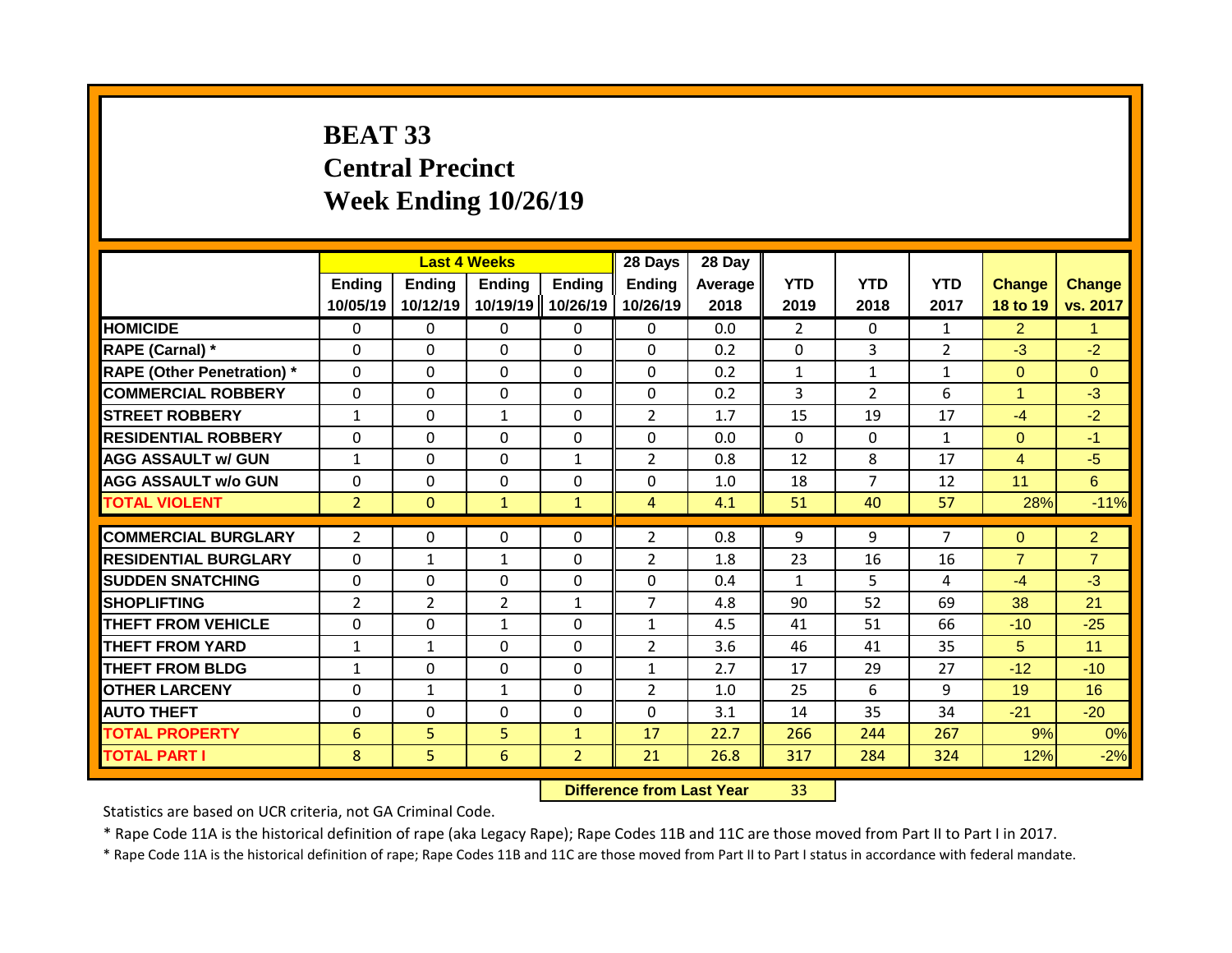# **BEAT 34 Central Precinct Week Ending 10/26/19**

|                                   |                           | <b>Last 4 Weeks</b>       |                           |                           | 28 Days                   | 28 Day          |                    |                    |                    |                           |                           |
|-----------------------------------|---------------------------|---------------------------|---------------------------|---------------------------|---------------------------|-----------------|--------------------|--------------------|--------------------|---------------------------|---------------------------|
|                                   | <b>Ending</b><br>10/05/19 | <b>Ending</b><br>10/12/19 | <b>Ending</b><br>10/19/19 | <b>Ending</b><br>10/26/19 | <b>Ending</b><br>10/26/19 | Average<br>2018 | <b>YTD</b><br>2019 | <b>YTD</b><br>2018 | <b>YTD</b><br>2017 | <b>Change</b><br>18 to 19 | <b>Change</b><br>vs. 2017 |
| <b>HOMICIDE</b>                   | $\mathbf{0}$              | 0                         | 0                         | $\mathbf{0}$              | $\Omega$                  | 0.2             | $\mathbf{1}$       | $\mathbf{1}$       | 4                  | $\Omega$                  | $-3$                      |
| RAPE (Carnal) *                   | $\Omega$                  | 0                         | $\Omega$                  | $\mathbf{1}$              | $\mathbf{1}$              | 0.1             | 3                  | $\mathbf{1}$       | 6                  | $\overline{2}$            | $-3$                      |
| <b>RAPE (Other Penetration) *</b> | $\Omega$                  | 0                         | $\Omega$                  | $\mathbf{0}$              | 0                         | 0.0             | $\mathbf{1}$       | $\Omega$           | $\Omega$           | $\mathbf{1}$              | $\overline{1}$            |
| <b>COMMERCIAL ROBBERY</b>         | $\Omega$                  | 0                         | $\Omega$                  | $\Omega$                  | $\Omega$                  | 0.0             | $\Omega$           | $\Omega$           | $\mathbf{1}$       | $\Omega$                  | $-1$                      |
| <b>STREET ROBBERY</b>             | $\Omega$                  | 0                         | $\mathbf{1}$              | $\mathbf{1}$              | $\overline{2}$            | 0.8             | 12                 | 8                  | 8                  | 4                         | $\overline{4}$            |
| <b>RESIDENTIAL ROBBERY</b>        | $\Omega$                  | 0                         | $\Omega$                  | $\mathbf{0}$              | $\Omega$                  | 0.2             | $\overline{2}$     | $\overline{2}$     | 4                  | $\Omega$                  | $-2$                      |
| <b>AGG ASSAULT w/ GUN</b>         | $\mathbf{1}$              | 0                         | $\Omega$                  | $\overline{2}$            | 3                         | 1.8             | 22                 | 17                 | 26                 | 5                         | $-4$                      |
| <b>AGG ASSAULT w/o GUN</b>        | $\mathbf{1}$              | 0                         | $\overline{2}$            | $\overline{2}$            | 5                         | 2.3             | 30                 | 24                 | 20                 | 6                         | 10 <sup>°</sup>           |
| <b>TOTAL VIOLENT</b>              | $\overline{2}$            | $\Omega$                  | 3                         | 6                         | 11                        | 5.4             | 71                 | 53                 | 69                 | 34%                       | 3%                        |
|                                   |                           |                           |                           |                           |                           |                 |                    |                    |                    |                           |                           |
| <b>COMMERCIAL BURGLARY</b>        | $\Omega$                  | 0                         | 0                         | $\mathbf{1}$              | $\mathbf{1}$              | 0.1             | 4                  | $\mathbf{1}$       | 5                  | 3                         | $-1$                      |
| <b>RESIDENTIAL BURGLARY</b>       | $\mathbf{1}$              | 0                         | $\mathbf{1}$              | $\mathbf{1}$              | 3                         | 4.4             | 36                 | 50                 | 61                 | $-14$                     | $-25$                     |
| <b>SUDDEN SNATCHING</b>           | $\Omega$                  | 0                         | 0                         | 0                         | $\Omega$                  | 0.3             | $\mathbf{1}$       | $\overline{2}$     | 6                  | $-1$                      | $-5$                      |
| <b>SHOPLIFTING</b>                | $\Omega$                  | 0                         | $\Omega$                  | 0                         | 0                         | 0.5             | 10                 | 6                  | 31                 | $\overline{4}$            | $-21$                     |
| <b>THEFT FROM VEHICLE</b>         | $\Omega$                  | 1                         | 0                         | 1                         | $\overline{2}$            | 2.8             | 27                 | 35                 | 36                 | $-8$                      | $-9$                      |
| <b>THEFT FROM YARD</b>            | $\mathbf{1}$              | 1                         | $\mathbf{1}$              | $\Omega$                  | 3                         | 1.5             | 26                 | 15                 | 19                 | 11                        | $\overline{7}$            |
| <b>THEFT FROM BLDG</b>            | $\mathbf{0}$              | 0                         | $\mathbf{1}$              | 1                         | 2                         | 2.1             | 13                 | 22                 | 26                 | $-9$                      | $-13$                     |
| <b>OTHER LARCENY</b>              | $\Omega$                  | 0                         | 0                         | $\Omega$                  | 0                         | 0.2             | 4                  | $\mathbf{1}$       | $\overline{2}$     | 3                         | 2                         |
| <b>AUTO THEFT</b>                 | $\Omega$                  | $\overline{2}$            | $\mathbf{1}$              | $\Omega$                  | 3                         | 2.3             | 22                 | 26                 | 32                 | $-4$                      | $-10$                     |
| <b>TOTAL PROPERTY</b>             | $\overline{2}$            | 4                         | 4                         | 4                         | 14                        | 14.0            | 143                | 158                | 218                | $-9%$                     | $-34%$                    |
| <b>TOTAL PART I</b>               | 4                         | 4                         | $\overline{7}$            | 10                        | 25                        | 19.4            | 214                | 211                | 287                | 1%                        | $-25%$                    |

**Difference from Last Year** 3

Statistics are based on UCR criteria, not GA Criminal Code.

\* Rape Code 11A is the historical definition of rape (aka Legacy Rape); Rape Codes 11B and 11C are those moved from Part II to Part I in 2017.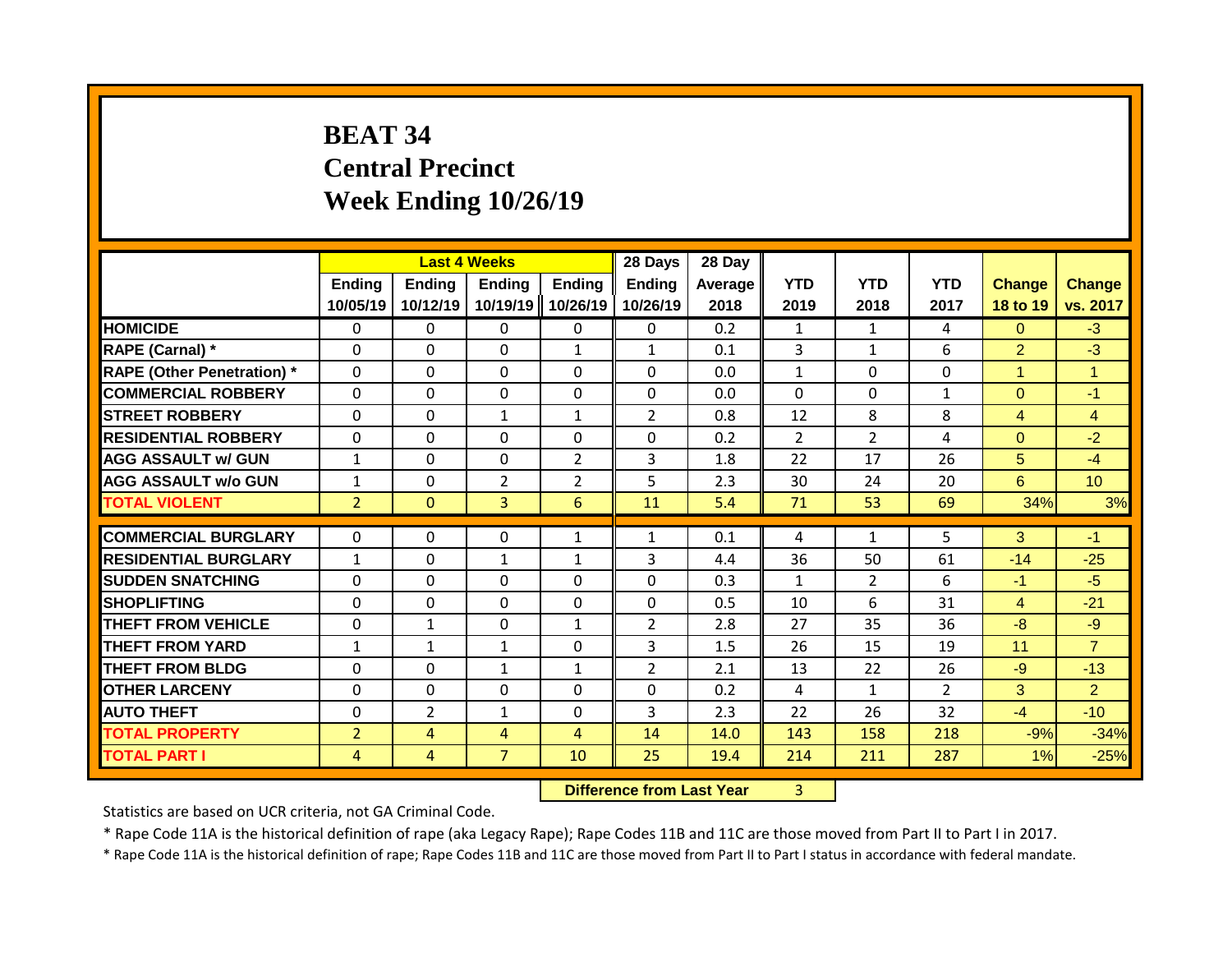# **BEAT 35 Central Precinct Week Ending 10/26/19**

|                                   |                    | <b>Last 4 Weeks</b>       |                           |                           | 28 Days                   | 28 Day          |                    |                    |                    |                           |                           |
|-----------------------------------|--------------------|---------------------------|---------------------------|---------------------------|---------------------------|-----------------|--------------------|--------------------|--------------------|---------------------------|---------------------------|
|                                   | Ending<br>10/05/19 | <b>Ending</b><br>10/12/19 | <b>Ending</b><br>10/19/19 | <b>Ending</b><br>10/26/19 | <b>Ending</b><br>10/26/19 | Average<br>2018 | <b>YTD</b><br>2019 | <b>YTD</b><br>2018 | <b>YTD</b><br>2017 | <b>Change</b><br>18 to 19 | <b>Change</b><br>vs. 2017 |
| <b>HOMICIDE</b>                   | $\mathbf{0}$       | 0                         | 0                         | $\mathbf{0}$              | $\mathbf{0}$              | 0.1             | $\Omega$           | $\Omega$           | $\mathbf{1}$       | $\Omega$                  | $-1$                      |
| RAPE (Carnal) *                   | $\Omega$           | 0                         | 0                         | $\Omega$                  | $\Omega$                  | 0.3             | $\mathbf{0}$       | 4                  | 0                  | $-4$                      | $\Omega$                  |
| <b>RAPE (Other Penetration) *</b> | $\mathbf 0$        | 0                         | $\Omega$                  | $\Omega$                  | $\Omega$                  | 0.3             | $\mathbf 0$        | 3                  | 0                  | $-3$                      | $\Omega$                  |
| <b>COMMERCIAL ROBBERY</b>         | $\Omega$           | 0                         | $\Omega$                  | $\Omega$                  | $\Omega$                  | 0.2             | $\mathbf{1}$       | $\mathbf{1}$       | 3                  | $\Omega$                  | $-2$                      |
| <b>STREET ROBBERY</b>             | $\mathbf{1}$       | $\mathbf 1$               | $\Omega$                  | $\Omega$                  | $\overline{2}$            | 0.6             | 11                 | 5                  | 5                  | 6                         | 6                         |
| <b>RESIDENTIAL ROBBERY</b>        | $\Omega$           | 0                         | $\Omega$                  | $\Omega$                  | $\Omega$                  | 0.0             | $\mathbf{0}$       | $\Omega$           | $\mathbf{1}$       | $\Omega$                  | $-1$                      |
| <b>AGG ASSAULT w/ GUN</b>         | $\Omega$           | $\overline{2}$            | $\Omega$                  | 0                         | $\overline{2}$            | 1.9             | 26                 | 24                 | 13                 | $\overline{2}$            | 13                        |
| <b>AGG ASSAULT w/o GUN</b>        | 1                  | 1                         | 0                         | 0                         | $\overline{2}$            | 1.6             | 16                 | 15                 | 12                 |                           | $\overline{4}$            |
| <b>TOTAL VIOLENT</b>              | $\overline{2}$     | 4                         | $\Omega$                  | $\mathbf{0}$              | 6                         | 5.0             | 54                 | 52                 | 35                 | 4%                        | 54%                       |
|                                   |                    |                           |                           |                           |                           |                 |                    |                    |                    |                           |                           |
| <b>COMMERCIAL BURGLARY</b>        | $\mathbf{1}$       | 0                         | 0                         | 0                         | $\mathbf{1}$              | 0.4             | 8                  | 5.                 | 9                  | 3                         | $-1$                      |
| <b>RESIDENTIAL BURGLARY</b>       | $\overline{2}$     | 0                         | $\mathbf{1}$              | $\Omega$                  | 3                         | 3.6             | 31                 | 40                 | 45                 | $-9$                      | $-14$                     |
| <b>SUDDEN SNATCHING</b>           | $\Omega$           | 0                         | $\Omega$                  | 0                         | $\Omega$                  | 0.2             | $\mathbf{1}$       | $\mathcal{P}$      | 3                  | $-1$                      | $-2$                      |
| <b>SHOPLIFTING</b>                | $\Omega$           | 1                         | 1                         | $\mathbf{1}$              | 3                         | 2.5             | 26                 | 23                 | 22                 | 3                         | $\overline{4}$            |
| <b>THEFT FROM VEHICLE</b>         | 4                  | 0                         | 1                         | $\overline{2}$            | $\overline{7}$            | 3.9             | 73                 | 38                 | 34                 | 35                        | 39                        |
| <b>THEFT FROM YARD</b>            | 0                  | 1                         | $\Omega$                  | $\mathbf{1}$              | $\overline{2}$            | 2.1             | 13                 | 23                 | 25                 | $-10$                     | $-12$                     |
| <b>THEFT FROM BLDG</b>            | 0                  | 2                         | 0                         | 0                         | $\overline{2}$            | 1.3             | 21                 | 16                 | 32                 | 5.                        | $-11$                     |
| <b>OTHER LARCENY</b>              | $\mathbf{1}$       | 0                         | $\mathbf{1}$              | 0                         | $\overline{2}$            | 0.8             | 13                 | 6                  | 6                  | $\overline{7}$            | $\overline{7}$            |
| <b>AUTO THEFT</b>                 | 0                  | 0                         | $\Omega$                  | 0                         | $\Omega$                  | 3.5             | 18                 | 41                 | 26                 | $-23$                     | $-8$                      |
| <b>TOTAL PROPERTY</b>             | 8                  | 4                         | $\overline{4}$            | 4                         | 20                        | 18.3            | 204                | 194                | 202                | 5%                        | 1%                        |
| <b>TOTAL PART I</b>               | 10                 | 8                         | 4                         | 4                         | 26                        | 23.2            | 258                | 246                | 237                | 5%                        | 9%                        |

**Difference from Last Year** 12

Statistics are based on UCR criteria, not GA Criminal Code.

\* Rape Code 11A is the historical definition of rape (aka Legacy Rape); Rape Codes 11B and 11C are those moved from Part II to Part I in 2017.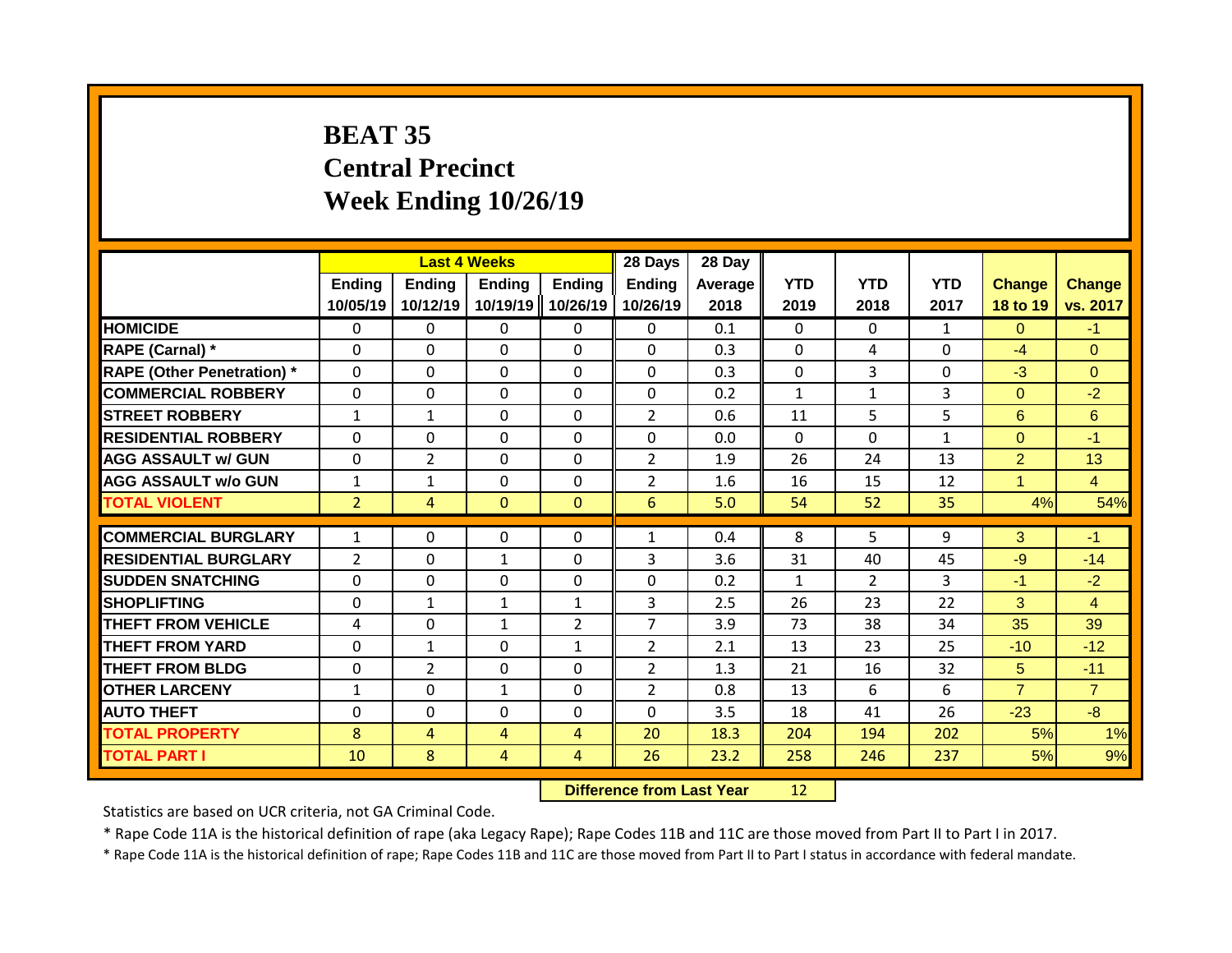# **BEAT 36 Central Precinct Week Ending 10/26/19**

|                                   |                           | <b>Last 4 Weeks</b>       |                           |                    | 28 Days                   | 28 Day          |                    |                    |                    |                           |                           |
|-----------------------------------|---------------------------|---------------------------|---------------------------|--------------------|---------------------------|-----------------|--------------------|--------------------|--------------------|---------------------------|---------------------------|
|                                   | <b>Ending</b><br>10/05/19 | <b>Ending</b><br>10/12/19 | <b>Ending</b><br>10/19/19 | Ending<br>10/26/19 | <b>Ending</b><br>10/26/19 | Average<br>2018 | <b>YTD</b><br>2019 | <b>YTD</b><br>2018 | <b>YTD</b><br>2017 | <b>Change</b><br>18 to 19 | <b>Change</b><br>vs. 2017 |
| <b>HOMICIDE</b>                   | 0                         | 0                         | 0                         | $\mathbf{0}$       | $\mathbf{0}$              | 0.1             | $\mathbf{0}$       | $\Omega$           | $\Omega$           | $\Omega$                  | $\Omega$                  |
| RAPE (Carnal) *                   | $\Omega$                  | $\Omega$                  | 0                         | $\mathbf 0$        | $\mathbf 0$               | 0.2             | $\mathbf{1}$       | 3                  | $\overline{2}$     | $-2$                      | $-1$                      |
| <b>RAPE (Other Penetration) *</b> | $\mathbf 0$               | 0                         | 0                         | $\mathbf 0$        | $\mathbf 0$               | 0.1             | 0                  | $\Omega$           | 0                  | $\Omega$                  | $\mathbf{0}$              |
| <b>COMMERCIAL ROBBERY</b>         | $\mathbf{1}$              | $\Omega$                  | $\Omega$                  | $\mathbf{0}$       | $\mathbf{1}$              | 0.0             | 3                  | $\Omega$           | $\overline{2}$     | 3                         | $\overline{1}$            |
| <b>STREET ROBBERY</b>             | $\Omega$                  | $\Omega$                  | $\Omega$                  | $\mathbf 0$        | $\Omega$                  | 0.4             | 6                  | 4                  | 3                  | $\overline{2}$            | 3                         |
| <b>RESIDENTIAL ROBBERY</b>        | $\mathbf{0}$              | $\Omega$                  | $\Omega$                  | $\mathbf{0}$       | $\Omega$                  | 0.4             | $\mathbf{1}$       | 5                  | $\Omega$           | $-4$                      | $\mathbf{1}$              |
| <b>AGG ASSAULT w/ GUN</b>         | $\mathbf{0}$              | $\mathbf{1}$              | $\Omega$                  | $\Omega$           | $\mathbf{1}$              | 0.7             | 10                 | 7                  | 5                  | 3                         | 5                         |
| <b>AGG ASSAULT w/o GUN</b>        | $\mathbf{0}$              | 0                         | 0                         | $\mathbf{0}$       | $\mathbf{0}$              | 0.7             | 5                  | 7                  | 8                  | $-2$                      | $-3$                      |
| <b>TOTAL VIOLENT</b>              | $\mathbf{1}$              | $\mathbf{1}$              | $\Omega$                  | $\mathbf{0}$       | $\overline{2}$            | 2.5             | 26                 | 26                 | 20                 | 0%                        | 30%                       |
| <b>COMMERCIAL BURGLARY</b>        |                           |                           |                           |                    |                           |                 |                    |                    |                    |                           |                           |
|                                   | $\Omega$                  | $\Omega$                  | 0                         | $\Omega$           | $\Omega$                  | 0.5             | 9                  | 6                  | 10                 | 3                         | $-1$                      |
| <b>RESIDENTIAL BURGLARY</b>       | $\mathbf{1}$              | $\overline{2}$            | $\mathbf{1}$              | $\overline{2}$     | 6                         | 1.6             | 26                 | 18                 | 19                 | 8                         | $\overline{7}$            |
| <b>SUDDEN SNATCHING</b>           | $\Omega$                  | $\Omega$                  | $\Omega$                  | $\mathbf{0}$       | 0                         | 0.2             | $\mathbf{1}$       | $\mathbf{1}$       | $\overline{2}$     | $\Omega$                  | $-1$                      |
| SHOPLIFTING                       | $\mathbf{1}$              | $\Omega$                  | 3                         | $\overline{2}$     | 6                         | 3.5             | 42                 | 37                 | 28                 | 5                         | 14                        |
| <b>THEFT FROM VEHICLE</b>         | 3                         | $\overline{2}$            | $\overline{2}$            | $\mathbf{0}$       | 7                         | 3.2             | 40                 | 34                 | 29                 | 6                         | 11                        |
| <b>THEFT FROM YARD</b>            | $\Omega$                  | 0                         | $\Omega$                  | $\mathbf{0}$       | $\Omega$                  | 1.1             | 5                  | 10                 | 16                 | $-5$                      | $-11$                     |
| <b>THEFT FROM BLDG</b>            | $\mathbf{1}$              | 0                         | $\Omega$                  | 0                  | $\mathbf{1}$              | 2.1             | 19                 | 20                 | 16                 | $-1$                      | 3                         |
| <b>OTHER LARCENY</b>              | 2                         | 0                         | $\Omega$                  | $\mathbf{0}$       | $\overline{2}$            | 0.2             | 3                  | $\mathbf{1}$       | $\overline{2}$     | $\overline{2}$            | $\mathbf{1}$              |
| <b>AUTO THEFT</b>                 | $\Omega$                  | $\Omega$                  | $\mathbf{1}$              | $\Omega$           | $\mathbf{1}$              | 1.8             | 18                 | 15                 | 17                 | 3                         | $\mathbf{1}$              |
| <b>TOTAL PROPERTY</b>             | 8                         | 4                         | $\overline{7}$            | 4                  | 23                        | 14.2            | 163                | 142                | 139                | 15%                       | 17%                       |
| <b>TOTAL PART I</b>               | 9                         | 5                         | $\overline{7}$            | 4                  | 25                        | 16.7            | 189                | 168                | 159                | 13%                       | 19%                       |

**Difference from Last Year** 21

Statistics are based on UCR criteria, not GA Criminal Code.

\* Rape Code 11A is the historical definition of rape (aka Legacy Rape); Rape Codes 11B and 11C are those moved from Part II to Part I in 2017.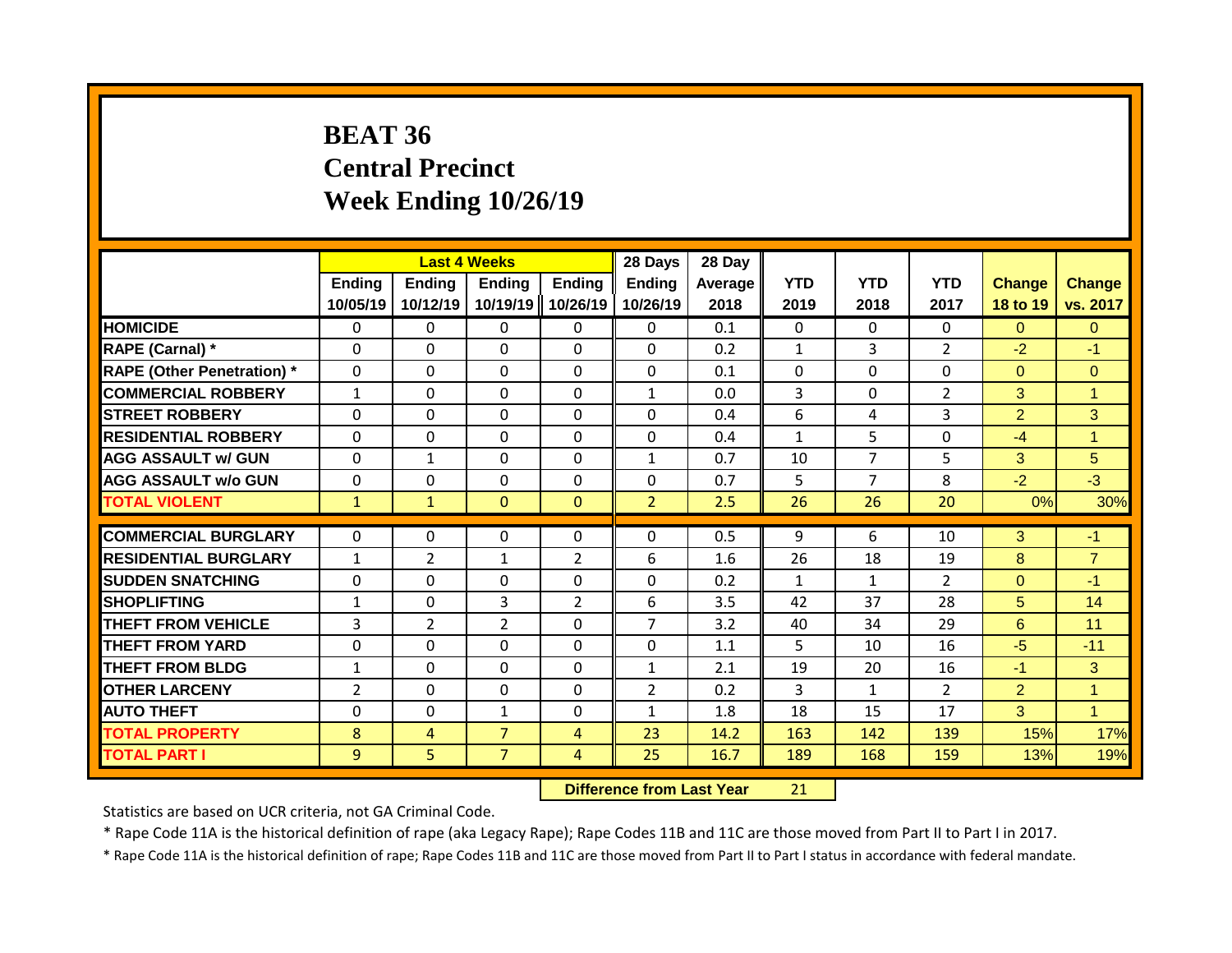# **BEAT 41 South Precinct Week Ending 10/26/19**

|                                   |                    | <b>Last 4 Weeks</b>       |                           |                           | 28 Days                   | 28 Day          |                    |                    |                    |                           |                           |
|-----------------------------------|--------------------|---------------------------|---------------------------|---------------------------|---------------------------|-----------------|--------------------|--------------------|--------------------|---------------------------|---------------------------|
|                                   | Ending<br>10/05/19 | <b>Ending</b><br>10/12/19 | <b>Ending</b><br>10/19/19 | <b>Ending</b><br>10/26/19 | <b>Ending</b><br>10/26/19 | Average<br>2018 | <b>YTD</b><br>2019 | <b>YTD</b><br>2018 | <b>YTD</b><br>2017 | <b>Change</b><br>18 to 19 | <b>Change</b><br>vs. 2017 |
| <b>HOMICIDE</b>                   | $\mathbf{0}$       | 0                         | $\mathbf{0}$              | $\mathbf{0}$              | $\mathbf{0}$              | 0.0             | $\mathbf{1}$       | $\Omega$           | 0                  | 1                         | $\mathbf{1}$              |
| RAPE (Carnal) *                   | $\Omega$           | 0                         | $\mathbf{0}$              | $\Omega$                  | $\Omega$                  | 0.2             | $\overline{2}$     | $\mathbf{1}$       | 0                  | 1                         | $\overline{2}$            |
| <b>RAPE (Other Penetration) *</b> | $\Omega$           | 0                         | $\Omega$                  | $\Omega$                  | $\Omega$                  | 0.1             | $\mathbf{0}$       | $\mathbf{1}$       | 0                  | $-1$                      | $\Omega$                  |
| <b>COMMERCIAL ROBBERY</b>         | $\Omega$           | 0                         | $\Omega$                  | $\Omega$                  | $\Omega$                  | 0.2             | 6                  | $\mathbf{1}$       | 10                 | 5.                        | $-4$                      |
| <b>STREET ROBBERY</b>             | $\Omega$           | 0                         | 1                         | $\mathbf{1}$              | $\overline{2}$            | 0.3             | 10                 | 4                  | 2                  | 6                         | 8                         |
| <b>RESIDENTIAL ROBBERY</b>        | $\Omega$           | 0                         | $\Omega$                  | $\Omega$                  | $\Omega$                  | 0.1             | $\mathbf{1}$       | $\mathbf{1}$       | 0                  | $\Omega$                  | $\overline{1}$            |
| <b>AGG ASSAULT w/ GUN</b>         | $\Omega$           | 0                         | $\Omega$                  | 0                         | $\Omega$                  | 0.1             | 3                  | $\Omega$           | $\overline{2}$     | 3                         | $\overline{1}$            |
| <b>AGG ASSAULT w/o GUN</b>        | 1                  | 0                         | $\mathbf{0}$              | 1                         | $\overline{2}$            | 0.2             | 9                  | $\overline{2}$     | 4                  | $\overline{7}$            | 5                         |
| <b>TOTAL VIOLENT</b>              | $\mathbf{1}$       | $\Omega$                  | $\mathbf{1}$              | $\overline{2}$            | 4                         | 1.1             | 32                 | 10                 | 18                 | 220%                      | 78%                       |
|                                   |                    |                           |                           |                           |                           |                 |                    |                    |                    |                           |                           |
| <b>COMMERCIAL BURGLARY</b>        | $\Omega$           | 1                         | $\mathbf{0}$              | 0                         | $\mathbf{1}$              | 0.8             | 12                 | 10                 | 16                 | $\overline{2}$            | $-4$                      |
| <b>RESIDENTIAL BURGLARY</b>       | $\Omega$           | 1                         | $\Omega$                  | $\Omega$                  | $\mathbf{1}$              | 1.2             | 8                  | 12                 | 25                 | $-4$                      | $-17$                     |
| <b>SUDDEN SNATCHING</b>           | $\Omega$           | 0                         | $\Omega$                  | 0                         | $\Omega$                  | 0.4             | $\overline{2}$     | 3                  | 3                  | $-1$                      | $-1$                      |
| <b>SHOPLIFTING</b>                | $\Omega$           | 0                         | 1                         | 0                         | $\mathbf{1}$              | 1.7             | 23                 | 18                 | 48                 | 5                         | $-25$                     |
| <b>THEFT FROM VEHICLE</b>         | $\mathbf{1}$       | 0                         | $\Omega$                  | $\overline{2}$            | 3                         | 3.5             | 62                 | 39                 | 37                 | 23                        | 25                        |
| <b>THEFT FROM YARD</b>            | $\mathbf{1}$       | 0                         | $\mathbf{1}$              | 0                         | $\overline{2}$            | 1.2             | 8                  | 15                 | 20                 | $-7$                      | $-12$                     |
| <b>THEFT FROM BLDG</b>            | $\mathbf{1}$       | 0                         | 2                         | 1                         | 4                         | 2.0             | 36                 | 20                 | 35                 | 16                        | $\mathbf{1}$              |
| <b>OTHER LARCENY</b>              | $\Omega$           | 0                         | $\mathbf{1}$              | 0                         | $\mathbf{1}$              | 0.4             | 4                  | 3                  | 3                  | 1                         | $\overline{1}$            |
| <b>AUTO THEFT</b>                 | $\Omega$           | $\mathbf{1}$              | $\Omega$                  | 0                         | $\mathbf{1}$              | 0.8             | 17                 | 10                 | 17                 | $\overline{7}$            | $\Omega$                  |
| <b>TOTAL PROPERTY</b>             | 3                  | $\overline{3}$            | 5                         | 3                         | 14                        | 11.9            | 172                | 130                | 204                | 32%                       | $-16%$                    |
| <b>TOTAL PART I</b>               | 4                  | 3                         | 6                         | 5.                        | 18                        | 13.0            | 204                | 140                | 222                | 46%                       | $-8%$                     |

**Difference from Last Year** 64

Statistics are based on UCR criteria, not GA Criminal Code.

\* Rape Code 11A is the historical definition of rape (aka Legacy Rape); Rape Codes 11B and 11C are those moved from Part II to Part I in 2017.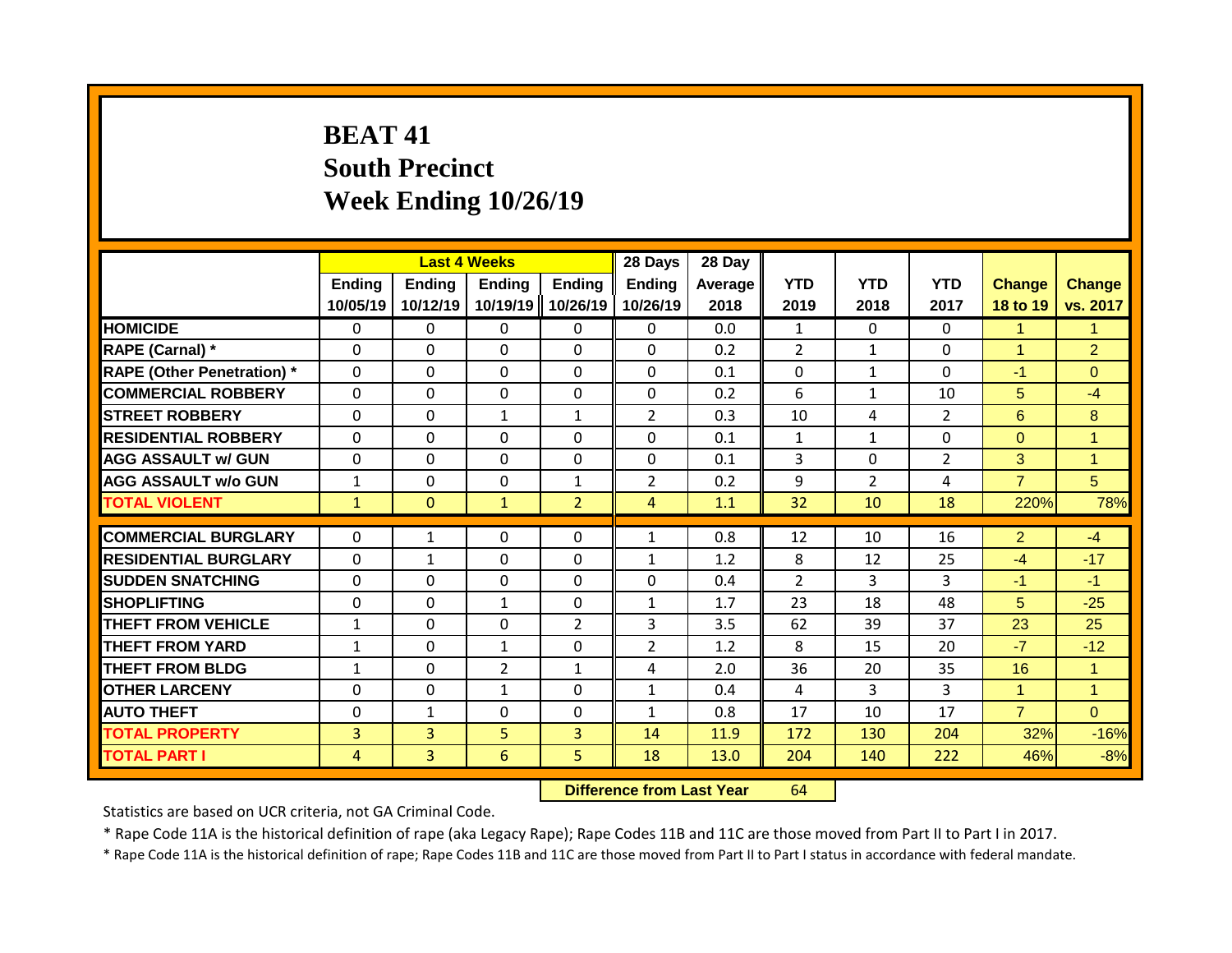# **BEAT 42 South Precinct Week Ending 10/26/19**

|                                   |                    | <b>Last 4 Weeks</b>       |                           |                           | 28 Days                   | 28 Day          |                    |                    |                    |                           |                           |
|-----------------------------------|--------------------|---------------------------|---------------------------|---------------------------|---------------------------|-----------------|--------------------|--------------------|--------------------|---------------------------|---------------------------|
|                                   | Ending<br>10/05/19 | <b>Ending</b><br>10/12/19 | <b>Ending</b><br>10/19/19 | <b>Ending</b><br>10/26/19 | <b>Ending</b><br>10/26/19 | Average<br>2018 | <b>YTD</b><br>2019 | <b>YTD</b><br>2018 | <b>YTD</b><br>2017 | <b>Change</b><br>18 to 19 | <b>Change</b><br>vs. 2017 |
| <b>HOMICIDE</b>                   | $\mathbf{0}$       | 0                         | 0                         | $\mathbf{0}$              | $\mathbf{0}$              | 0.0             | $\Omega$           | $\Omega$           | $\Omega$           | $\Omega$                  | $\Omega$                  |
| <b>RAPE (Carnal) *</b>            | $\Omega$           | 0                         | $\Omega$                  | $\Omega$                  | $\Omega$                  | 0.2             | $\overline{2}$     | $\overline{2}$     | $\mathbf{1}$       | $\Omega$                  | $\overline{1}$            |
| <b>RAPE (Other Penetration)</b> * | $\Omega$           | 0                         | $\Omega$                  | $\mathbf{0}$              | $\Omega$                  | 0.2             | $\mathbf{1}$       | 3                  | $\mathbf{1}$       | $-2$                      | $\Omega$                  |
| <b>COMMERCIAL ROBBERY</b>         | $\Omega$           | 0                         | $\Omega$                  | $\mathbf{0}$              | 0                         | 0.3             | 3                  | $\mathbf{1}$       | 4                  | $\overline{2}$            | $-1$                      |
| <b>STREET ROBBERY</b>             | $\Omega$           | 0                         | $\Omega$                  | $\mathbf{0}$              | $\Omega$                  | 0.4             | 4                  | 5                  | 4                  | $-1$                      | $\Omega$                  |
| <b>RESIDENTIAL ROBBERY</b>        | $\Omega$           | 0                         | 0                         | $\mathbf{0}$              | $\Omega$                  | 0.0             | $\mathbf{1}$       | $\Omega$           | $\mathbf{1}$       | $\blacktriangleleft$      | $\Omega$                  |
| <b>AGG ASSAULT w/ GUN</b>         | 0                  | 0                         | $\Omega$                  | $\mathbf{1}$              | $\mathbf{1}$              | 0.3             | 6                  | 2                  | 3                  | $\overline{4}$            | 3                         |
| <b>AGG ASSAULT w/o GUN</b>        | $\Omega$           | 0                         | $\Omega$                  | $\Omega$                  | 0                         | 0.7             | 6                  | 9                  | $\overline{2}$     | $-3$                      | $\overline{4}$            |
| <b>TOTAL VIOLENT</b>              | $\mathbf{0}$       | $\Omega$                  | $\Omega$                  | $\mathbf{1}$              | $\mathbf{1}$              | 2.1             | 23                 | 22                 | 16                 | 5%                        | 44%                       |
|                                   |                    |                           |                           |                           |                           |                 |                    |                    |                    |                           |                           |
| <b>COMMERCIAL BURGLARY</b>        | $\Omega$           | 0                         | 0                         | $\mathbf{0}$              | 0                         | 1.0             | 7                  | 11                 | 12                 | $-4$                      | $-5$                      |
| <b>RESIDENTIAL BURGLARY</b>       | $\Omega$           | 0                         | 0                         | $\mathbf{0}$              | $\Omega$                  | 0.6             | 9                  | 6                  | $\overline{7}$     | 3                         | $\overline{2}$            |
| <b>SUDDEN SNATCHING</b>           | $\Omega$           | 0                         | 0                         | $\mathbf{0}$              | $\Omega$                  | 0.2             | $\overline{2}$     | $\overline{2}$     | 3                  | $\Omega$                  | $-1$                      |
| <b>SHOPLIFTING</b>                | 3                  | $\mathbf{1}$              | 6                         | 5                         | 15                        | 27.6            | 209                | 275                | 267                | $-66$                     | $-58$                     |
| <b>THEFT FROM VEHICLE</b>         | $\Omega$           | $\mathbf{1}$              | $\overline{2}$            | $\Omega$                  | 3                         | 3.9             | 37                 | 43                 | 49                 | $-6$                      | $-12$                     |
| <b>THEFT FROM YARD</b>            | $\Omega$           | 0                         | 0                         | $\Omega$                  | 0                         | 1.0             | 6                  | 12                 | 11                 | $-6$                      | $-5$                      |
| <b>THEFT FROM BLDG</b>            | $\mathbf{0}$       | 0                         | $\mathbf{1}$              | $\overline{2}$            | 3                         | 1.8             | 25                 | 19                 | 36                 | 6                         | $-11$                     |
| <b>OTHER LARCENY</b>              | $\Omega$           | 0                         | 0                         | $\Omega$                  | $\Omega$                  | 0.1             | 8                  | 1                  | 4                  | $\overline{7}$            | $\overline{4}$            |
| <b>AUTO THEFT</b>                 | $\overline{2}$     | $\mathbf 1$               | $\overline{2}$            | 1                         | 6                         | 1.8             | 21                 | 17                 | 15                 | $\overline{4}$            | 6                         |
| <b>TOTAL PROPERTY</b>             | 5                  | 3                         | 11                        | 8                         | 27                        | 37.9            | 324                | 386                | 404                | $-16%$                    | $-20%$                    |
| <b>TOTAL PART I</b>               | 5.                 | 3                         | 11                        | 9                         | 28                        | 40.0            | 347                | 408                | 420                | $-15%$                    | $-17%$                    |

**Difference from Last Year** -61

Statistics are based on UCR criteria, not GA Criminal Code.

\* Rape Code 11A is the historical definition of rape (aka Legacy Rape); Rape Codes 11B and 11C are those moved from Part II to Part I in 2017.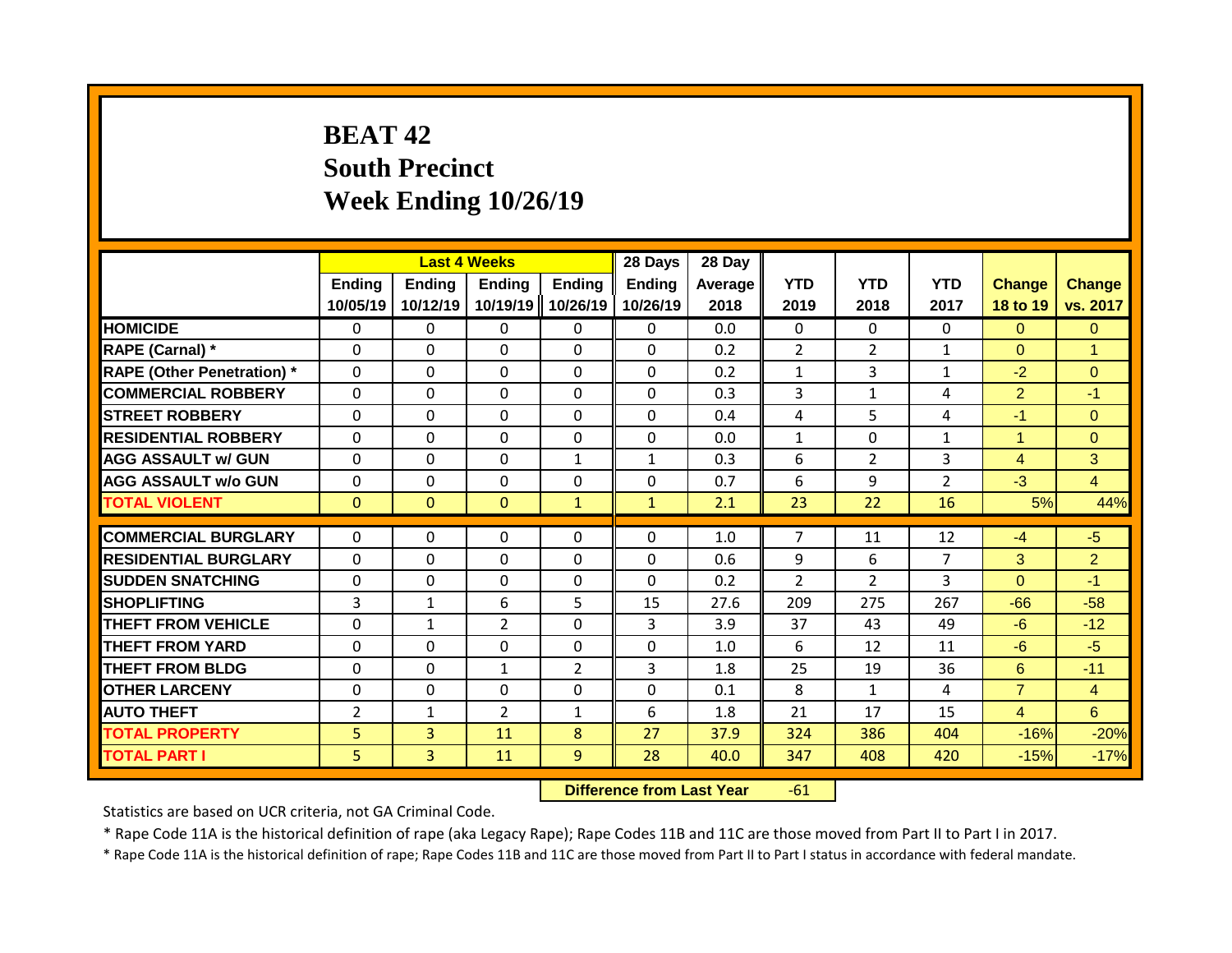# **BEAT 43 South Precinct Week Ending 10/26/19**

|                                   |                    | <b>Last 4 Weeks</b>       |                           |                    | 28 Days                   | 28 Day             |                    |                    |                    |                           |                           |
|-----------------------------------|--------------------|---------------------------|---------------------------|--------------------|---------------------------|--------------------|--------------------|--------------------|--------------------|---------------------------|---------------------------|
|                                   | Ending<br>10/05/19 | <b>Ending</b><br>10/12/19 | <b>Ending</b><br>10/19/19 | Ending<br>10/26/19 | <b>Ending</b><br>10/26/19 | Average   <br>2018 | <b>YTD</b><br>2019 | <b>YTD</b><br>2018 | <b>YTD</b><br>2017 | <b>Change</b><br>18 to 19 | <b>Change</b><br>vs. 2017 |
| <b>HOMICIDE</b>                   | $\mathbf{0}$       | 0                         | $\mathbf{0}$              | $\mathbf{0}$       | 0                         | 0.1                | $\mathbf{1}$       | $\mathbf{1}$       | 0                  | $\Omega$                  | $\mathbf{1}$              |
| RAPE (Carnal) *                   | $\Omega$           | 0                         | $\Omega$                  | 0                  | 0                         | 0.2                | $\overline{2}$     | $\overline{2}$     | 0                  | $\Omega$                  | $\overline{2}$            |
| <b>RAPE (Other Penetration) *</b> | $\mathbf 0$        | 0                         | $\Omega$                  | 0                  | 0                         | 0.0                | $\mathbf{1}$       | $\Omega$           | $\mathbf{1}$       | 1                         | $\overline{0}$            |
| <b>COMMERCIAL ROBBERY</b>         | $\Omega$           | 0                         | $\mathbf{0}$              | $\Omega$           | $\Omega$                  | 0.3                | 3                  | $\overline{2}$     | 4                  | 1                         | $-1$                      |
| <b>ISTREET ROBBERY</b>            | $\Omega$           | $\mathbf 1$               | $\Omega$                  | $\Omega$           | $\mathbf{1}$              | 0.5                | 5                  | 7                  | 3                  | $-2$                      | $\overline{2}$            |
| <b>RESIDENTIAL ROBBERY</b>        | $\Omega$           | 0                         | $\mathbf{0}$              | $\Omega$           | $\Omega$                  | 0.3                | $\mathbf{1}$       | 4                  | 0                  | $-3$                      | $\overline{1}$            |
| <b>AGG ASSAULT w/ GUN</b>         | $\Omega$           | 0                         | $\Omega$                  | $\mathbf{1}$       | $\mathbf{1}$              | 0.5                | 11                 | 4                  | 5                  | $\overline{7}$            | 6                         |
| <b>AGG ASSAULT w/o GUN</b>        | 0                  | 1                         | $\Omega$                  | 3                  | 4                         | 0.9                | 16                 | 8                  | $\overline{7}$     | 8                         | 9 <sup>°</sup>            |
| <b>TOTAL VIOLENT</b>              | $\mathbf{0}$       | $\overline{2}$            | $\Omega$                  | 4                  | 6                         | 2.8                | 40                 | 28                 | 20                 | 43%                       | 100%                      |
|                                   |                    |                           |                           |                    |                           |                    |                    |                    |                    |                           |                           |
| <b>COMMERCIAL BURGLARY</b>        | $\mathbf{1}$       | 0                         | $\Omega$                  | $\mathbf{1}$       | $\overline{2}$            | 1.2                | 11                 | 15                 | 12                 | $-4$                      | $-1$                      |
| <b>RESIDENTIAL BURGLARY</b>       | $\Omega$           | 0                         | $\mathbf{0}$              | 0                  | $\Omega$                  | 2.5                | 23                 | 30                 | 31                 | $-7$                      | $-8$                      |
| <b>SUDDEN SNATCHING</b>           | $\Omega$           | 0                         | $\Omega$                  | $\Omega$           | $\Omega$                  | 0.3                | $\overline{2}$     | 4                  | $\overline{2}$     | $-2$                      | $\Omega$                  |
| <b>SHOPLIFTING</b>                | 5                  | $\overline{2}$            | 4                         | 3                  | 14                        | 4.7                | 79                 | 45                 | 50                 | 34                        | 29                        |
| <b>THEFT FROM VEHICLE</b>         | 3                  | 0                         | 1                         | 0                  | 4                         | 3.8                | 31                 | 44                 | 61                 | $-13$                     | $-30$                     |
| <b>THEFT FROM YARD</b>            | 0                  | 0                         | 2                         | 0                  | $\overline{2}$            | 1.7                | 14                 | 20                 | 11                 | $-6$                      | 3                         |
| <b>THEFT FROM BLDG</b>            | $\Omega$           | 0                         | $\Omega$                  | $\Omega$           | $\Omega$                  | 2.3                | 26                 | 27                 | 29                 | $-1$                      | $-3$                      |
| <b>OTHER LARCENY</b>              | 0                  | 0                         | $\mathbf{0}$              | 0                  | $\Omega$                  | 0.2                | 5                  | $\overline{2}$     | 3                  | 3                         | $\overline{2}$            |
| <b>AUTO THEFT</b>                 | 0                  | 0                         | $\overline{2}$            | 1                  | 3                         | 2.0                | 17                 | 22                 | 21                 | $-5$                      | $-4$                      |
| <b>TOTAL PROPERTY</b>             | 9                  | $\overline{2}$            | 9                         | 5                  | 25                        | 18.6               | 208                | 209                | 220                | 0%                        | $-5%$                     |
| <b>TOTAL PART I</b>               | 9                  | 4                         | 9                         | 9                  | 31                        | 21.4               | 248                | 237                | 240                | 5%                        | 3%                        |

**Difference from Last Year** 11

Statistics are based on UCR criteria, not GA Criminal Code.

\* Rape Code 11A is the historical definition of rape (aka Legacy Rape); Rape Codes 11B and 11C are those moved from Part II to Part I in 2017.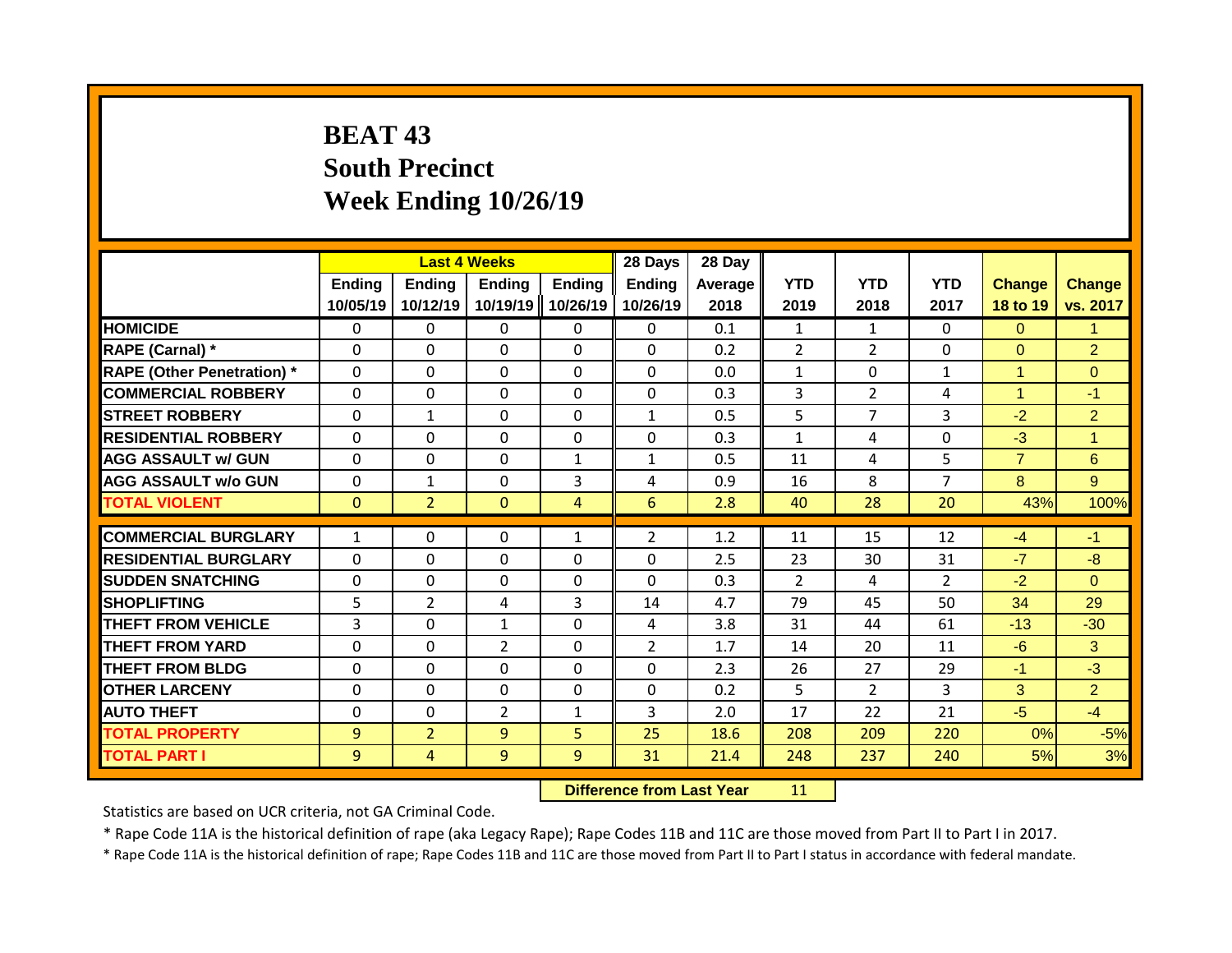# **BEAT 44 South Precinct Week Ending 10/26/19**

|                                   |                           | <b>Last 4 Weeks</b> |                           |                           | 28 Days                   | 28 Day          |                    |                    |                    |                           |                           |
|-----------------------------------|---------------------------|---------------------|---------------------------|---------------------------|---------------------------|-----------------|--------------------|--------------------|--------------------|---------------------------|---------------------------|
|                                   | <b>Ending</b><br>10/05/19 | Ending<br>10/12/19  | <b>Ending</b><br>10/19/19 | <b>Ending</b><br>10/26/19 | <b>Ending</b><br>10/26/19 | Average<br>2018 | <b>YTD</b><br>2019 | <b>YTD</b><br>2018 | <b>YTD</b><br>2017 | <b>Change</b><br>18 to 19 | <b>Change</b><br>vs. 2017 |
| <b>HOMICIDE</b>                   | $\Omega$                  | 0                   | 0                         | $\mathbf{0}$              | $\mathbf{0}$              | 0.1             | $\mathbf{1}$       | $\mathbf{1}$       | $\Omega$           | $\Omega$                  | $\mathbf{1}$              |
| RAPE (Carnal) *                   | $\Omega$                  | $\Omega$            | 0                         | $\Omega$                  | $\Omega$                  | 0.2             | $\overline{2}$     | $\overline{2}$     | $\mathbf{1}$       | $\Omega$                  | $\mathbf 1$               |
| <b>RAPE (Other Penetration) *</b> | $\mathbf{0}$              | $\Omega$            | 0                         | $\mathbf{0}$              | $\Omega$                  | 0.2             | $\Omega$           | $\overline{2}$     | $\Omega$           | $-2$                      | $\Omega$                  |
| <b>COMMERCIAL ROBBERY</b>         | $\mathbf{0}$              | $\Omega$            | 0                         | $\Omega$                  | $\Omega$                  | 0.1             | $\mathbf{0}$       | $\mathbf{1}$       | $\overline{2}$     | $-1$                      | $-2$                      |
| <b>STREET ROBBERY</b>             | $\Omega$                  | $\Omega$            | $\mathbf{1}$              | $\mathbf{0}$              | $\mathbf{1}$              | 0.4             | 5                  | 5                  | 6                  | $\Omega$                  | $-1$                      |
| <b>RESIDENTIAL ROBBERY</b>        | 0                         | 0                   | 0                         | $\mathbf{0}$              | 0                         | 0.4             | $\Omega$           | 5                  | 0                  | $-5$                      | $\Omega$                  |
| <b>AGG ASSAULT w/ GUN</b>         | 0                         | 0                   | 0                         | $\mathbf{0}$              | $\Omega$                  | 0.7             | 10                 | 7                  | 8                  | 3                         | $\overline{2}$            |
| <b>AGG ASSAULT w/o GUN</b>        | $\mathbf{0}$              | 0                   | $\Omega$                  | $\mathbf{0}$              | $\Omega$                  | 1.0             | 19                 | 8                  | 3                  | 11                        | 16                        |
| <b>TOTAL VIOLENT</b>              | $\mathbf{0}$              | $\mathbf{0}$        | $\mathbf{1}$              | $\mathbf{0}$              | $\mathbf{1}$              | 3.0             | 37                 | 31                 | 20                 | 19%                       | 85%                       |
| <b>COMMERCIAL BURGLARY</b>        |                           |                     |                           |                           | $\Omega$                  | 0.2             |                    | $\mathbf{1}$       |                    | 9                         | 9                         |
|                                   | 0                         | 0                   | 0                         | $\mathbf{0}$              |                           |                 | 10                 |                    | $\mathbf{1}$       |                           |                           |
| <b>RESIDENTIAL BURGLARY</b>       | $\Omega$                  | $\Omega$            | $\Omega$                  | $\mathbf{0}$              | $\Omega$                  | 2.8             | 17                 | 31                 | 33                 | $-14$                     | $-16$                     |
| <b>SUDDEN SNATCHING</b>           | $\mathbf{1}$              | 0                   | $\Omega$                  | $\mathbf{0}$              | 1                         | 0.0             | 3                  | $\Omega$           | $\Omega$           | 3                         | 3                         |
| <b>SHOPLIFTING</b>                | $\mathbf{1}$              | 0                   | $\overline{2}$            | 1                         | 4                         | 4.2             | 29                 | 51                 | 14                 | $-22$                     | 15                        |
| THEFT FROM VEHICLE                | $\overline{3}$            | 3                   | 3                         | $\mathbf{1}$              | 10                        | 5.5             | 75                 | 66                 | 62                 | 9                         | 13                        |
| <b>THEFT FROM YARD</b>            | 0                         | $\Omega$            | $\Omega$                  | $\Omega$                  | $\Omega$                  | 1.0             | 8                  | 12                 | 11                 | $-4$                      | $-3$                      |
| <b>THEFT FROM BLDG</b>            | $\Omega$                  | $\mathbf{1}$        | 0                         | $\Omega$                  | $\mathbf{1}$              | 0.9             | 17                 | 11                 | 24                 | 6                         | $-7$                      |
| <b>OTHER LARCENY</b>              | $\mathbf{1}$              | 0                   | 0                         | 0                         | 1                         | 0.5             | 9                  | 6                  | 4                  | 3                         | 5                         |
| <b>AUTO THEFT</b>                 | 1                         | $\overline{2}$      | $\mathbf{1}$              | 0                         | 4                         | 1.6             | 25                 | 18                 | 20                 | $\overline{7}$            | 5                         |
| <b>TOTAL PROPERTY</b>             | $\overline{7}$            | 6                   | 6                         | $\overline{2}$            | 21                        | 16.8            | 193                | 196                | 169                | $-2%$                     | 14%                       |
| <b>TOTAL PART I</b>               | $\overline{7}$            | 6                   | $\overline{7}$            | $\overline{2}$            | 22                        | 19.8            | 230                | 227                | 189                | 1%                        | 22%                       |

**Difference from Last Year** 3

Statistics are based on UCR criteria, not GA Criminal Code.

\* Rape Code 11A is the historical definition of rape (aka Legacy Rape); Rape Codes 11B and 11C are those moved from Part II to Part I in 2017.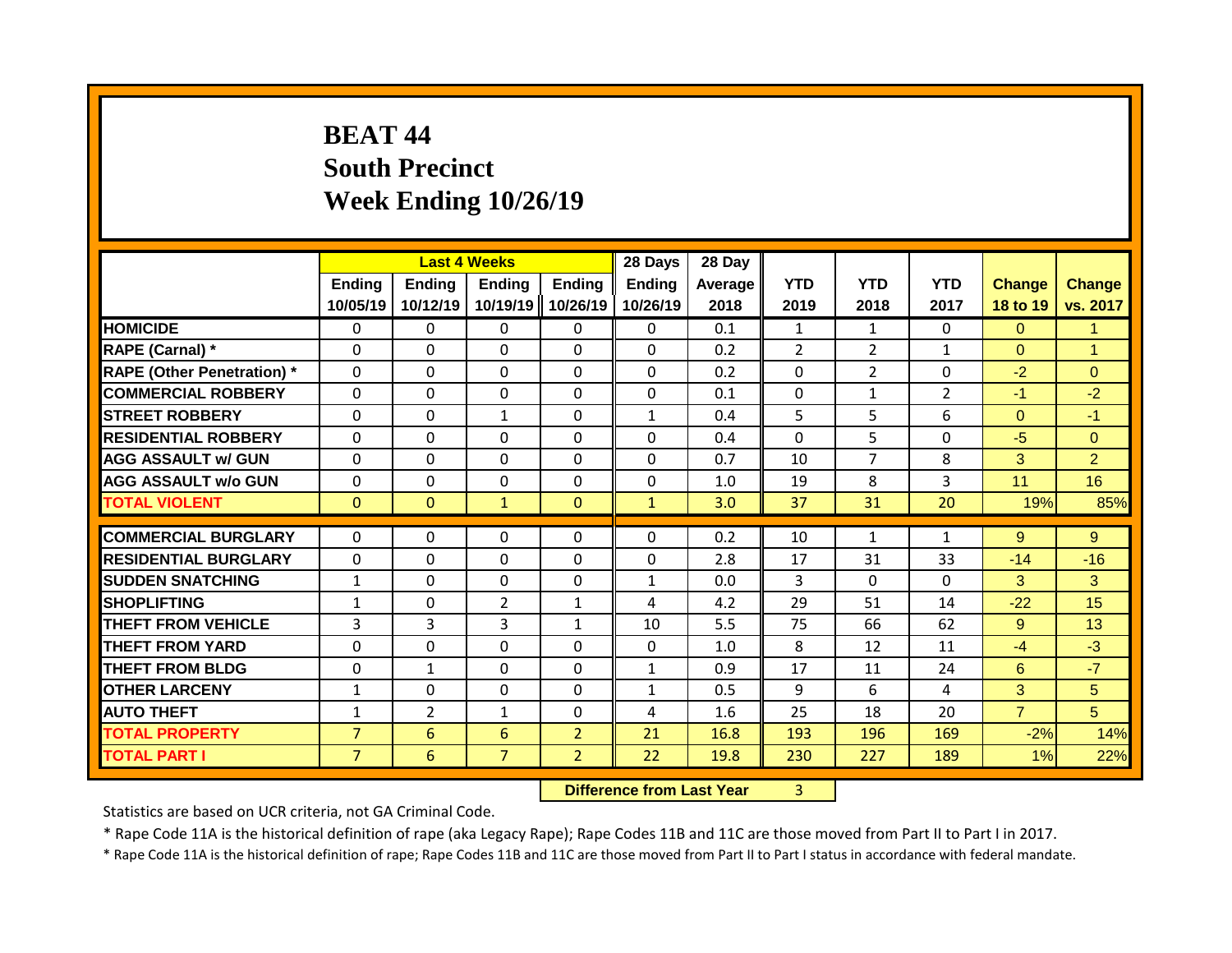## **BEAT 45 South Precinct Week Ending 10/26/19**

|                                   |                           | <b>Last 4 Weeks</b>       |                           |                           | 28 Days                   | 28 Day          |                    |                    |                    |                           |                           |
|-----------------------------------|---------------------------|---------------------------|---------------------------|---------------------------|---------------------------|-----------------|--------------------|--------------------|--------------------|---------------------------|---------------------------|
|                                   | <b>Ending</b><br>10/05/19 | <b>Ending</b><br>10/12/19 | <b>Ending</b><br>10/19/19 | <b>Ending</b><br>10/26/19 | <b>Ending</b><br>10/26/19 | Average<br>2018 | <b>YTD</b><br>2019 | <b>YTD</b><br>2018 | <b>YTD</b><br>2017 | <b>Change</b><br>18 to 19 | <b>Change</b><br>vs. 2017 |
| <b>HOMICIDE</b>                   | $\Omega$                  | 0                         | 0                         | $\mathbf{0}$              | $\Omega$                  | 0.1             | $\Omega$           | $\mathbf{1}$       | $\mathbf{1}$       | $-1$                      | $-1$                      |
| RAPE (Carnal) *                   | $\Omega$                  | 0                         | $\Omega$                  | $\mathbf{0}$              | $\Omega$                  | 0.2             | $\mathbf{0}$       | 3                  | $\Omega$           | $-3$                      | $\Omega$                  |
| <b>RAPE (Other Penetration)</b> * | $\mathbf 0$               | $\Omega$                  | 0                         | $\mathbf 0$               | $\mathbf 0$               | 0.2             | $\mathbf 0$        | 3                  | $\mathbf{1}$       | $-3$                      | $-1$                      |
| <b>COMMERCIAL ROBBERY</b>         | $\Omega$                  | $\Omega$                  | $\Omega$                  | $\Omega$                  | $\Omega$                  | 0.2             | $\overline{2}$     | 3                  | 3                  | $-1$                      | $-1$                      |
| <b>STREET ROBBERY</b>             | $\Omega$                  | 0                         | $\Omega$                  | 1                         | $\mathbf{1}$              | 0.3             | 3                  | 4                  | 7                  | $-1$                      | $-4$                      |
| <b>RESIDENTIAL ROBBERY</b>        | $\mathbf{0}$              | $\Omega$                  | $\Omega$                  | $\mathbf{0}$              | $\Omega$                  | 0.1             | $\mathbf{1}$       | $\Omega$           | $\mathbf{1}$       | 4                         | $\Omega$                  |
| <b>AGG ASSAULT w/ GUN</b>         | $\mathbf{1}$              | 0                         | $\Omega$                  | $\Omega$                  | $\mathbf{1}$              | 0.2             | 5                  | 3                  | 9                  | $\overline{2}$            | $-4$                      |
| <b>AGG ASSAULT w/o GUN</b>        | 0                         | 0                         | 0                         | $\Omega$                  | 0                         | 0.6             | 5                  | 8                  | 3                  | $-3$                      | $\overline{2}$            |
| <b>TOTAL VIOLENT</b>              | $\mathbf{1}$              | $\Omega$                  | $\Omega$                  | $\mathbf{1}$              | $\overline{2}$            | 2.0             | 16                 | 25                 | 25                 | $-36%$                    | $-36%$                    |
|                                   |                           |                           |                           |                           |                           |                 |                    |                    |                    |                           |                           |
| <b>COMMERCIAL BURGLARY</b>        | $\mathbf{0}$              | 0                         | $\Omega$                  | $\Omega$                  | $\Omega$                  | 0.5             | $\overline{2}$     | 6                  | 6                  | $-4$                      | $-4$                      |
| <b>RESIDENTIAL BURGLARY</b>       | $\mathbf{0}$              | $\Omega$                  | $\Omega$                  | $\mathbf{0}$              | $\mathbf 0$               | 2.7             | 12                 | 28                 | 39                 | $-16$                     | $-27$                     |
| <b>SUDDEN SNATCHING</b>           | $\Omega$                  | 0                         | 0                         | 0                         | $\Omega$                  | 0.2             | 1                  | $\Omega$           | $\Omega$           |                           | $\blacktriangleleft$      |
| <b>SHOPLIFTING</b>                | 0                         | 1                         | 3                         | $\Omega$                  | 4                         | 5.4             | 92                 | 49                 | 66                 | 43                        | 26                        |
| <b>THEFT FROM VEHICLE</b>         | 2                         | $\overline{2}$            | $\overline{2}$            | $\Omega$                  | 6                         | 3.6             | 32                 | 41                 | 69                 | $-9$                      | $-37$                     |
| <b>THEFT FROM YARD</b>            | $\Omega$                  | $\mathbf{1}$              | 0                         | $\Omega$                  | 1                         | 1.8             | 15                 | 19                 | 13                 | $-4$                      | $\overline{2}$            |
| <b>THEFT FROM BLDG</b>            | 0                         | 0                         | 0                         | $\Omega$                  | 0                         | 1.6             | 12                 | 12                 | 19                 | $\Omega$                  | $-7$                      |
| <b>OTHER LARCENY</b>              | 0                         | $\mathbf{1}$              | 0                         | $\Omega$                  | 1                         | 0.4             | 3                  | 4                  | 7                  | $-1$                      | $-4$                      |
| <b>AUTO THEFT</b>                 | $\Omega$                  | $\Omega$                  | 0                         | $\Omega$                  | 0                         | 1.6             | 9                  | 15                 | 23                 | $-6$                      | $-14$                     |
| <b>TOTAL PROPERTY</b>             | 2                         | 5                         | 5                         | $\mathbf{0}$              | 12                        | 17.7            | 178                | 174                | 242                | 2%                        | $-26%$                    |
| <b>TOTAL PART I</b>               | 3.                        | 5.                        | 5                         | $\mathbf{1}$              | 14                        | 19.7            | 194                | 199                | 267                | $-3%$                     | $-27%$                    |

**Difference from Last Year** -5

Statistics are based on UCR criteria, not GA Criminal Code.

\* Rape Code 11A is the historical definition of rape (aka Legacy Rape); Rape Codes 11B and 11C are those moved from Part II to Part I in 2017.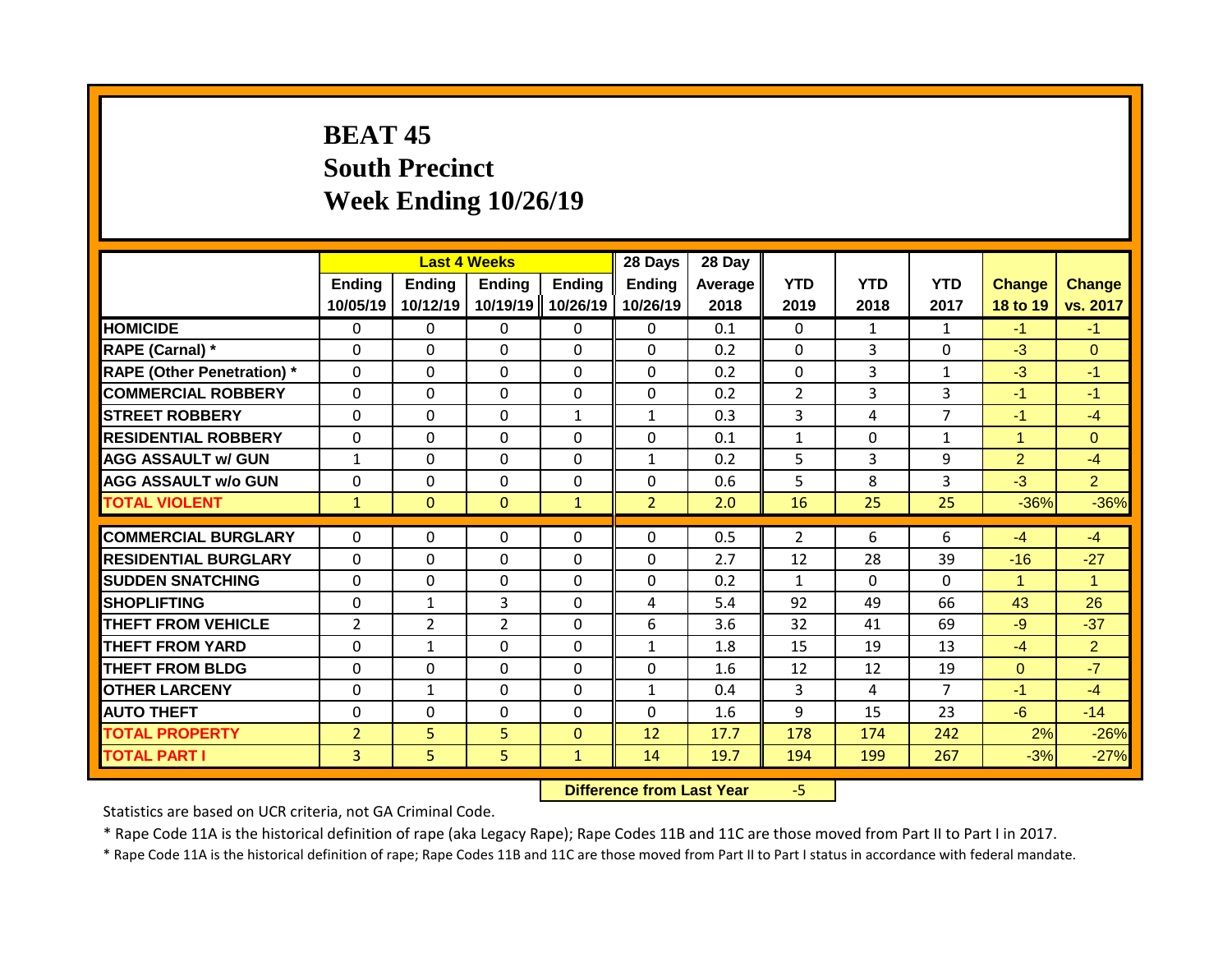## **BEAT 46 South Precinct Week Ending 10/26/19**

|                                   |                    |                           | <b>Last 4 Weeks</b>       |                           | 28 Days                   | 28 Day          |                    |                    |                    |                           |                           |
|-----------------------------------|--------------------|---------------------------|---------------------------|---------------------------|---------------------------|-----------------|--------------------|--------------------|--------------------|---------------------------|---------------------------|
|                                   | Ending<br>10/05/19 | <b>Ending</b><br>10/12/19 | <b>Ending</b><br>10/19/19 | <b>Ending</b><br>10/26/19 | <b>Ending</b><br>10/26/19 | Average<br>2018 | <b>YTD</b><br>2019 | <b>YTD</b><br>2018 | <b>YTD</b><br>2017 | <b>Change</b><br>18 to 19 | <b>Change</b><br>vs. 2017 |
| <b>HOMICIDE</b>                   | $\mathbf{0}$       | 0                         | $\mathbf{0}$              | $\mathbf{0}$              | $\mathbf{0}$              | 0.1             | $\overline{2}$     | $\mathbf{1}$       | $\mathbf{1}$       | 1                         | $\mathbf{1}$              |
| RAPE (Carnal) *                   | $\Omega$           | 0                         | $\mathbf{0}$              | $\Omega$                  | $\Omega$                  | 0.1             | $\overline{2}$     | $\mathbf{1}$       | 3                  | 1                         | $-1$                      |
| <b>RAPE (Other Penetration) *</b> | $\Omega$           | 0                         | $\Omega$                  | $\Omega$                  | $\Omega$                  | 0.2             | $\mathbf{0}$       | 3                  | $\mathbf{1}$       | $-3$                      | $-1$                      |
| <b>COMMERCIAL ROBBERY</b>         | $\Omega$           | 0                         | $\Omega$                  | $\Omega$                  | $\Omega$                  | 0.2             | 2                  | 3                  | 5                  | $-1$                      | $-3$                      |
| <b>STREET ROBBERY</b>             | $\Omega$           | 0                         | $\Omega$                  | $\Omega$                  | $\Omega$                  | 0.5             | $\overline{2}$     | 7                  | 5                  | $-5$                      | $-3$                      |
| <b>RESIDENTIAL ROBBERY</b>        | $\Omega$           | 0                         | $\Omega$                  | $\Omega$                  | $\Omega$                  | 0.0             | $\mathbf{0}$       | $\Omega$           | $\mathbf{1}$       | $\Omega$                  | $-1$                      |
| <b>AGG ASSAULT w/ GUN</b>         | $\Omega$           | 0                         | $\Omega$                  | 0                         | $\Omega$                  | 0.5             | $\overline{7}$     | 7                  | 3                  | $\Omega$                  | $\overline{4}$            |
| <b>AGG ASSAULT w/o GUN</b>        | $\Omega$           | 0                         | 1                         | 0                         | $\mathbf{1}$              | 0.7             | 13                 | 10                 | 13                 | 3                         | $\Omega$                  |
| <b>TOTAL VIOLENT</b>              | $\mathbf{0}$       | $\Omega$                  | $\mathbf{1}$              | $\mathbf{0}$              | $\mathbf{1}$              | 2.4             | 28                 | 32                 | 32                 | $-13%$                    | $-13%$                    |
|                                   |                    |                           |                           |                           |                           |                 |                    |                    |                    |                           |                           |
| <b>COMMERCIAL BURGLARY</b>        | $\Omega$           | 0                         | $\mathbf{0}$              | 0                         | $\Omega$                  | 1.3             | 8                  | 11                 | 7                  | $-3$                      | -1                        |
| <b>RESIDENTIAL BURGLARY</b>       | 3                  | 0                         | $\mathbf 0$               | $\Omega$                  | 3                         | 3.9             | 23                 | 43                 | 27                 | $-20$                     | $-4$                      |
| <b>SUDDEN SNATCHING</b>           | $\Omega$           | 1                         | $\Omega$                  | 0                         | $\mathbf{1}$              | 0.1             | 4                  | $\mathbf{1}$       | $\mathcal{P}$      | 3                         | $\overline{2}$            |
| <b>SHOPLIFTING</b>                | 4                  | 2                         | 1                         | $\mathbf{1}$              | 8                         | 9.7             | 107                | 105                | 116                | $\overline{2}$            | $-9$                      |
| <b>THEFT FROM VEHICLE</b>         | $\mathbf{1}$       | 1                         | 1                         | 1                         | 4                         | 5.8             | 45                 | 63                 | 59                 | $-18$                     | $-14$                     |
| <b>THEFT FROM YARD</b>            | $\overline{2}$     | 0                         | $\Omega$                  | 0                         | $\overline{2}$            | 0.9             | $\overline{7}$     | 11                 | 9                  | $-4$                      | $-2$                      |
| <b>THEFT FROM BLDG</b>            | 0                  | 0                         | $\Omega$                  | 0                         | $\Omega$                  | 3.0             | 19                 | 29                 | 28                 | $-10$                     | $-9$                      |
| <b>OTHER LARCENY</b>              | $\mathbf{1}$       | 0                         | $\Omega$                  | 0                         | $\mathbf{1}$              | 0.3             | $\overline{7}$     | 4                  | 6                  | 3                         | $\overline{1}$            |
| <b>AUTO THEFT</b>                 | 0                  | 0                         | $\Omega$                  | $\overline{2}$            | $\overline{2}$            | 2.7             | 22                 | 33                 | 32                 | $-11$                     | $-10$                     |
| <b>TOTAL PROPERTY</b>             | 11                 | 4                         | $\overline{2}$            | 4                         | 21                        | 27.6            | 242                | 300                | 286                | $-19%$                    | $-15%$                    |
| <b>TOTAL PART I</b>               | 11                 | 4                         | 3                         | 4                         | 22                        | 30.0            | 270                | 332                | 318                | $-19%$                    | $-15%$                    |

**Difference from Last Year** -62

Statistics are based on UCR criteria, not GA Criminal Code.

\* Rape Code 11A is the historical definition of rape (aka Legacy Rape); Rape Codes 11B and 11C are those moved from Part II to Part I in 2017.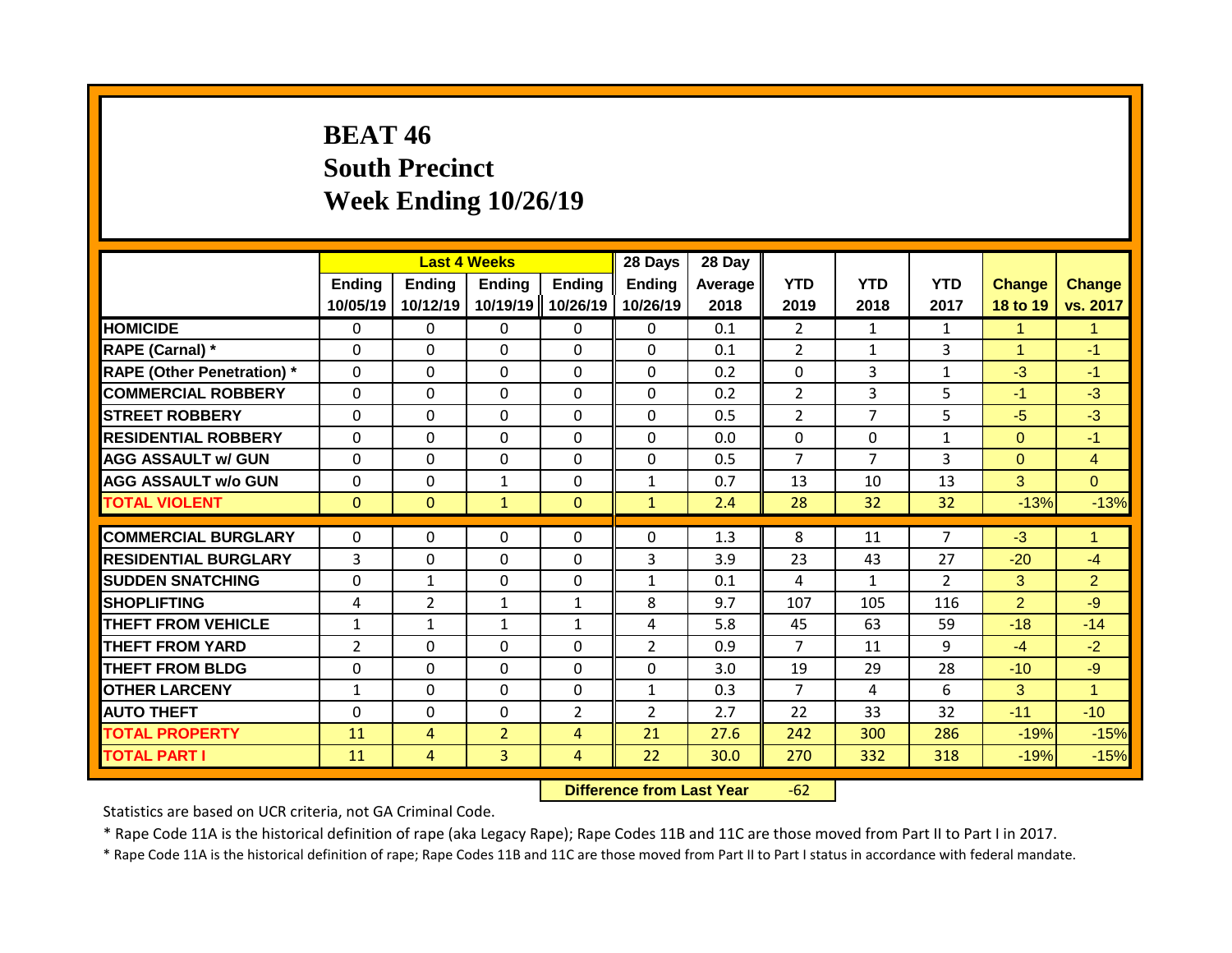# **BEAT 47 South Precinct Week Ending 10/26/19**

|                                   |                           | <b>Last 4 Weeks</b>       |                           |                           | 28 Days                   | 28 Day          |                    |                    |                    |                           |                           |
|-----------------------------------|---------------------------|---------------------------|---------------------------|---------------------------|---------------------------|-----------------|--------------------|--------------------|--------------------|---------------------------|---------------------------|
|                                   | <b>Ending</b><br>10/05/19 | <b>Ending</b><br>10/12/19 | <b>Ending</b><br>10/19/19 | <b>Ending</b><br>10/26/19 | <b>Ending</b><br>10/26/19 | Average<br>2018 | <b>YTD</b><br>2019 | <b>YTD</b><br>2018 | <b>YTD</b><br>2017 | <b>Change</b><br>18 to 19 | <b>Change</b><br>vs. 2017 |
| <b>HOMICIDE</b>                   | 0                         | 0                         | 0                         | $\mathbf{0}$              | $\mathbf{0}$              | 0.0             | $\Omega$           | $\Omega$           | $\Omega$           | $\Omega$                  | $\Omega$                  |
| RAPE (Carnal) *                   | $\Omega$                  | $\Omega$                  | 0                         | $\mathbf 0$               | $\mathbf 0$               | 0.1             | $\mathbf{0}$       | $\mathbf{1}$       | $\mathbf{1}$       | $-1$                      | $-1$                      |
| <b>RAPE (Other Penetration)</b> * | $\mathbf 0$               | 0                         | 0                         | $\mathbf 0$               | $\mathbf 0$               | 0.1             | $\mathbf 0$        | $\mathbf{1}$       | $\Omega$           | $-1$                      | $\mathbf{0}$              |
| <b>COMMERCIAL ROBBERY</b>         | $\mathbf 0$               | 0                         | 0                         | $\mathbf 0$               | $\mathbf 0$               | 0.0             | $\mathbf 0$        | $\Omega$           | $\Omega$           | $\Omega$                  | $\overline{0}$            |
| <b>STREET ROBBERY</b>             | $\Omega$                  | $\Omega$                  | $\Omega$                  | $\mathbf 0$               | $\mathbf 0$               | 0.1             | $\mathbf{1}$       | $\mathbf{1}$       | $\Omega$           | $\Omega$                  | $\overline{1}$            |
| <b>RESIDENTIAL ROBBERY</b>        | $\mathbf{0}$              | $\Omega$                  | $\Omega$                  | $\mathbf{0}$              | $\Omega$                  | 0.0             | $\mathbf{0}$       | $\Omega$           | 0                  | $\Omega$                  | $\Omega$                  |
| <b>AGG ASSAULT w/ GUN</b>         | $\mathbf{0}$              | 0                         | $\Omega$                  | $\Omega$                  | $\Omega$                  | 0.1             | 3                  | $\Omega$           | $\overline{2}$     | 3                         | $\mathbf{1}$              |
| <b>AGG ASSAULT w/o GUN</b>        | $\mathbf{0}$              | 0                         | 0                         | $\mathbf{0}$              | $\mathbf{0}$              | 0.1             | 6                  | $\mathbf{1}$       | 2                  | 5                         | $\overline{4}$            |
| <b>TOTAL VIOLENT</b>              | $\Omega$                  | $\Omega$                  | $\Omega$                  | $\mathbf{0}$              | $\mathbf{0}$              | 0.4             | 10                 | $\overline{4}$     | 5.                 | 150%                      | 100%                      |
|                                   |                           |                           |                           |                           |                           |                 |                    |                    |                    | 4                         |                           |
| <b>COMMERCIAL BURGLARY</b>        | $\Omega$                  | $\Omega$                  | 0                         | $\Omega$                  | $\Omega$                  | 0.0             | 1                  | $\Omega$           | 3                  |                           | $-2$                      |
| <b>RESIDENTIAL BURGLARY</b>       | $\mathbf{0}$              | 0                         | 0                         | $\Omega$                  | $\Omega$                  | 1.7             | $\overline{2}$     | 18                 | 8                  | $-16$                     | $-6$                      |
| <b>SUDDEN SNATCHING</b>           | $\Omega$                  | $\Omega$                  | $\Omega$                  | $\Omega$                  | $\Omega$                  | 0.0             | $\Omega$           | $\Omega$           | $\Omega$           | $\Omega$                  | $\Omega$                  |
| SHOPLIFTING                       | $\Omega$                  | $\mathbf{1}$              | $\Omega$                  | $\Omega$                  | 1                         | 0.1             | $\mathbf{1}$       | $\mathbf{1}$       | 6                  | $\Omega$                  | $-5$                      |
| <b>THEFT FROM VEHICLE</b>         | $\Omega$                  | $\Omega$                  | $\mathbf{1}$              | $\mathbf{0}$              | $\mathbf{1}$              | 1.8             | 14                 | 21                 | 17                 | $-7$                      | $-3$                      |
| <b>THEFT FROM YARD</b>            | 0                         | 0                         | $\Omega$                  | $\mathbf{0}$              | $\Omega$                  | 0.4             | 8                  | 4                  | 7                  | $\overline{4}$            | $\overline{1}$            |
| <b>THEFT FROM BLDG</b>            | $\Omega$                  | 0                         | $\Omega$                  | $\mathbf{1}$              | $\mathbf{1}$              | 0.6             | 6                  | 7                  | 8                  | $-1$                      | $-2$                      |
| <b>OTHER LARCENY</b>              | $\Omega$                  | 0                         | $\Omega$                  | $\mathbf{1}$              | $\mathbf{1}$              | 0.4             | 9                  | $\overline{2}$     | 3                  | $\overline{7}$            | 6                         |
| <b>AUTO THEFT</b>                 | $\Omega$                  | $\Omega$                  | 0                         | $\mathbf 0$               | $\mathbf 0$               | 0.4             | 5                  | 5                  | 3                  | $\Omega$                  | $\overline{2}$            |
| <b>TOTAL PROPERTY</b>             | $\Omega$                  | $\mathbf{1}$              | $\mathbf{1}$              | $\overline{2}$            | 4                         | 5.3             | 46                 | 58                 | 55                 | $-21%$                    | $-16%$                    |
| <b>TOTAL PART I</b>               | $\mathbf{0}$              | $\mathbf{1}$              | $\mathbf{1}$              | $\overline{2}$            | 4                         | 5.7             | 56                 | 62                 | 60                 | $-10%$                    | $-7%$                     |

**Difference from Last Year** -6

Statistics are based on UCR criteria, not GA Criminal Code.

\* Rape Code 11A is the historical definition of rape (aka Legacy Rape); Rape Codes 11B and 11C are those moved from Part II to Part I in 2017.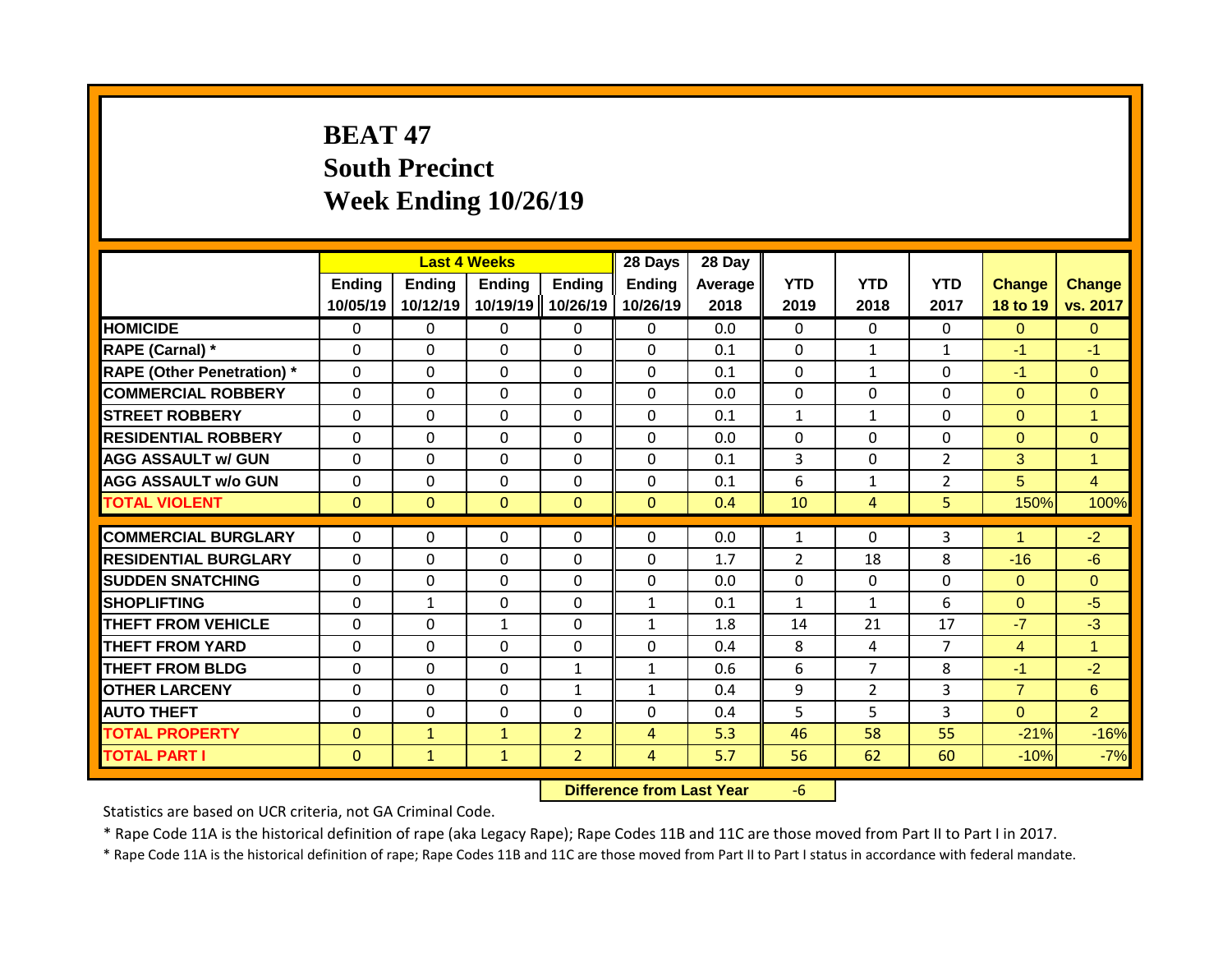# **BEAT 51 East Precinct Week Ending 10/26/19**

|                                   |                |                | <b>Last 4 Weeks</b> |                   | 28 Days        | 28 Day  |                |                |                |                |                |
|-----------------------------------|----------------|----------------|---------------------|-------------------|----------------|---------|----------------|----------------|----------------|----------------|----------------|
|                                   | <b>Ending</b>  | Ending         | <b>Ending</b>       | <b>Ending</b>     | <b>Ending</b>  | Average | <b>YTD</b>     | <b>YTD</b>     | <b>YTD</b>     | <b>Change</b>  | <b>Change</b>  |
|                                   | 10/05/19       | 10/12/19       |                     | 10/19/19 10/26/19 | 10/26/19       | 2018    | 2019           | 2018           | 2017           | 18 to 19       | vs. 2017       |
| <b>HOMICIDE</b>                   | $\Omega$       | 0              | 1                   | $\mathbf{0}$      | $\mathbf{1}$   | 0.2     | $\overline{2}$ | $\overline{2}$ | $\overline{2}$ | $\Omega$       | $\mathbf{0}$   |
| RAPE (Carnal) *                   | $\Omega$       | $\Omega$       | $\Omega$            | $\Omega$          | $\Omega$       | 0.2     | $\mathbf{1}$   | 3              | 2              | $-2$           | $-1$           |
| <b>RAPE (Other Penetration) *</b> | $\Omega$       | $\overline{2}$ | $\mathbf{1}$        | $\Omega$          | 3              | 0.2     | 3              | $\overline{2}$ | $\overline{2}$ | $\mathbf{1}$   | $\overline{1}$ |
| <b>COMMERCIAL ROBBERY</b>         | $\Omega$       | 0              | 0                   | $\Omega$          | $\Omega$       | 0.1     | $\Omega$       | $\mathbf{1}$   | 1              | $-1$           | $-1$           |
| <b>STREET ROBBERY</b>             | $\overline{2}$ | 0              | $\mathbf{1}$        | $\Omega$          | 3              | 0.5     | 13             | 6              | 10             | $\overline{7}$ | 3              |
| <b>RESIDENTIAL ROBBERY</b>        | $\Omega$       | 0              | 0                   | $\Omega$          | $\Omega$       | 0.0     | $\mathbf{1}$   | $\Omega$       | $\mathbf{1}$   | 1              | $\Omega$       |
| <b>AGG ASSAULT w/ GUN</b>         | 3              | $\overline{2}$ | 0                   | 1                 | 6              | 1.4     | 22             | 14             | 11             | 8              | 11             |
| <b>AGG ASSAULT w/o GUN</b>        | $\mathbf{1}$   | 0              | $\Omega$            | 1                 | $\overline{2}$ | 1.8     | 27             | 21             | 15             | 6              | 12             |
| <b>TOTAL VIOLENT</b>              | 6              | 4              | $\overline{3}$      | $\overline{2}$    | 15             | 4.3     | 69             | 49             | 44             | 41%            | 57%            |
|                                   |                |                |                     |                   |                |         |                |                |                |                |                |
| <b>COMMERCIAL BURGLARY</b>        | $\Omega$       | 0              | 0                   | $\Omega$          | $\Omega$       | 0.3     | $\overline{2}$ | 4              | 7              | $-2$           | $-5$           |
| <b>RESIDENTIAL BURGLARY</b>       | $\Omega$       | 0              | $\Omega$            | $\Omega$          | $\Omega$       | 2.0     | 31             | 21             | 32             | 10             | $-1$           |
| <b>SUDDEN SNATCHING</b>           | $\Omega$       | 0              | $\Omega$            | $\Omega$          | $\Omega$       | 0.4     | $\Omega$       | 5              | 3              | $-5$           | $-3$           |
| <b>SHOPLIFTING</b>                | $\Omega$       | $\mathbf{1}$   | $\mathbf{1}$        | $\Omega$          | $\overline{2}$ | 2.0     | 23             | 24             | 31             | $-1$           | $-8$           |
| <b>THEFT FROM VEHICLE</b>         | $\Omega$       | 0              | $\mathbf{1}$        | $\Omega$          | $\mathbf{1}$   | 5.2     | 21             | 52             | 26             | $-31$          | $-5$           |
| <b>THEFT FROM YARD</b>            | $\Omega$       | 0              | $\Omega$            | $\overline{2}$    | 2              | 1.2     | 15             | 14             | 20             | $\overline{1}$ | $-5$           |
| THEFT FROM BLDG                   | 1              | 0              | 0                   | 1                 | 2              | 2.1     | 16             | 22             | 28             | -6             | $-12$          |
| <b>OTHER LARCENY</b>              | 1              | 0              | $\Omega$            | $\overline{2}$    | 3              | 1.2     | 17             | 11             | 3              | 6              | 14             |
| <b>AUTO THEFT</b>                 | $\mathbf{1}$   | 0              | 0                   | $\overline{2}$    | 3              | 2.4     | 25             | 25             | 22             | $\Omega$       | 3              |
| <b>TOTAL PROPERTY</b>             | 3              | $\mathbf{1}$   | $\overline{2}$      | $\overline{7}$    | 13             | 16.7    | 150            | 178            | 172            | $-16%$         | $-13%$         |
| <b>TOTAL PART I</b>               | 9              | 5              | 5                   | 9                 | 28             | 21.0    | 219            | 227            | 216            | $-4%$          | 1%             |

**Difference from Last Year** -8

Statistics are based on UCR criteria, not GA Criminal Code.

\* Rape Code 11A is the historical definition of rape (aka Legacy Rape); Rape Codes 11B and 11C are those moved from Part II to Part I in 2017.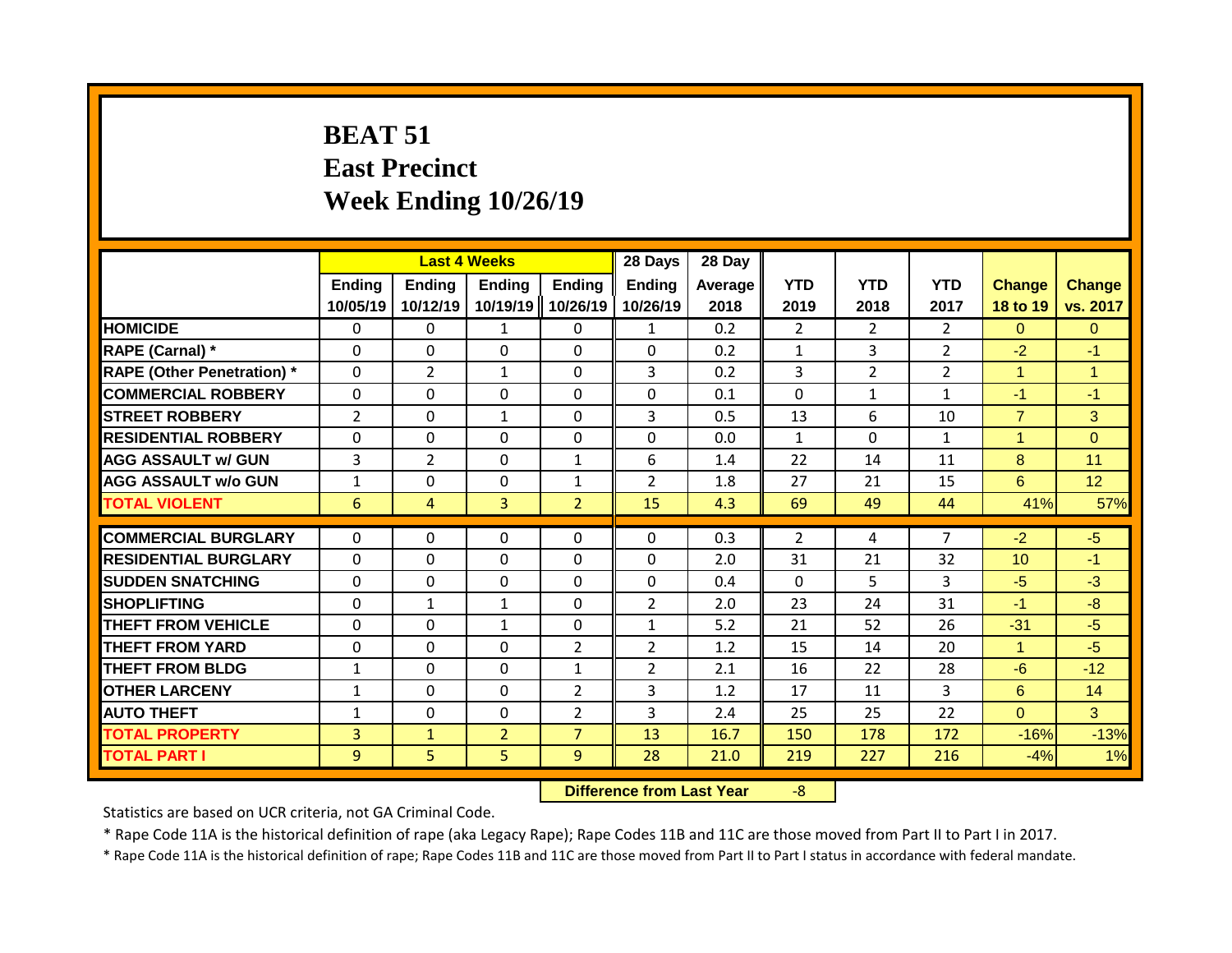# **BEAT 52 East Precinct Week Ending 10/26/19**

|                                   |                           | <b>Last 4 Weeks</b>       |                           |                           | 28 Days                   | 28 Day          |                    |                    |                    |                           |                           |
|-----------------------------------|---------------------------|---------------------------|---------------------------|---------------------------|---------------------------|-----------------|--------------------|--------------------|--------------------|---------------------------|---------------------------|
|                                   | <b>Ending</b><br>10/05/19 | <b>Ending</b><br>10/12/19 | <b>Ending</b><br>10/19/19 | <b>Ending</b><br>10/26/19 | <b>Ending</b><br>10/26/19 | Average<br>2018 | <b>YTD</b><br>2019 | <b>YTD</b><br>2018 | <b>YTD</b><br>2017 | <b>Change</b><br>18 to 19 | <b>Change</b><br>vs. 2017 |
| <b>HOMICIDE</b>                   | $\mathbf{0}$              | $\mathbf{0}$              | $\mathbf{0}$              | 0                         | $\mathbf{0}$              | 0.1             | $\mathbf{1}$       | $\mathbf{1}$       | 0                  | $\Omega$                  | $\mathbf{1}$              |
| RAPE (Carnal) *                   | $\Omega$                  | 0                         | $\Omega$                  | $\Omega$                  | $\Omega$                  | 0.2             | 4                  | $\overline{2}$     | $\mathbf{1}$       | $\overline{2}$            | 3                         |
| <b>RAPE (Other Penetration) *</b> | $\Omega$                  | 0                         | $\Omega$                  | $\Omega$                  | $\Omega$                  | 0.0             | $\mathbf{0}$       | $\Omega$           | $\overline{2}$     | $\Omega$                  | $-2$                      |
| <b>COMMERCIAL ROBBERY</b>         | $\Omega$                  | 0                         | $\Omega$                  | $\Omega$                  | $\Omega$                  | 0.1             | $\mathbf{1}$       | $\mathbf{1}$       | $\Omega$           | $\Omega$                  | $\mathbf{1}$              |
| <b>STREET ROBBERY</b>             | $\mathbf{1}$              | $\mathbf{1}$              | $\Omega$                  | $\Omega$                  | $\overline{2}$            | 0.5             | 10                 | 5                  | 11                 | 5                         | $-1$                      |
| <b>RESIDENTIAL ROBBERY</b>        | 0                         | 0                         | $\mathbf{0}$              | 0                         | 0                         | 0.0             | 2                  | $\Omega$           | 3                  | $\overline{2}$            | $-1$                      |
| <b>AGG ASSAULT w/ GUN</b>         | $\Omega$                  | 1                         | $\mathbf{0}$              | 0                         | $\mathbf{1}$              | 1.1             | 14                 | 13                 | 6                  | 4                         | 8                         |
| <b>AGG ASSAULT w/o GUN</b>        | $\mathbf{1}$              | 0                         | $\Omega$                  | 0                         | $\mathbf{1}$              | 1.2             | 17                 | 16                 | 14                 | $\blacktriangleleft$      | 3                         |
| <b>TOTAL VIOLENT</b>              | $\overline{2}$            | $\overline{2}$            | $\mathbf{0}$              | $\mathbf{0}$              | $\overline{4}$            | 3.1             | 49                 | 38                 | 37                 | 29%                       | 32%                       |
| <b>COMMERCIAL BURGLARY</b>        |                           |                           |                           |                           |                           | 0.3             |                    | $\overline{2}$     |                    |                           |                           |
|                                   | $\Omega$                  | 1                         | $\mathbf{0}$              | 0                         | $\mathbf{1}$              |                 | 1                  |                    | $\mathbf{1}$       | $-1$                      | $\Omega$                  |
| <b>RESIDENTIAL BURGLARY</b>       | 3                         | 0                         | 1                         | $\Omega$                  | 4                         | 4.2             | 51                 | 43                 | 30                 | 8                         | 21                        |
| <b>SUDDEN SNATCHING</b>           | $\Omega$                  | 0                         | $\Omega$                  | 0                         | $\Omega$                  | 0.2             | $\overline{2}$     | $\mathbf{1}$       | 4                  | 4                         | $-2$                      |
| <b>SHOPLIFTING</b>                | $\Omega$                  | 0                         | $\mathbf{0}$              | 0                         | $\Omega$                  | 0.2             | 5                  | $\overline{2}$     | 3                  | 3                         | $\overline{2}$            |
| <b>THEFT FROM VEHICLE</b>         | $\overline{2}$            | 0                         | $\mathbf{1}$              | $\overline{2}$            | 5                         | 4.6             | 56                 | 44                 | 85                 | 12                        | $-29$                     |
| <b>THEFT FROM YARD</b>            | $\mathbf{1}$              | 2                         | $\Omega$                  | $\mathbf{1}$              | 4                         | 1.3             | 32                 | 16                 | 20                 | 16                        | 12                        |
| <b>THEFT FROM BLDG</b>            | $\overline{2}$            | $\overline{2}$            | $\Omega$                  | $\mathbf{1}$              | 5                         | 1.5             | 32                 | 17                 | 15                 | 15                        | 17                        |
| <b>OTHER LARCENY</b>              | $\Omega$                  | 0                         | 0                         | 0                         | 0                         | 0.8             | $\overline{7}$     | 9                  | 5                  | $-2$                      | $\overline{2}$            |
| <b>AUTO THEFT</b>                 | $\mathbf{1}$              | 0                         | 1                         | 0                         | $\overline{2}$            | 2.1             | 24                 | 24                 | 23                 | $\Omega$                  | $\blacktriangleleft$      |
| <b>TOTAL PROPERTY</b>             | 9                         | 5                         | 3                         | 4                         | 21                        | 15.3            | 210                | 158                | 186                | 33%                       | 13%                       |
| <b>TOTAL PART I</b>               | 11                        | $\overline{7}$            | $\overline{3}$            | 4                         | 25                        | 18.3            | 259                | 196                | 223                | 32%                       | 16%                       |

#### **Difference from Last Year** 63

Statistics are based on UCR criteria, not GA Criminal Code.

\* Rape Code 11A is the historical definition of rape (aka Legacy Rape); Rape Codes 11B and 11C are those moved from Part II to Part I in 2017.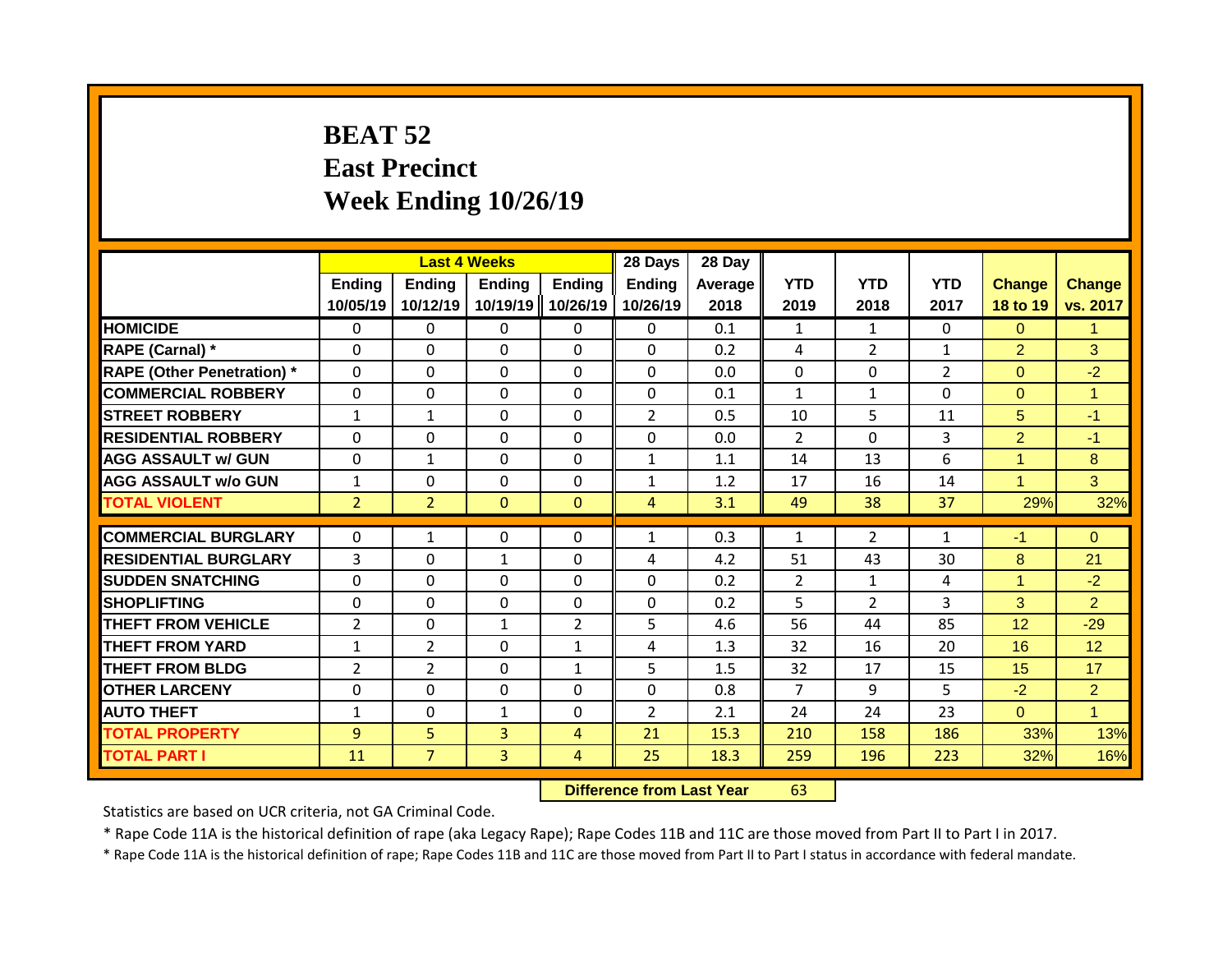## **BEAT 53 East Precinct Week Ending 10/26/19**

|                                   |                    |                           | <b>Last 4 Weeks</b>       |                           | 28 Days            | 28 Day          |                    |                    |                    |                           |                           |
|-----------------------------------|--------------------|---------------------------|---------------------------|---------------------------|--------------------|-----------------|--------------------|--------------------|--------------------|---------------------------|---------------------------|
|                                   | Ending<br>10/05/19 | <b>Ending</b><br>10/12/19 | <b>Ending</b><br>10/19/19 | <b>Ending</b><br>10/26/19 | Ending<br>10/26/19 | Average<br>2018 | <b>YTD</b><br>2019 | <b>YTD</b><br>2018 | <b>YTD</b><br>2017 | <b>Change</b><br>18 to 19 | <b>Change</b><br>vs. 2017 |
| <b>HOMICIDE</b>                   | $\mathbf{0}$       | 0                         | 0                         | 0                         | $\mathbf{0}$       | 0.1             | $\Omega$           | $\Omega$           | 6                  | $\Omega$                  | $-6$                      |
| RAPE (Carnal) *                   | $\Omega$           | 0                         | 0                         | $\Omega$                  | $\Omega$           | 0.2             | $\mathbf{0}$       | $\overline{2}$     | $\mathbf{1}$       | $-2$                      | $-1$                      |
| <b>RAPE (Other Penetration) *</b> | $\Omega$           | 0                         | $\Omega$                  | $\Omega$                  | $\Omega$           | 0.0             | $\mathbf{0}$       | $\Omega$           | 3                  | $\Omega$                  | $-3$                      |
| <b>COMMERCIAL ROBBERY</b>         | $\Omega$           | 0                         | $\Omega$                  | $\Omega$                  | $\Omega$           | 0.0             | $\mathbf{0}$       | $\Omega$           | $\mathbf{1}$       | $\Omega$                  | $-1$                      |
| <b>STREET ROBBERY</b>             | $\Omega$           | 0                         | $\mathbf{1}$              | $\Omega$                  | $\mathbf{1}$       | 0.5             | 8                  | 6                  | 4                  | $\overline{2}$            | $\overline{4}$            |
| <b>RESIDENTIAL ROBBERY</b>        | $\Omega$           | 0                         | 0                         | 0                         | 0                  | 0.1             | $\mathbf{0}$       | $\Omega$           | $\overline{2}$     | $\Omega$                  | $-2$                      |
| <b>AGG ASSAULT w/ GUN</b>         | $\Omega$           | 1                         | 0                         | 0                         | $\mathbf{1}$       | 1.7             | 14                 | 12                 | 19                 | $\overline{2}$            | $-5$                      |
| <b>AGG ASSAULT w/o GUN</b>        | $\mathbf{1}$       | 0                         | $\Omega$                  | 0                         | $\mathbf{1}$       | 1.2             | 24                 | 14                 | 15                 | 10                        | 9                         |
| <b>TOTAL VIOLENT</b>              | $\mathbf{1}$       | $\mathbf{1}$              | $\mathbf{1}$              | $\mathbf{0}$              | $\overline{3}$     | 3.6             | 46                 | 34                 | 51                 | 35%                       | $-10%$                    |
| <b>COMMERCIAL BURGLARY</b>        | $\Omega$           | 0                         | 0                         | 0                         | $\Omega$           | 0.3             | $\overline{2}$     | 4                  | $\mathbf{1}$       | $-2$                      | $\blacktriangleleft$      |
| <b>RESIDENTIAL BURGLARY</b>       | $\Omega$           | 2                         | $\Omega$                  | $\mathbf{1}$              | 3                  | 4.1             | 44                 | 38                 | 30                 | 6                         | 14                        |
| <b>SUDDEN SNATCHING</b>           | $\mathbf{1}$       |                           | $\Omega$                  |                           |                    | 0.3             | 3                  | 3                  | $\overline{2}$     | $\Omega$                  | $\overline{1}$            |
| <b>SHOPLIFTING</b>                | $\Omega$           | 0<br>0                    | 0                         | 0<br>0                    | $\mathbf{1}$<br>0  | 0.9             | 4                  | 10                 | 0                  | $-6$                      | $\overline{4}$            |
| <b>THEFT FROM VEHICLE</b>         | $\mathbf{1}$       | $\overline{2}$            | $\overline{2}$            | 0                         | 5                  | 4.8             | 46                 | 52                 | 68                 | $-6$                      | $-22$                     |
| <b>THEFT FROM YARD</b>            | $\mathbf{1}$       | 0                         | $\mathbf{1}$              | $\Omega$                  | $\overline{2}$     | 2.5             | 13                 | 28                 | 24                 | $-15$                     | $-11$                     |
| <b>THEFT FROM BLDG</b>            | 0                  | 1                         | $\Omega$                  | $\mathbf{1}$              | $\overline{2}$     | 2.6             | 29                 | 28                 | 49                 | 1                         | $-20$                     |
| <b>OTHER LARCENY</b>              | 0                  | 1                         | 0                         | 0                         | $\mathbf{1}$       | 1.4             | 13                 | 11                 | 3                  | $\overline{2}$            | 10                        |
| <b>AUTO THEFT</b>                 | 0                  | 0                         | $\Omega$                  | 0                         | $\Omega$           | 2.4             | 16                 | 24                 | 23                 | -8                        | $-7$                      |
| <b>TOTAL PROPERTY</b>             | $\overline{3}$     | 6                         | 3                         | $\overline{2}$            | 14                 | 19.3            | 170                | 198                | 200                | $-14%$                    | $-15%$                    |
| <b>TOTAL PART I</b>               |                    | $\overline{7}$            | 4                         | $\overline{2}$            | 17                 | 22.9            | 216                | 232                | 251                | $-7%$                     |                           |
|                                   | 4                  |                           |                           |                           |                    |                 |                    |                    |                    |                           | $-14%$                    |

**Difference from Last Year** -16

Statistics are based on UCR criteria, not GA Criminal Code.

\* Rape Code 11A is the historical definition of rape (aka Legacy Rape); Rape Codes 11B and 11C are those moved from Part II to Part I in 2017.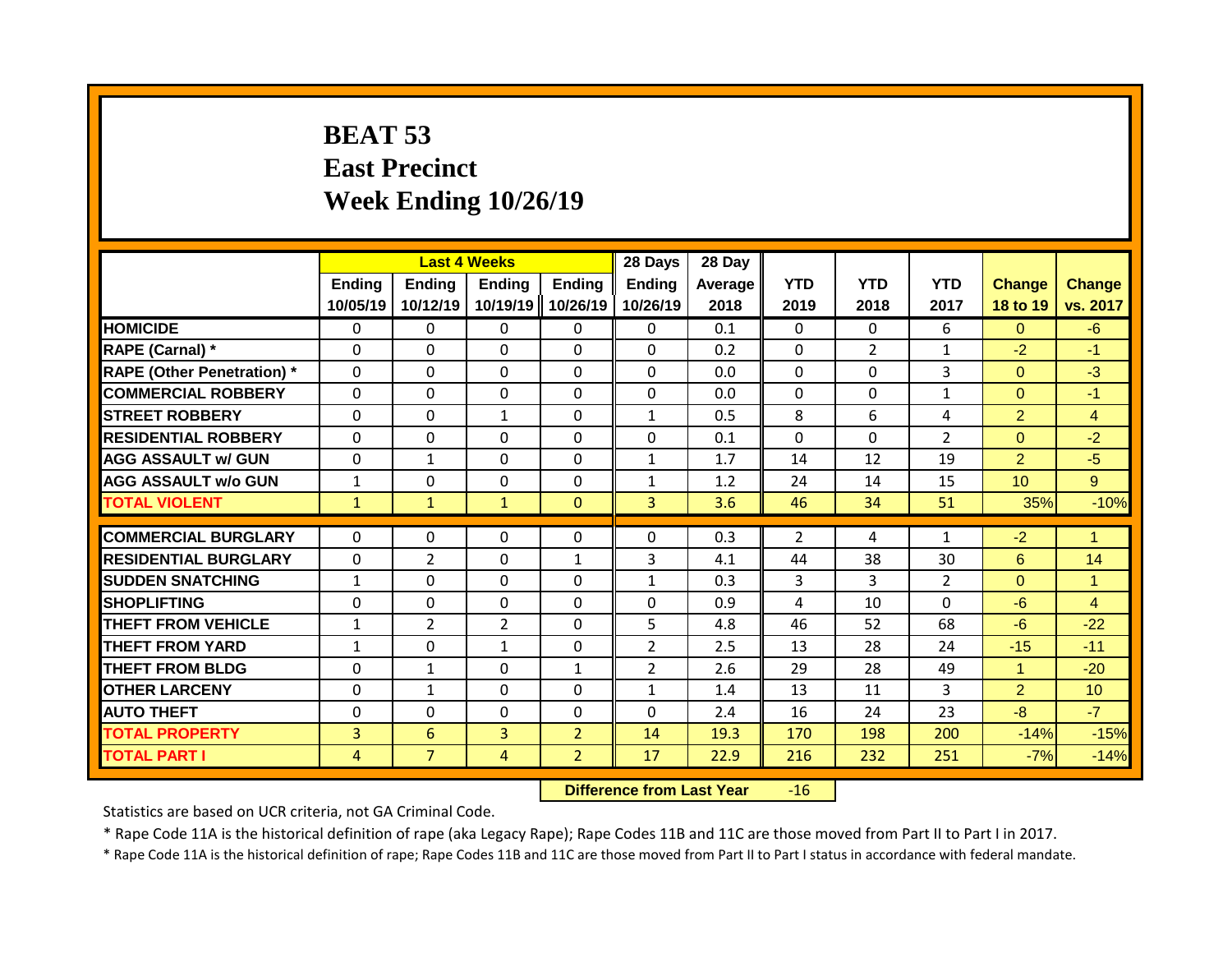# **BEAT 54 East Precinct Week Ending 10/26/19**

|                                   |                    | <b>Last 4 Weeks</b>       |                           |                           | 28 Days                   | 28 Day          |                    |                    |                    |                           |                           |
|-----------------------------------|--------------------|---------------------------|---------------------------|---------------------------|---------------------------|-----------------|--------------------|--------------------|--------------------|---------------------------|---------------------------|
|                                   | Ending<br>10/05/19 | <b>Ending</b><br>10/12/19 | <b>Ending</b><br>10/19/19 | <b>Ending</b><br>10/26/19 | <b>Ending</b><br>10/26/19 | Average<br>2018 | <b>YTD</b><br>2019 | <b>YTD</b><br>2018 | <b>YTD</b><br>2017 | <b>Change</b><br>18 to 19 | <b>Change</b><br>vs. 2017 |
| <b>HOMICIDE</b>                   | $\mathbf{0}$       | $\mathbf{0}$              | $\mathbf{0}$              | 0                         | $\mathbf{0}$              | 0.4             | $\Omega$           | 4                  | 3                  | $-4$                      | $-3$                      |
| RAPE (Carnal) *                   | $\Omega$           | 0                         | $\mathbf{0}$              | $\Omega$                  | $\Omega$                  | 0.1             | 3                  | $\Omega$           | $\mathbf{1}$       | 3                         | $\overline{2}$            |
| <b>RAPE (Other Penetration) *</b> | $\Omega$           | 0                         | $\Omega$                  | $\Omega$                  | $\Omega$                  | 0.1             | $\mathbf{0}$       | $\mathbf{1}$       | $\Omega$           | $-1$                      | $\Omega$                  |
| <b>COMMERCIAL ROBBERY</b>         | $\Omega$           | 0                         | $\Omega$                  | $\Omega$                  | $\Omega$                  | 0.3             | $\overline{2}$     | 3                  | 12                 | $-1$                      | $-10$                     |
| <b>STREET ROBBERY</b>             | $\Omega$           | $\mathbf{1}$              | $\Omega$                  | $\Omega$                  | $\mathbf{1}$              | 1.0             | 8                  | 9                  | 11                 | $-1$                      | $-3$                      |
| <b>RESIDENTIAL ROBBERY</b>        | $\Omega$           | 0                         | $\mathbf{0}$              | 0                         | 0                         | 0.2             | $\mathbf{1}$       | $\overline{2}$     | 0                  | $-1$                      | $\mathbf{1}$              |
| <b>AGG ASSAULT w/ GUN</b>         | $\Omega$           | 1                         | $\mathbf{0}$              | 0                         | $\mathbf{1}$              | 1.3             | 17                 | 11                 | 13                 | 6                         | $\overline{4}$            |
| <b>AGG ASSAULT w/o GUN</b>        | $\Omega$           | $\mathbf 1$               | $\Omega$                  | 0                         | $\mathbf{1}$              | 1.3             | 20                 | 16                 | 12                 | 4                         | 8                         |
| <b>TOTAL VIOLENT</b>              | $\mathbf{0}$       | $\overline{3}$            | $\mathbf{0}$              | $\mathbf{0}$              | $\overline{3}$            | 4.6             | 51                 | 46                 | 52                 | 11%                       | $-2%$                     |
|                                   |                    |                           |                           |                           |                           |                 |                    |                    |                    |                           |                           |
| <b>COMMERCIAL BURGLARY</b>        | $\Omega$           | 0                         | 1                         | 0                         | $\mathbf{1}$              | 0.2             | 4                  | $\overline{2}$     | 9                  | $\overline{2}$            | $-5$                      |
| <b>RESIDENTIAL BURGLARY</b>       | $\Omega$           | 1                         | 1                         | $\overline{2}$            | 4                         | 4.8             | 35                 | 49                 | 60                 | $-14$                     | $-25$                     |
| <b>SUDDEN SNATCHING</b>           | $\Omega$           | 0                         | $\Omega$                  | 0                         | $\Omega$                  | 0.0             | 4                  | $\Omega$           | $\mathbf{1}$       | $\overline{4}$            | 3                         |
| <b>SHOPLIFTING</b>                | $\Omega$           | 0                         | $\mathbf{0}$              | 3                         | 3                         | 4.8             | 34                 | 55                 | 48                 | $-21$                     | $-14$                     |
| <b>THEFT FROM VEHICLE</b>         | 3                  | 0                         | $\overline{2}$            | 3                         | 8                         | 5.5             | 78                 | 51                 | 61                 | 27                        | 17                        |
| <b>THEFT FROM YARD</b>            | 0                  | 2                         | $\overline{2}$            | $\Omega$                  | 4                         | 3.0             | 25                 | 30                 | 24                 | $-5$                      | $\mathbf{1}$              |
| <b>THEFT FROM BLDG</b>            | 0                  | 3                         | 1                         | $\mathbf{1}$              | 5                         | 2.5             | 23                 | 27                 | 30                 | $-4$                      | $-7$                      |
| <b>OTHER LARCENY</b>              | $\Omega$           | 0                         | $\mathbf{0}$              | 0                         | 0                         | 1.3             | 4                  | 13                 | $\overline{2}$     | $-9$                      | $\overline{2}$            |
| <b>AUTO THEFT</b>                 | $\mathbf{1}$       | 0                         | $\mathbf{0}$              | 1                         | $\overline{2}$            | 2.3             | 25                 | 27                 | 30                 | $-2$                      | $-5$                      |
| <b>TOTAL PROPERTY</b>             | 4                  | 6                         | $\overline{7}$            | 10                        | 27                        | 24.3            | 232                | 254                | 265                | $-9%$                     | $-12%$                    |
| <b>TOTAL PART I</b>               | 4                  | 9                         | $\overline{7}$            | 10                        | 30                        | 28.9            | 283                | 300                | 317                | $-6%$                     | $-11%$                    |

**Difference from Last Year** -17

Statistics are based on UCR criteria, not GA Criminal Code.

\* Rape Code 11A is the historical definition of rape (aka Legacy Rape); Rape Codes 11B and 11C are those moved from Part II to Part I in 2017.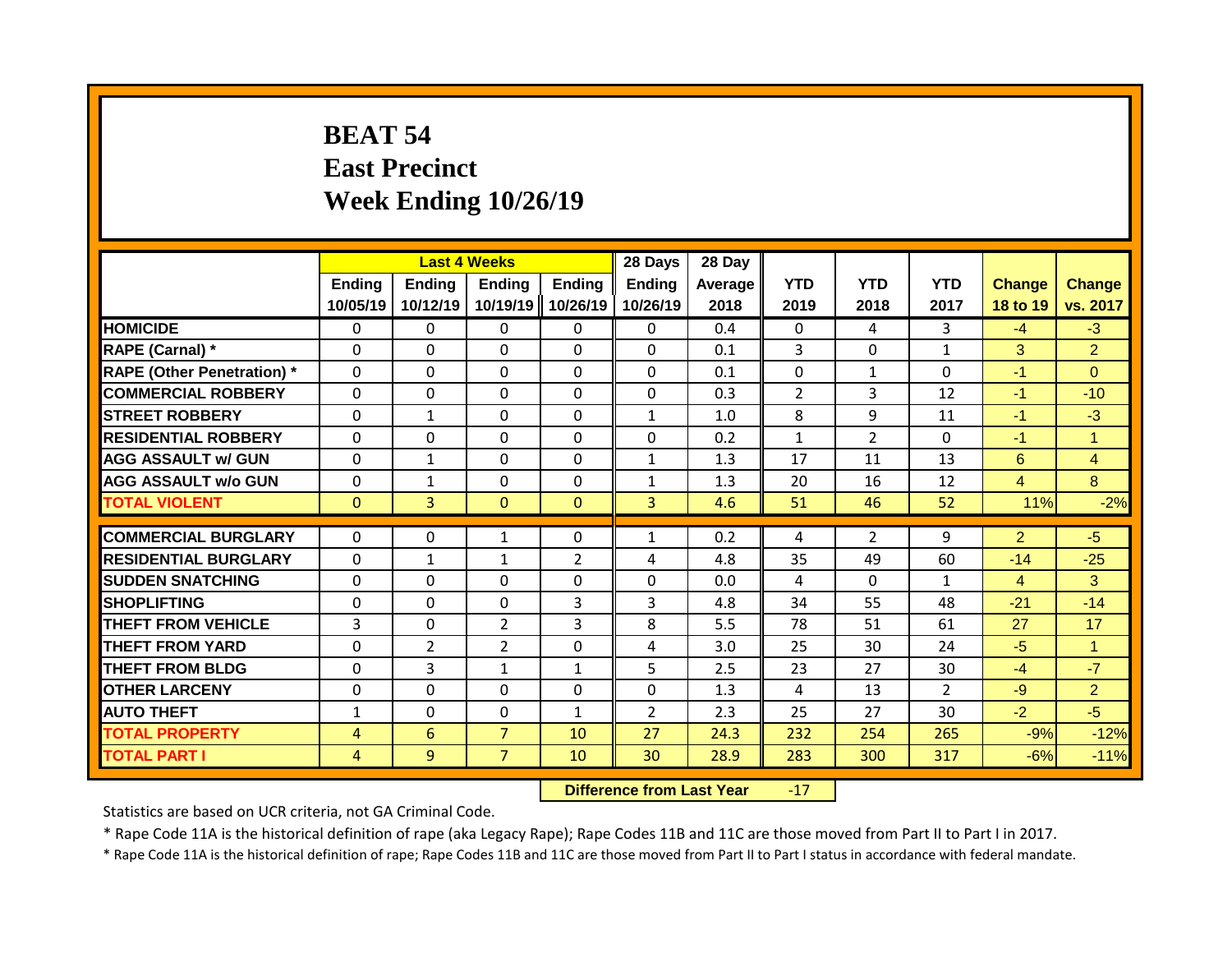### **BEAT 55 East Precinct Week Ending 10/26/19**

|                                   |                           | <b>Last 4 Weeks</b> |                           |                           | 28 Days                   | 28 Day          |                    |                    |                    |                           |                           |
|-----------------------------------|---------------------------|---------------------|---------------------------|---------------------------|---------------------------|-----------------|--------------------|--------------------|--------------------|---------------------------|---------------------------|
|                                   | <b>Ending</b><br>10/05/19 | Ending<br>10/12/19  | <b>Ending</b><br>10/19/19 | <b>Ending</b><br>10/26/19 | <b>Ending</b><br>10/26/19 | Average<br>2018 | <b>YTD</b><br>2019 | <b>YTD</b><br>2018 | <b>YTD</b><br>2017 | <b>Change</b><br>18 to 19 | <b>Change</b><br>vs. 2017 |
| <b>HOMICIDE</b>                   | $\Omega$                  | 0                   | 0                         | $\mathbf{0}$              | $\mathbf{0}$              | 0.1             | $\Omega$           | $\mathbf{1}$       | $\Omega$           | $-1$                      | $\mathbf{0}$              |
| RAPE (Carnal) *                   | $\Omega$                  | $\Omega$            | 0                         | $\Omega$                  | $\Omega$                  | 0.0             | 3                  | $\Omega$           | $\mathbf{1}$       | 3                         | $\overline{2}$            |
| <b>RAPE (Other Penetration) *</b> | $\mathbf{0}$              | $\Omega$            | 0                         | $\Omega$                  | $\Omega$                  | 0.0             | $\Omega$           | $\Omega$           | $\Omega$           | $\Omega$                  | $\Omega$                  |
| <b>COMMERCIAL ROBBERY</b>         | $\mathbf{0}$              | $\Omega$            | $\Omega$                  | $\Omega$                  | $\Omega$                  | 0.1             | $\mathbf{0}$       | $\Omega$           | 10                 | $\Omega$                  | $-10$                     |
| <b>STREET ROBBERY</b>             | $\Omega$                  | $\Omega$            | $\Omega$                  | $\mathbf{0}$              | $\Omega$                  | 0.3             | 4                  | 4                  | $\mathbf{1}$       | $\Omega$                  | 3                         |
| <b>RESIDENTIAL ROBBERY</b>        | $\Omega$                  | 0                   | 0                         | $\mathbf{0}$              | 0                         | 0.1             | $\mathbf{1}$       | $\Omega$           | 1                  | 1                         | $\Omega$                  |
| <b>AGG ASSAULT w/ GUN</b>         | $\Omega$                  | 0                   | 0                         | $\mathbf{0}$              | $\Omega$                  | 0.9             | 7                  | 7                  | 5                  | $\Omega$                  | $\overline{2}$            |
| <b>AGG ASSAULT w/o GUN</b>        | $\mathbf{1}$              | 0                   | $\Omega$                  | $\mathbf{0}$              | $\mathbf{1}$              | 0.4             | 9                  | 4                  | $\overline{2}$     | 5                         | $\overline{7}$            |
| <b>TOTAL VIOLENT</b>              | $\mathbf{1}$              | $\mathbf{0}$        | $\mathbf{0}$              | $\mathbf{0}$              | $\mathbf{1}$              | 1.8             | 24                 | 16                 | 20                 | 50%                       | 20%                       |
|                                   |                           |                     |                           |                           |                           |                 |                    |                    |                    |                           |                           |
| <b>COMMERCIAL BURGLARY</b>        | 0                         | 0                   | 0                         | $\mathbf{1}$              | 1                         | 0.3             | 7                  | 3                  | 4                  | 4                         | 3                         |
| <b>RESIDENTIAL BURGLARY</b>       | $\Omega$                  | $\Omega$            | $\Omega$                  | $\overline{2}$            | $\overline{2}$            | 1.6             | 20                 | 18                 | 43                 | $\overline{2}$            | $-23$                     |
| <b>SUDDEN SNATCHING</b>           | $\Omega$                  | $\mathbf{1}$        | $\Omega$                  | $\mathbf{0}$              | 1                         | 0.2             | $\mathcal{P}$      | $\mathcal{P}$      | 4                  | $\Omega$                  | $-2$                      |
| <b>SHOPLIFTING</b>                | $\mathbf{1}$              | 2                   | 9                         | 9                         | 21                        | 15.0            | 179                | 159                | 160                | 20                        | 19                        |
| THEFT FROM VEHICLE                | 2                         | 3                   | $\mathbf{1}$              | 0                         | 6                         | 4.3             | 41                 | 43                 | 47                 | $-2$                      | $-6$                      |
| <b>THEFT FROM YARD</b>            | $\mathbf{1}$              | $\Omega$            | $\Omega$                  | $\Omega$                  | $\mathbf{1}$              | 1.7             | 15                 | 20                 | 17                 | $-5$                      | $-2$                      |
| <b>THEFT FROM BLDG</b>            | 0                         | 0                   | 0                         | $\overline{2}$            | $\overline{2}$            | 1.4             | 16                 | 16                 | 17                 | $\Omega$                  | $-1$                      |
| <b>OTHER LARCENY</b>              | $\mathbf{1}$              | 0                   | 0                         | 0                         | 1                         | 0.7             | 4                  | 5.                 | $\overline{7}$     | $-1$                      | $-3$                      |
| <b>AUTO THEFT</b>                 | 1                         | 0                   | 0                         | 1                         | 2                         | 1.5             | 9                  | 15                 | 13                 | $-6$                      | $-4$                      |
| <b>TOTAL PROPERTY</b>             | 6                         | 6                   | 10                        | 15                        | 37                        | 26.7            | 293                | 281                | 312                | 4%                        | $-6%$                     |
| <b>TOTAL PART I</b>               | $\overline{7}$            | 6                   | 10                        | 15                        | 38                        | 28.5            | 317                | 297                | 332                | 7%                        | $-5%$                     |

**Difference from Last Year** 20

Statistics are based on UCR criteria, not GA Criminal Code.

\* Rape Code 11A is the historical definition of rape (aka Legacy Rape); Rape Codes 11B and 11C are those moved from Part II to Part I in 2017.